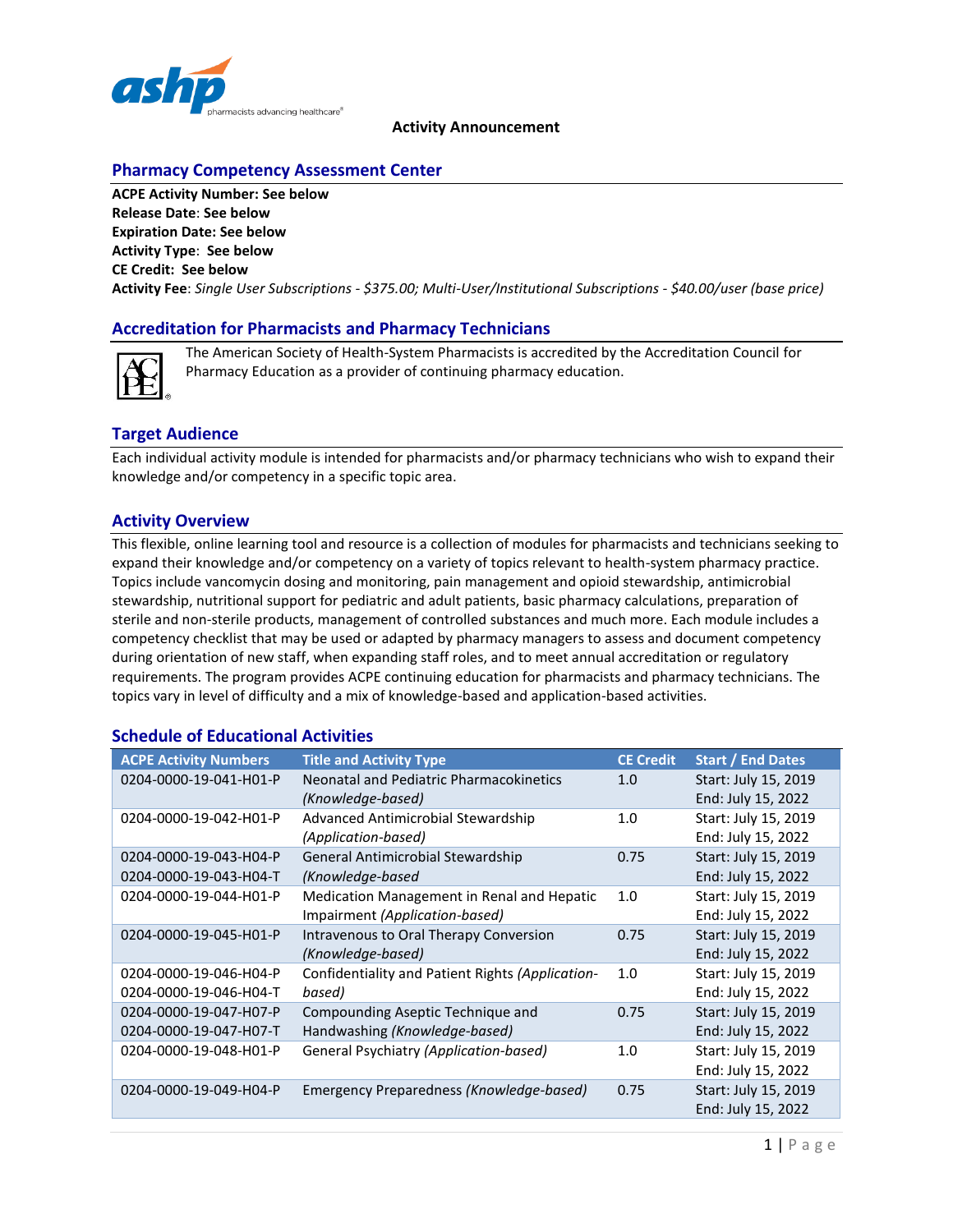

| <b>ACPE Activity Numbers</b> | <b>Title and Activity Type</b>                     | <b>CE Credit</b> | <b>Start / End Dates</b>                   |
|------------------------------|----------------------------------------------------|------------------|--------------------------------------------|
| 0204-0000-19-050-H04-P       | <b>Controlled Substances Accountability</b>        | 1.0              | Start: July 15, 2019                       |
| 0204-0000-19-050-H04-T       | (Knowledge-based)                                  |                  | End: July 15, 2022                         |
| 0204-0000-19-051-H07-P       | Compounded Sterile Products (Knowledge-            | 0.5              | Start: July 15, 2019                       |
| 0204-0000-19-051-H07-T       | based)                                             |                  | End: July 15, 2022                         |
| 0204-0000-19-052-H05-P       | Medication Safety Basics (Knowledge-based)         | 0.5              | Start: July 15, 2019                       |
| 0204-0000-19-052-H05-T       |                                                    |                  | End: July 15, 2022                         |
| 0204-0000-19-053-H04-P       | Investigational Drug Management (Knowledge-        | 0.75             | Start: July 15, 2019                       |
|                              | based)                                             |                  | End: July 15, 2022                         |
| 0204-0000-19-054-H04-P       | Physical Assessment (Application-based)            | $1.0\,$          | Start: July 15, 2019                       |
|                              |                                                    |                  | End: July 15, 2022                         |
| 0204-0000-19-055-H04-P       | Adult Enteral Nutrition (Application-based)        | 1.0              | Start: July 15, 2019                       |
|                              |                                                    |                  | End: July 15, 2022                         |
| 0204-0000-19-056-H01-P       | Psychiatry - Major Substance Use Disorders         | 0.5              | Start: July 15, 2019                       |
|                              | and Related Drug Therapies (Knowledge-             |                  | End: July 15, 2022                         |
|                              | based)                                             |                  |                                            |
| 0204-0000-19-057-H01-P       | <b>Obstetric Care (Application-based)</b>          | $1.0$            | Start: July 15, 2019                       |
|                              |                                                    |                  | End: July 15, 2022                         |
| 0204-0000-19-058-H04-P       | Drug Information Resources, Literature,            | $1.0$            | Start: July 15, 2019                       |
|                              | Evaluation, and Application to Practice            |                  | End: July 15, 2022                         |
|                              | (Knowledge-based)                                  |                  |                                            |
| 0204-0000-19-059-H01-P       | Vancomycin Dosing and Monitoring                   | $1.5\,$          | Start: July 15, 2019                       |
|                              | (Application-based)                                |                  | End: July 15, 2022                         |
| 0204-0000-19-061- H04-P      | Concepts in Medication Administration:             | 0.5              | Start: July 15, 2019                       |
|                              | Intravenous Administration (Knowledge-based        |                  | End: July 15, 2022                         |
| 0204-0000-19-062-H01-P       | Anticoagulation Management (Application-           | 1.5              | Start: July 15, 2019                       |
|                              | based)                                             |                  | End: July 15, 2022                         |
| 0204-0000-19-063-H07-P       | Compounding Hazardous Preparations USP             | 0.5              | Start: July 15, 2019                       |
| 0204-0000-19-063-H07-T       | <800> (Knowledge-based)                            |                  | End: July 15, 2022                         |
| 0204-0000-19-064-H05-P       | Improving Medication Safety (Knowledge-            | 0.5              | Start: July 15, 2019                       |
| 0204-0000-19-064-H05-T       | based)<br><b>Pediatric and Neonatal Medication</b> |                  | End: July 15, 2022                         |
| 0204-0000-19-065-H01-P       | Management (Knowledge-based)                       | 0.75             | Start: July 15, 2019<br>End: July 15, 2022 |
| 0204-0000-19-066-H01-P       | Neonatal and Pediatric Nutrition Support           | 1.5              | Start: July 15, 2019                       |
|                              | Management (Application-based)                     |                  | End: July 15, 2022                         |
| 0204-0000-19-067-H07-P       | <b>Compounding Nonsterile Preparations</b>         | 0.5              | Start: July 15, 2019                       |
| 0204-0000-19-067-H07-T       | (Knowledge-based)                                  |                  | End: July 15, 2022                         |
| 0204-0000-19-068-H05-P       | Concepts in Medication Administration: Safety,     | 0.5              | Start: July 15, 2019                       |
|                              | General Administration Procedures, and             |                  | End: July 15, 2022                         |
|                              | Documentation Requirements (Knowledge-             |                  |                                            |
|                              | based)                                             |                  |                                            |
| 0204-0000-19-069-H04-P       | Concepts in Medication Administration:             | 0.5              | Start: July 15, 2019                       |
|                              | Procedures for Non-Invasive Medication             |                  | End: July 15, 2022                         |
|                              | Administration (Knowledge-based)                   |                  |                                            |
| 0204-0000-19-070-H04-P       | Concepts in Medication Administration:             | 0.5              | Start: July 15, 2019                       |
|                              | Routes Requiring Dermal Penetration                |                  | End: July 15, 2022                         |
|                              | (Knowledge-based)                                  |                  |                                            |
| 0204-0000-19-071-H01-P       | Antifungal Agents (Application-based)              | 1.0              | Start: July 15, 2019                       |
|                              |                                                    |                  | End: July 15, 2022                         |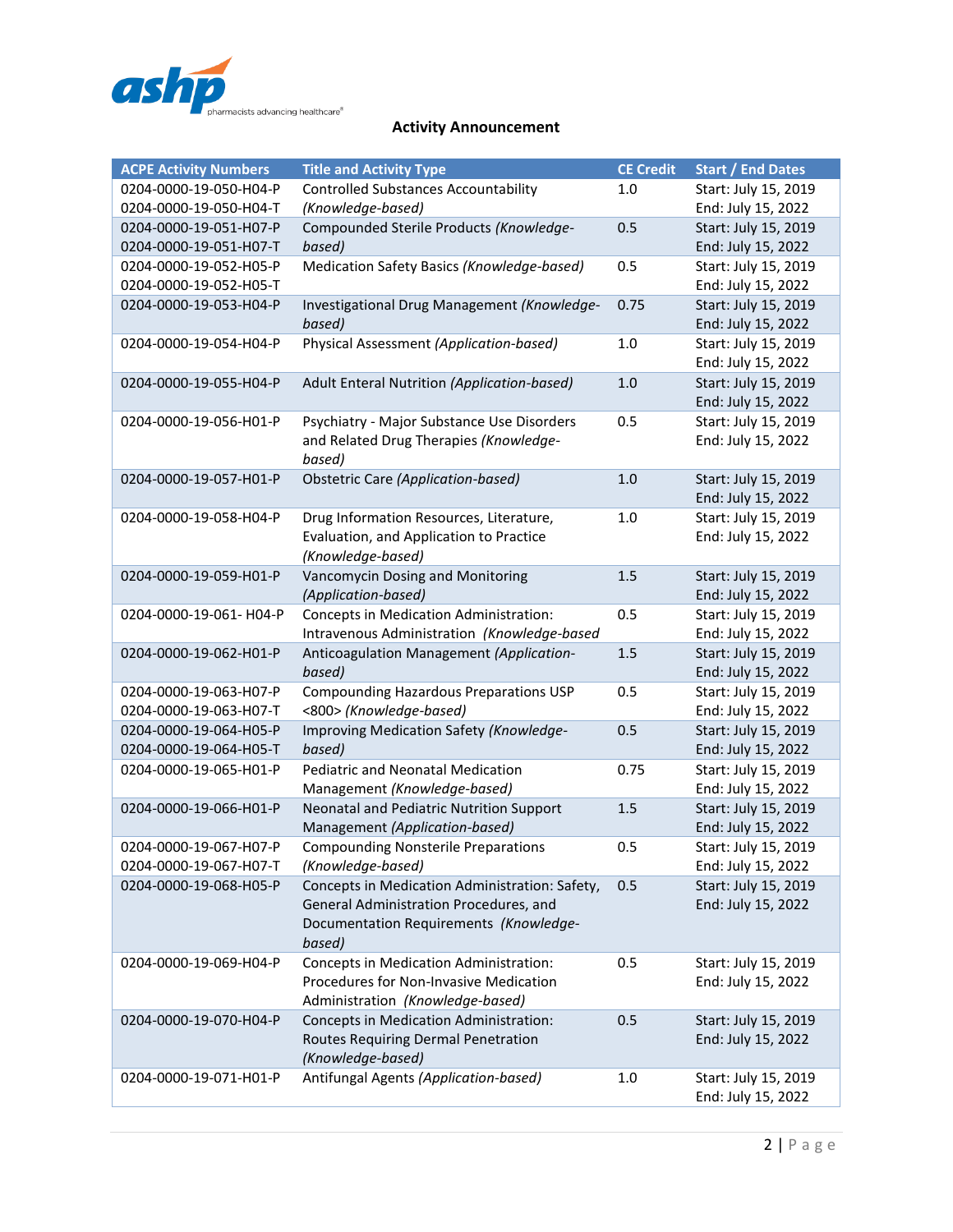

| <b>ACPE Activity Numbers</b> | <b>Title and Activity Type</b>                                   | <b>CE Credit</b> | <b>Start / End Dates</b>                   |
|------------------------------|------------------------------------------------------------------|------------------|--------------------------------------------|
| 0204-0000-19-072-H04-P       | <b>Essential Pharmacy Technician Competencies</b>                | 0.75             | Start: July 15, 2019                       |
| 0204-0000-19-072-H04-T       | (Knowledge-based)                                                |                  | End: July 15, 2022                         |
| 0204-0000-19-073-H04-P       | Drug Shortages Management (Knowledge-                            | 0.5              | Start: July 15, 2019                       |
| 0204-0000-19-073-H04-T       | based)                                                           |                  | End: July 15, 2022                         |
| 0204-0000-19-074-H04-P       | Suicide Awareness and Prevention                                 | 0.5              | Start: July 15, 2019                       |
|                              | (Knowledge-based)                                                |                  | End: July 15, 2022                         |
| 0204-0000-19-075-H01-P       | <b>Older Adult Medication Management</b>                         | 1.0              | Start: July 15, 2019                       |
|                              | (Application-based)                                              |                  | End: July 15, 2022                         |
| 0204-0000-19-076-H01-P       | Adult Parenteral Nutrition (Application-based)                   | 1.0              | Start: July 15, 2019                       |
|                              |                                                                  |                  | End: July 15, 2022                         |
| 0204-0000-19-077-H01-P       | Pain Management and Opioid Stewardship                           | 1.0              | Start: July 15, 2019                       |
|                              | (Application-based)                                              |                  | End: July 15, 2022                         |
| 0204-0000-19-078-H04-P       | <b>Pharmacist Professional Development</b>                       | 0.5              | Start: July 15, 2019                       |
|                              | (Knowledge-based)                                                | 0.5              | End: July 15, 2022<br>Start: July 15, 2019 |
| 0204-0000-19-079-H04-P       | Medication Area Inspections (Knowledge-<br>based)                |                  | End: July 15, 2022                         |
| 0204-0000-19-080-H04-P       | <b>Basic Pharmacy Calculations (Application-</b>                 | 1.0              | Start: July 15, 2019                       |
| 0204-0000-19-080-H04-T       | based)                                                           |                  | End: July 15, 2022                         |
| 0204-0000-19-081-H04-P       | Repackaging Medications (Knowledge-based)                        | 0.5              | Start: July 15, 2019                       |
| 0204-0000-19-081-H04-T       |                                                                  |                  | End: July 15, 2022                         |
| 0204-0000-19-085-H03-P       | Alphabet Soup of Accreditation and Regulatory                    | 0.5              | Start: July 15, 2019                       |
|                              | Organizations (Knowledge-based)                                  |                  | End: July 15, 2022                         |
| 0204-0000-19-086-H01-P       | Tubes, Lines, and Drains Basics (Knowledge-                      | 0.5              | Start: July 15, 2019                       |
|                              | based)                                                           |                  | End: July 15, 2022                         |
| 0204-0000-19-087-H04-P       | Overview of Specialty Pharmaceuticals and                        | 0.5              | Start: July 15, 2019                       |
| 0204-0000-19-087-H04-T       | Specialty Pharmacies (Knowledge-based)                           |                  | End: July 15, 2022                         |
| 0204-0000-19-088-H04-P       | Specialty Pharmacy Compliance: Payer,                            | 0.5              | Start: July 15, 2019                       |
| 0204-0000-19-088-H04-T       | Manufacturer, and Accreditation Relationships                    |                  | End: July 15, 2022                         |
|                              | (Knowledge-based)                                                |                  |                                            |
| 0204-0000-19-089-H04-P       | <b>Specialty Pharmacy Operational</b>                            | 0.5              | Start: July 15, 2019                       |
| 0204-0000-19-089-H04-T       | Considerations (Knowledge-based)                                 |                  | End: July 15, 2022                         |
| 0204-0000-19-091-H01-P       | Infection Prevention (Knowledge-based)                           | 0.5              | Start: July 15, 2019                       |
| 0204-0000-19-091-H01-T       |                                                                  |                  | End: July 15, 2022                         |
| 0204-0000-19-092-H04-P       | Medication Waste Disposal (Knowledge-based)                      | 0.5              | Start: July 15, 2019                       |
| 0204-0000-19-092-H04-T       |                                                                  |                  | End: July 15, 2022                         |
| 0204-0000-19-083-H01-P       | <b>Oncology Patient Management for Adults</b>                    | 1.0              | Start: July 15, 2019                       |
|                              | (Knowledge-based)                                                |                  | End: July 15, 2022                         |
| 0204-0000-19-084-H01-P       | <b>Oncology Patient Management for Pediatrics</b>                | $1.5\,$          | Start: July 15, 2019                       |
| 0204-0000-19-082-H01-P       | (Knowledge-based)<br>Hematology and Blood Products (Application- | 1.5              | End: July 15, 2022<br>Start: July 15, 2019 |
|                              | based)                                                           |                  | End: July 15, 2022                         |
| 0204-0000-19-093-H04-P       | Patient-Centered Communication and                               | 0.75             | Start: Aug 15, 2019                        |
|                              | Education (Knowledge-based)                                      |                  | End: Aug 15, 2022                          |
| 0204-0000-19-090-H04-P       | Specialty Pharmacy Patient Care, Medication                      | 1.0              | Start: Aug 15, 2019                        |
| 0204-0000-19-090-H04-T       | Access, and Educational Services (Knowledge-                     |                  | End: Aug 15, 2022                          |
|                              | based)                                                           |                  |                                            |
| 0204-0000-19-060-H01-P       | Aminoglycoside Dosing and Management                             | $1.0\,$          | Start: Aug 15, 2019                        |
|                              | (Application-based)                                              |                  | End: Aug 15, 2022                          |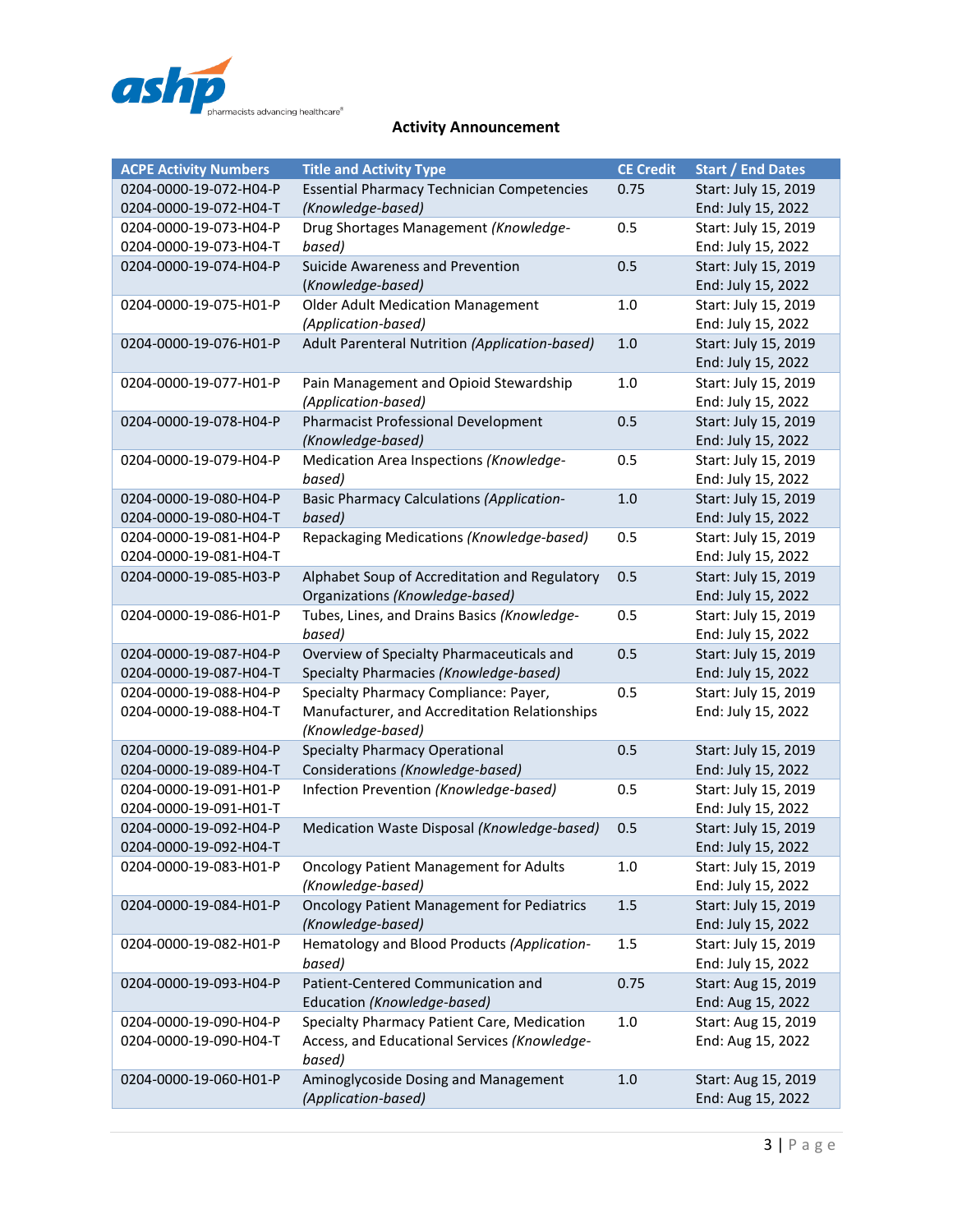

| <b>ACPE Activity Numbers</b> | <b>Title and Activity Type</b>               |     | <b>CE Credit</b> Start / End Dates |
|------------------------------|----------------------------------------------|-----|------------------------------------|
| 0204-0000-19-094-H04-P       | Advanced Pharmacy Calculations (Application- | 1.0 | Start: Aug 28, 2019                |
|                              | based)                                       |     | End: Aug 28, 2022                  |

# **Activities CE Information**

| <b>ACPE #, Credit Hours, Activity Type</b>          | Title, Description, Learning Objectives, Faculty                                                                                                                                                                                                                                                                                                                                                                                                                                                                                                                                                                                                                                                                                                                                                                                                                                                                |
|-----------------------------------------------------|-----------------------------------------------------------------------------------------------------------------------------------------------------------------------------------------------------------------------------------------------------------------------------------------------------------------------------------------------------------------------------------------------------------------------------------------------------------------------------------------------------------------------------------------------------------------------------------------------------------------------------------------------------------------------------------------------------------------------------------------------------------------------------------------------------------------------------------------------------------------------------------------------------------------|
| ACPE #: 0204-0000-19-041-H01-P                      | <b>Title: Neonatal and Pediatric Pharmacokinetics</b>                                                                                                                                                                                                                                                                                                                                                                                                                                                                                                                                                                                                                                                                                                                                                                                                                                                           |
| Credit Hours: 1.0<br>Activity Type: Knowledge-based | Description: This module offers the pharmacist a baseline knowledge of<br>the physical and development dynamics relative to the<br>pharmacokinetics (e.g. absorption, distribution, metabolism, and<br>elimination) of medications in neonates and children. Understanding<br>these processes will help support and ensure safe and effective<br>medication dosing.                                                                                                                                                                                                                                                                                                                                                                                                                                                                                                                                             |
|                                                     | <b>Learning Objectives:</b><br>1. Describe the pharmacokinetic differences in absorption,<br>distribution, metabolism, and elimination in the pediatric and<br>neonatal populations.<br>Recognize the rapid changes in body composition, and<br>2.<br>metabolic and elimination pathways that occur in the neonatal<br>period.<br>3. Discuss the unique pharmacokinetic alterations observed in<br>children with cystic fibrosis, critically ill neonates and children,<br>and the obese child.                                                                                                                                                                                                                                                                                                                                                                                                                 |
|                                                     | Faculty:<br>LANEY BRENNAN, PharmD, BCPPS, Clinical Specialist<br>$\bullet$<br>Pulmonary, Children's Hospital Colorado<br>EMMA L. ROSS, PharmD, BCPPS, Clinical Specialist NICU<br>$\bullet$<br>Children's Hospital Colorado<br><b>EDITORS</b><br>JOEL A. HENNENFENT, PharmD, MBA, BCPS, FASHP, Chief<br>$\bullet$<br>Pharmacy Officer & Associate Administrator for Laboratory and<br>Imaging Services Truman Medical Centers in Kansas City,<br>Missouri<br>HEATHER A. PACE, PharmD, Assistant Director, Drug<br>$\bullet$<br>Information Center, Clinical Associate Professor, Division of<br>Pharmacy Practice and Administration, University of Missouri-<br>Kansas City School of Pharmacy<br><b>SECTION EDITOR</b><br>JENNIFER HAMNER, PharmD, BCPPS, Manager of Professional<br>Development, Residency Program Director for PGY1 Pharmacy,<br>and PGY2 Pediatric Pharmacy Residency Programs, Children's |
|                                                     | <b>Hospital Colorado</b>                                                                                                                                                                                                                                                                                                                                                                                                                                                                                                                                                                                                                                                                                                                                                                                                                                                                                        |
| ACPE #: 0204-0000-19-042-H01-P                      | <b>Title: Advanced Antimicrobial Stewardship</b>                                                                                                                                                                                                                                                                                                                                                                                                                                                                                                                                                                                                                                                                                                                                                                                                                                                                |
| Credit Hours: 1.0                                   | Description: This module serves as a primer for pharmacists seeking to<br>engage in advanced activities of antimicrobial stewardship programs.                                                                                                                                                                                                                                                                                                                                                                                                                                                                                                                                                                                                                                                                                                                                                                  |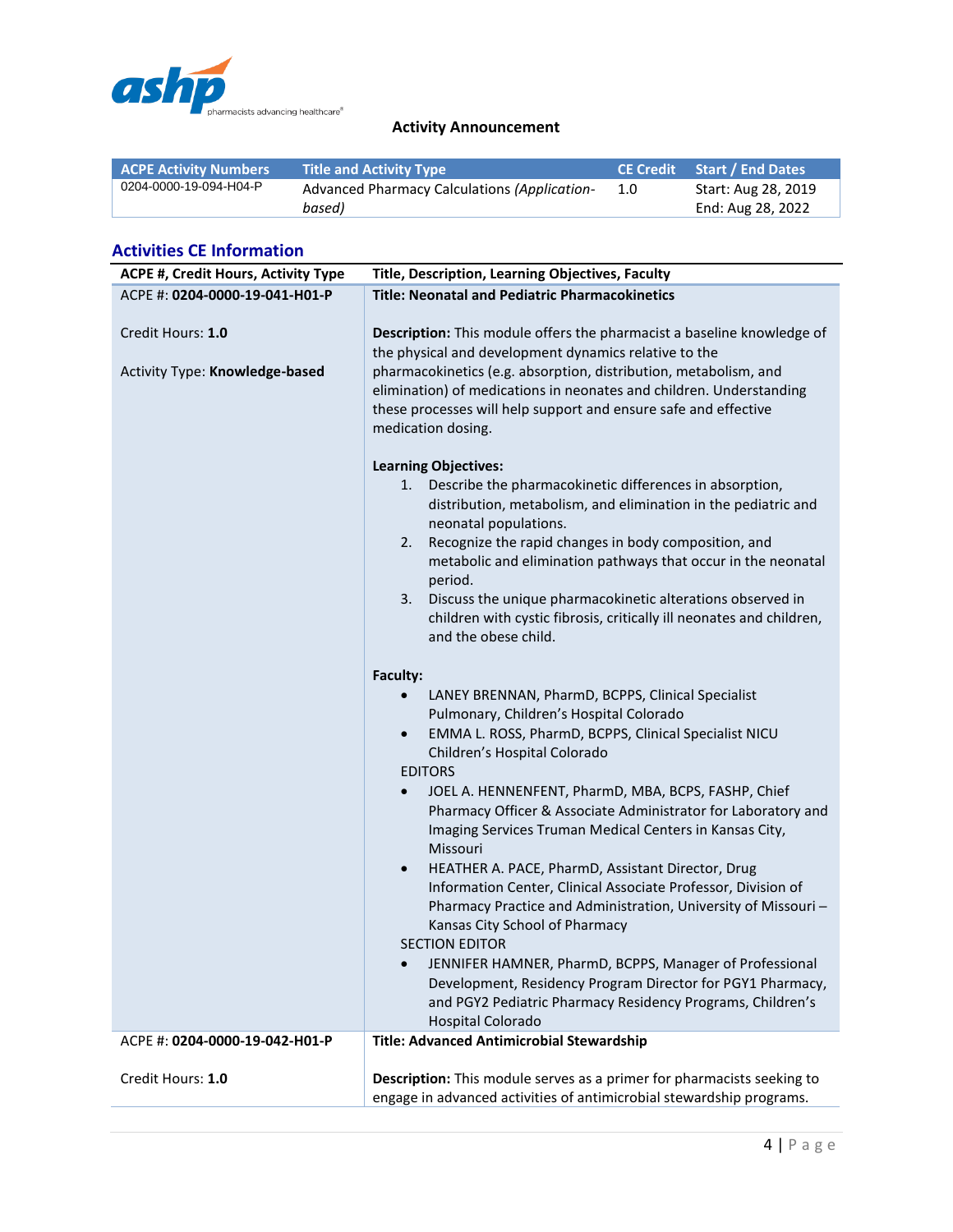

| <b>ACPE #, Credit Hours, Activity Type</b> | Title, Description, Learning Objectives, Faculty                                                                             |  |
|--------------------------------------------|------------------------------------------------------------------------------------------------------------------------------|--|
| <b>Activity Type: Application-based</b>    |                                                                                                                              |  |
|                                            | <b>Learning Objectives:</b>                                                                                                  |  |
|                                            | Explain contemporary antimicrobial consumption metrics.<br>1.                                                                |  |
|                                            | Compare methods to reduce the duration of empiric<br>2.                                                                      |  |
|                                            | antimicrobial therapy.                                                                                                       |  |
|                                            | Illustrate ways in which pharmacists can engage in<br>3.                                                                     |  |
|                                            | antimicrobial dose optimization.                                                                                             |  |
|                                            | Apply strategies to reduce the impact of beta-lactam allergies<br>4.                                                         |  |
|                                            | on antimicrobial therapy selection and antimicrobial use<br>outcomes.                                                        |  |
|                                            | Faculty:                                                                                                                     |  |
|                                            | THOMAS J. DILWORTH, PharmD, Pharmacy Coordinator,                                                                            |  |
|                                            | Infectious Diseases, Program Director, PGY2 Infectious Diseases                                                              |  |
|                                            | Residency, Aurora St. Luke's Medical Center                                                                                  |  |
|                                            | RAMY H. ELSHABOURY, PharmD, BCPS-AQ ID, Clinical Pharmacy<br>$\bullet$                                                       |  |
|                                            | Manager, Infectious Diseases, Surgery & Transplant Pharmacy                                                                  |  |
|                                            | Services, Director, PGY2 Infectious Diseases Pharmacy                                                                        |  |
|                                            | Residency, Massachusetts General Hospital                                                                                    |  |
|                                            | <b>EDITORS</b>                                                                                                               |  |
|                                            | JOEL A. HENNENFENT, PharmD, MBA, BCPS, FASHP, Chief<br>٠<br>Pharmacy Officer & Associate Administrator for Laboratory and    |  |
|                                            | Imaging Services Truman Medical Centers in Kansas City,                                                                      |  |
|                                            | Missouri                                                                                                                     |  |
|                                            | HEATHER A. PACE, PharmD, Assistant Director, Drug<br>$\bullet$                                                               |  |
|                                            | Information Center, Clinical Associate Professor, Division of                                                                |  |
|                                            | Pharmacy Practice and Administration, University of Missouri-<br>Kansas City School of Pharmacy                              |  |
|                                            | <b>SECTION EDITOR</b>                                                                                                        |  |
|                                            | KERSTEN WEBER TATARELIS, PharmD, BCPS-AQ ID, Vice                                                                            |  |
|                                            | President, Pharmacy Operations, Advocate Aurora Health                                                                       |  |
| ACPE #:                                    | Title: General Antimicrobial Stewardship                                                                                     |  |
| 0204-0000-19-043-H04-P                     |                                                                                                                              |  |
| 0204-0000-19-043-H04-T                     | Description: This module serves as a primer for pharmacists and                                                              |  |
|                                            | technicians seeking to engage in general activities of antimicrobial                                                         |  |
| Credit Hours: 0.75                         | stewardship programs.                                                                                                        |  |
| Activity Type: Knowledge-based             | <b>Learning Objectives:</b>                                                                                                  |  |
|                                            | Discuss the role of the pharmacist in antimicrobial stewardship.<br>1.                                                       |  |
|                                            | List three considerations for both inpatient and ambulatory<br>2.                                                            |  |
|                                            | antimicrobial stewardship programs.                                                                                          |  |
|                                            | Describe ways pharmacists can use pre-prescription<br>3.                                                                     |  |
|                                            | authorization and post-prescription review and feedback in                                                                   |  |
|                                            | antimicrobial stewardship.                                                                                                   |  |
|                                            | Describe adverse effects associated with antimicrobial use.<br>4.<br>Summarize common antimicrobial stewardship initiatives. |  |
|                                            | 5.<br>Identify program strategies to mitigate risks associated with<br>6.                                                    |  |
|                                            | antimicrobial use.                                                                                                           |  |
|                                            |                                                                                                                              |  |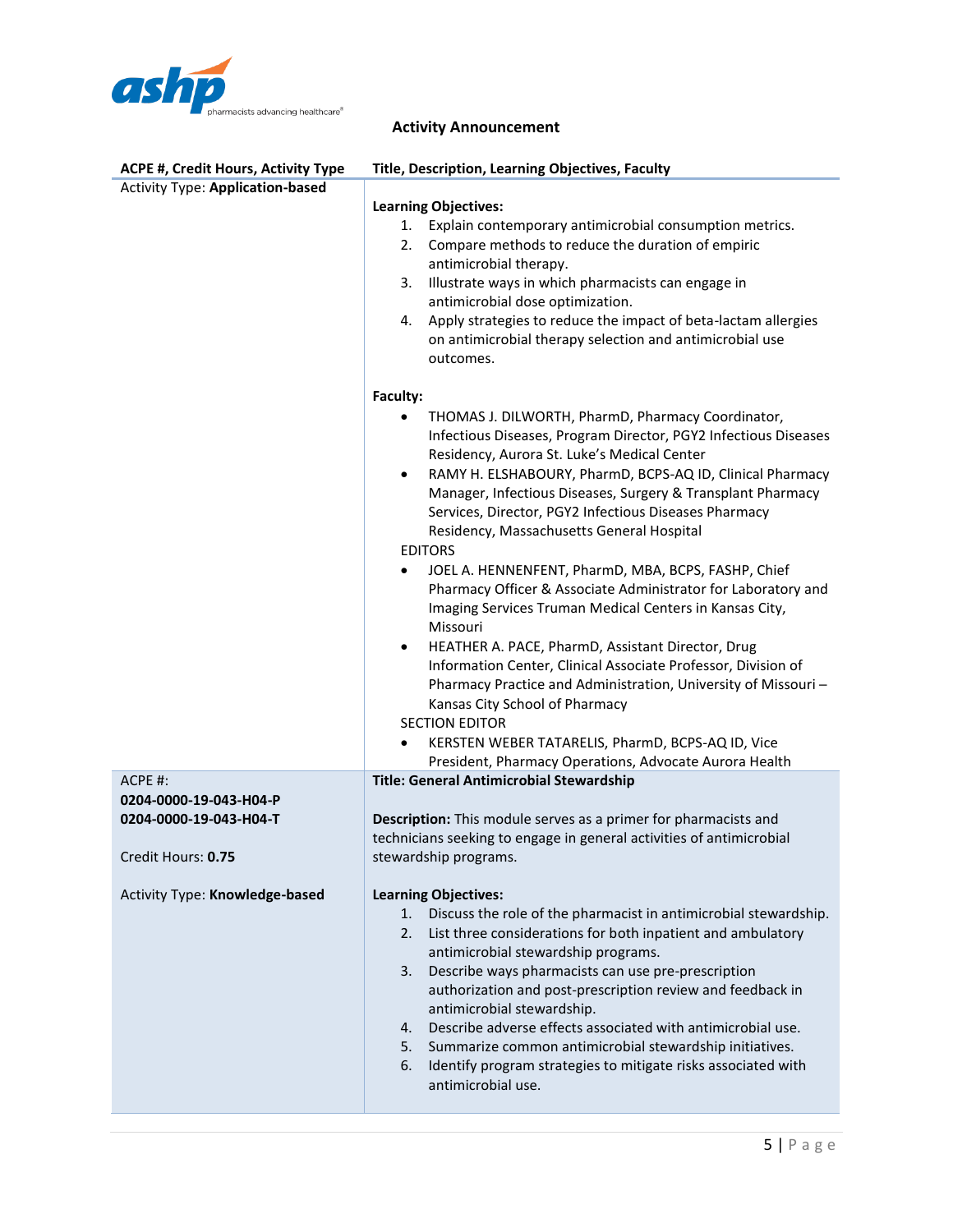

| ACPE #, Credit Hours, Activity Type     | Title, Description, Learning Objectives, Faculty                                                                       |
|-----------------------------------------|------------------------------------------------------------------------------------------------------------------------|
|                                         | Faculty:                                                                                                               |
|                                         | THOMAS J. DILWORTH, PharmD, Pharmacy Coordinator,                                                                      |
|                                         | Infectious Diseases, Program Director, PGY2 Infectious Diseases<br>Residency, Aurora St. Luke's Medical Center         |
|                                         | RAMY H. ELSHABOURY, PharmD, BCPS-AQ ID, Clinical Pharmacy<br>$\bullet$                                                 |
|                                         | Manager, Infectious Diseases, Surgery & Transplant Pharmacy                                                            |
|                                         | Services, Director, PGY2 Infectious Diseases Pharmacy                                                                  |
|                                         | Residency, Massachusetts General Hospital                                                                              |
|                                         | <b>EDITORS</b>                                                                                                         |
|                                         | JOEL A. HENNENFENT, PharmD, MBA, BCPS, FASHP, Chief<br>$\bullet$                                                       |
|                                         | Pharmacy Officer & Associate Administrator for Laboratory and                                                          |
|                                         | Imaging Services Truman Medical Centers in Kansas City,<br>Missouri                                                    |
|                                         | HEATHER A. PACE, PharmD, Assistant Director, Drug<br>$\bullet$                                                         |
|                                         | Information Center, Clinical Associate Professor, Division of                                                          |
|                                         | Pharmacy Practice and Administration, University of Missouri-                                                          |
|                                         | Kansas City School of Pharmacy                                                                                         |
|                                         | <b>SECTION EDITOR</b>                                                                                                  |
|                                         | KERSTEN WEBER TATARELIS, PharmD, BCPS-AQ ID, Vice                                                                      |
| ACPE #: 0204-0000-19-044-H01-P          | President, Pharmacy Operations, Advocate Aurora Health<br>Title: Medication Management in Renal and Hepatic Impairment |
|                                         |                                                                                                                        |
| Credit Hours: 1.0                       | Description: This module serves as a primer for pharmacists seeking to                                                 |
|                                         | engage in medication management of patients with renal and hepatic                                                     |
| <b>Activity Type: Application-based</b> | impairment.                                                                                                            |
|                                         | <b>Learning Objectives:</b>                                                                                            |
|                                         | Describe the importance of appropriate medication dose<br>1.                                                           |
|                                         | adjustment in patients with renal and hepatic impairment.                                                              |
|                                         | Evaluate a patient's degree of renal and hepatic impairment.<br>2.                                                     |
|                                         | Select appropriate medication dosing based on degree of renal<br>3.                                                    |
|                                         | or hepatic impairment.                                                                                                 |
|                                         | Apply appropriate medication dosing in patients receiving renal<br>4.<br>replacement therapy.                          |
|                                         |                                                                                                                        |
|                                         | Faculty:                                                                                                               |
|                                         | ANDREW S. JARRELL, PharmD, BCPS, BCCCP, Clinical Pharmacy<br>٠                                                         |
|                                         | Specialist Surgical Intensive Care, The Johns Hopkins Hospital                                                         |
|                                         | <b>EDITORS</b>                                                                                                         |
|                                         | JOEL A. HENNENFENT, PharmD, MBA, BCPS, FASHP, Chief<br>Pharmacy Officer & Associate Administrator for Laboratory and   |
|                                         | Imaging Services Truman Medical Centers in Kansas City,                                                                |
|                                         | Missouri                                                                                                               |
|                                         | HEATHER A. PACE, PharmD, Assistant Director, Drug<br>٠                                                                 |
|                                         | Information Center, Clinical Associate Professor, Division of                                                          |
|                                         | Pharmacy Practice and Administration, University of Missouri-                                                          |
|                                         | Kansas City School of Pharmacy<br><b>SECTION EDITOR</b>                                                                |
|                                         |                                                                                                                        |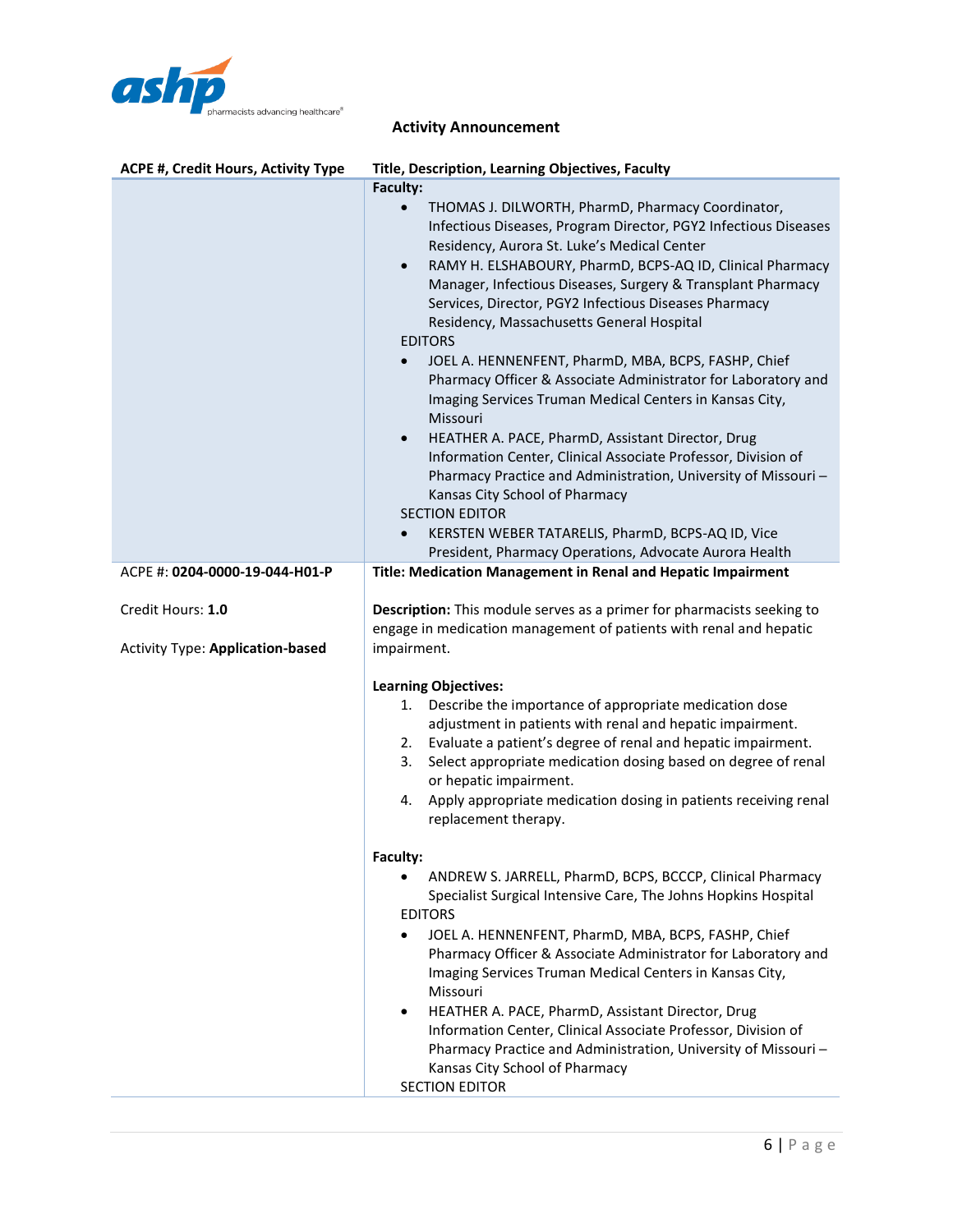

| ACPE #, Credit Hours, Activity Type                  | Title, Description, Learning Objectives, Faculty                                                                                                                                                                                                                                                                                                                                                                                                                                                                                                                                      |
|------------------------------------------------------|---------------------------------------------------------------------------------------------------------------------------------------------------------------------------------------------------------------------------------------------------------------------------------------------------------------------------------------------------------------------------------------------------------------------------------------------------------------------------------------------------------------------------------------------------------------------------------------|
|                                                      | TODD NESBIT, PharmD, MBA, FASHP, Director, Pharmacy<br>Patient Care Services, The Johns Hopkins Health System                                                                                                                                                                                                                                                                                                                                                                                                                                                                         |
| ACPE #: 0204-0000-19-045-H01-P                       | <b>Title: Intravenous to Oral Therapy Conversion</b>                                                                                                                                                                                                                                                                                                                                                                                                                                                                                                                                  |
| Credit Hours: 0.75<br>Activity Type: Knowledge-based | Description: This module serves as a primer for pharmacists seeking to<br>engage in intravenous to oral therapy conversion programs.<br><b>Learning Objectives:</b><br>Describe properties of medications best suited for intravenous-<br>1.                                                                                                                                                                                                                                                                                                                                          |
|                                                      | to-oral conversion.<br>Identify criteria that should be considered when assessing for<br>2.<br>appropriateness of an intravenous- to- oral conversion.<br>Recognize special considerations for medications when<br>3.<br>administering via the enteral route.                                                                                                                                                                                                                                                                                                                         |
|                                                      | Faculty:                                                                                                                                                                                                                                                                                                                                                                                                                                                                                                                                                                              |
|                                                      | LAURA A. HATFIELD, PharmD, BCPS, BCCCP, Clinical Pharmacy<br>Specialist, Surgery The Johns Hopkins Hospital<br><b>EDITORS</b>                                                                                                                                                                                                                                                                                                                                                                                                                                                         |
|                                                      | JOEL A. HENNENFENT, PharmD, MBA, BCPS, FASHP, Chief<br>$\bullet$<br>Pharmacy Officer & Associate Administrator for Laboratory and<br>Imaging Services Truman Medical Centers in Kansas City,<br>Missouri                                                                                                                                                                                                                                                                                                                                                                              |
|                                                      | HEATHER A. PACE, PharmD, Assistant Director, Drug<br>$\bullet$<br>Information Center, Clinical Associate Professor, Division of<br>Pharmacy Practice and Administration, University of Missouri-<br>Kansas City School of Pharmacy<br><b>SECTION EDITOR</b>                                                                                                                                                                                                                                                                                                                           |
|                                                      | TODD NESBIT, PharmD, MBA, FASHP, Director, Pharmacy<br>$\bullet$<br>Patient Care Services, The Johns Hopkins Health System,<br>Baltimore, MD                                                                                                                                                                                                                                                                                                                                                                                                                                          |
| $ACPE$ #:                                            | <b>Title: Confidentiality and Patient Rights</b>                                                                                                                                                                                                                                                                                                                                                                                                                                                                                                                                      |
| 0204-0000-19-046-H04-P                               |                                                                                                                                                                                                                                                                                                                                                                                                                                                                                                                                                                                       |
| 0204-0000-19-046-H04-T                               | Description: This module serves as a primer for pharmacists and<br>technicians to enhance their understanding of patient rights and                                                                                                                                                                                                                                                                                                                                                                                                                                                   |
| Credit Hours: 1.0                                    | confidentiality requirements.                                                                                                                                                                                                                                                                                                                                                                                                                                                                                                                                                         |
| <b>Activity Type: Application-based</b>              | <b>Learning Objectives:</b><br>Explain the purpose of the Health Insurance Portability and<br>1.<br>Accountability Act (HIPAA).<br>Describe which information would be considered confidential<br>2.<br>by HIPAA standards and rules.<br>Discuss the actions HIPAA requires healthcare organizations to<br>3.<br>take to protect the confidentiality of patient information.<br>Given patient scenarios, identify the rights of patients receiving<br>4.<br>care, treatment, and services from healthcare organizations.<br>Describe reporting requirements when patient health<br>5. |
|                                                      | information is disclosed.                                                                                                                                                                                                                                                                                                                                                                                                                                                                                                                                                             |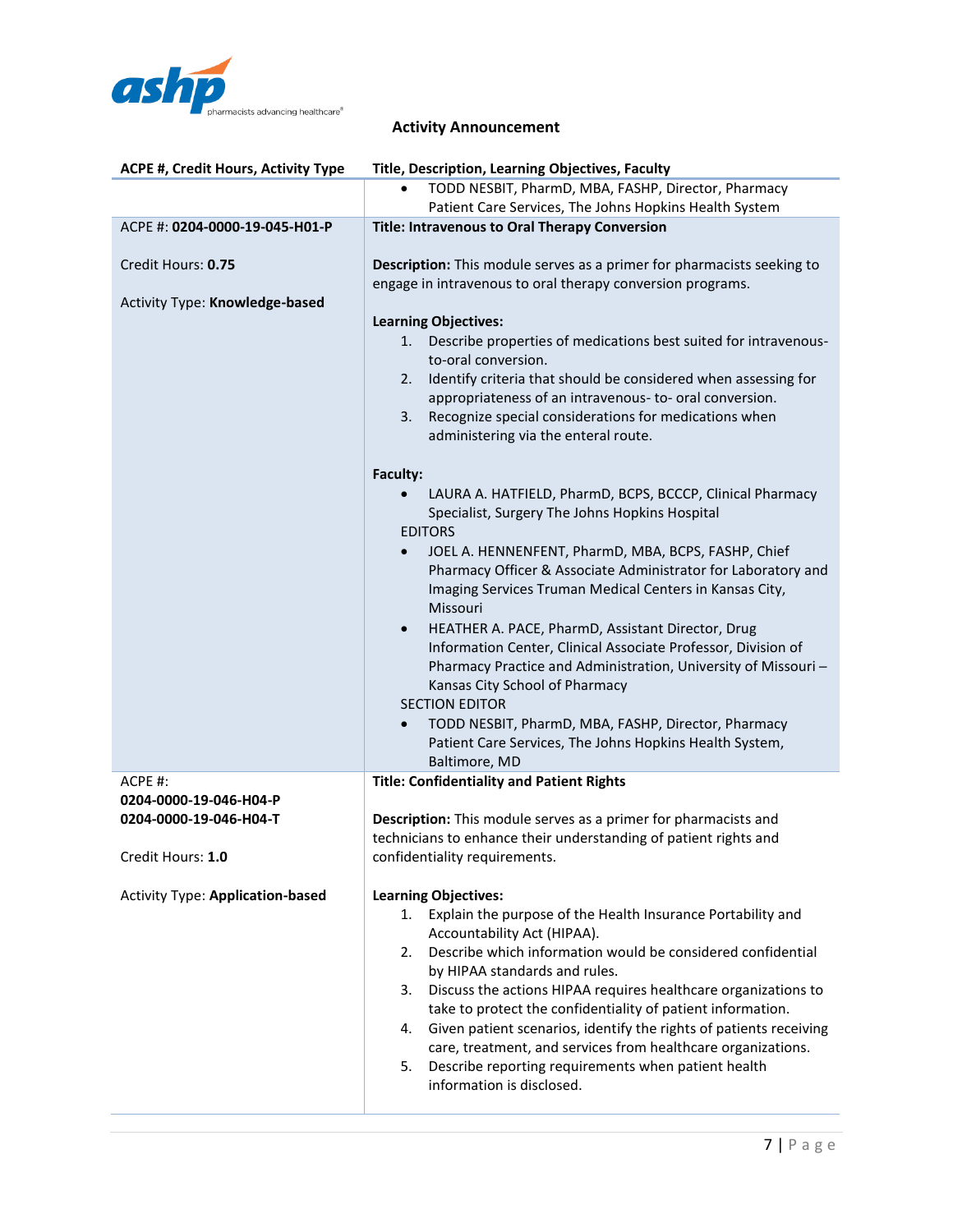

| ACPE #, Credit Hours, Activity Type                                                                                 | Title, Description, Learning Objectives, Faculty                                                                                                                                                                                                                                                                                                                                                                                                                                                                                                                                                                                                                                                                                                                                      |
|---------------------------------------------------------------------------------------------------------------------|---------------------------------------------------------------------------------------------------------------------------------------------------------------------------------------------------------------------------------------------------------------------------------------------------------------------------------------------------------------------------------------------------------------------------------------------------------------------------------------------------------------------------------------------------------------------------------------------------------------------------------------------------------------------------------------------------------------------------------------------------------------------------------------|
|                                                                                                                     | Faculty:                                                                                                                                                                                                                                                                                                                                                                                                                                                                                                                                                                                                                                                                                                                                                                              |
|                                                                                                                     | DIANE M. McCLASKEY, RPh, BCPS, Assistant Director of<br>Experiential Education, Clinical Assistant Professor, Division of<br>Pharmacy Practice and Administration, University of Missouri -<br>Kansas City School of Pharmacy<br><b>EDITORS</b><br>JOEL A. HENNENFENT, PharmD, MBA, BCPS, FASHP, Chief<br>$\bullet$<br>Pharmacy Officer & Associate Administrator for Laboratory and<br>Imaging Services Truman Medical Centers in Kansas City,<br>Missouri<br>HEATHER A. PACE, PharmD, Assistant Director, Drug<br>$\bullet$<br>Information Center, Clinical Associate Professor, Division of<br>Pharmacy Practice and Administration, University of Missouri-<br>Kansas City School of Pharmacy<br><b>SECTION EDITOR</b><br>ERIN R. FOX, PharmD, BCPS, FASHP, Senior Director, Drug |
|                                                                                                                     | Information and Support Services, University of Utah Health,<br>Salt Lake City, UT                                                                                                                                                                                                                                                                                                                                                                                                                                                                                                                                                                                                                                                                                                    |
| ACPE #:<br>0204-0000-19-047-H07-P<br>0204-0000-19-047-H07-T<br>Credit Hours: 0.75<br>Activity Type: Knowledge-based | Title: Compounding Aseptic Technique and Handwashing<br>Description: This module serves as a primer for pharmacists and<br>technicians seeking to engage in compounding sterile products.<br><b>Learning Objectives:</b><br>Give two or more examples of critical sites during sterile<br>1.<br>compounding.<br>Describe the appropriate order of donning garb for non-<br>2.<br>hazardous sterile compounding.<br>Define the terms cleaning and disinfecting.<br>3.<br>List the required practical assessments and frequencies for<br>4.<br>compounding personnel.<br>Faculty:<br>KATIE GAUEN, PharmD, Medication Safety and Compliance<br>Pharmacist, Northwestern Memorial Hospital,<br><b>EDITORS</b>                                                                             |
|                                                                                                                     | JOEL A. HENNENFENT, PharmD, MBA, BCPS, FASHP, Chief<br>Pharmacy Officer & Associate Administrator for Laboratory and<br>Imaging Services Truman Medical Centers in Kansas City,<br>Missouri<br>HEATHER A. PACE, PharmD, Assistant Director, Drug<br>$\bullet$<br>Information Center, Clinical Associate Professor, Division of<br>Pharmacy Practice and Administration, University of Missouri-<br>Kansas City School of Pharmacy<br><b>SECTION EDITOR</b><br>NOELLE R.M. CHAPMAN, PharmD, BCPS, FASHP, Vice President<br>$\bullet$<br>of Pharmacy Operations, Advocate Aurora Health                                                                                                                                                                                                 |
| ACPE #: 0204-0000-19-048-H01-P                                                                                      | <b>Title: General Psychiatry</b>                                                                                                                                                                                                                                                                                                                                                                                                                                                                                                                                                                                                                                                                                                                                                      |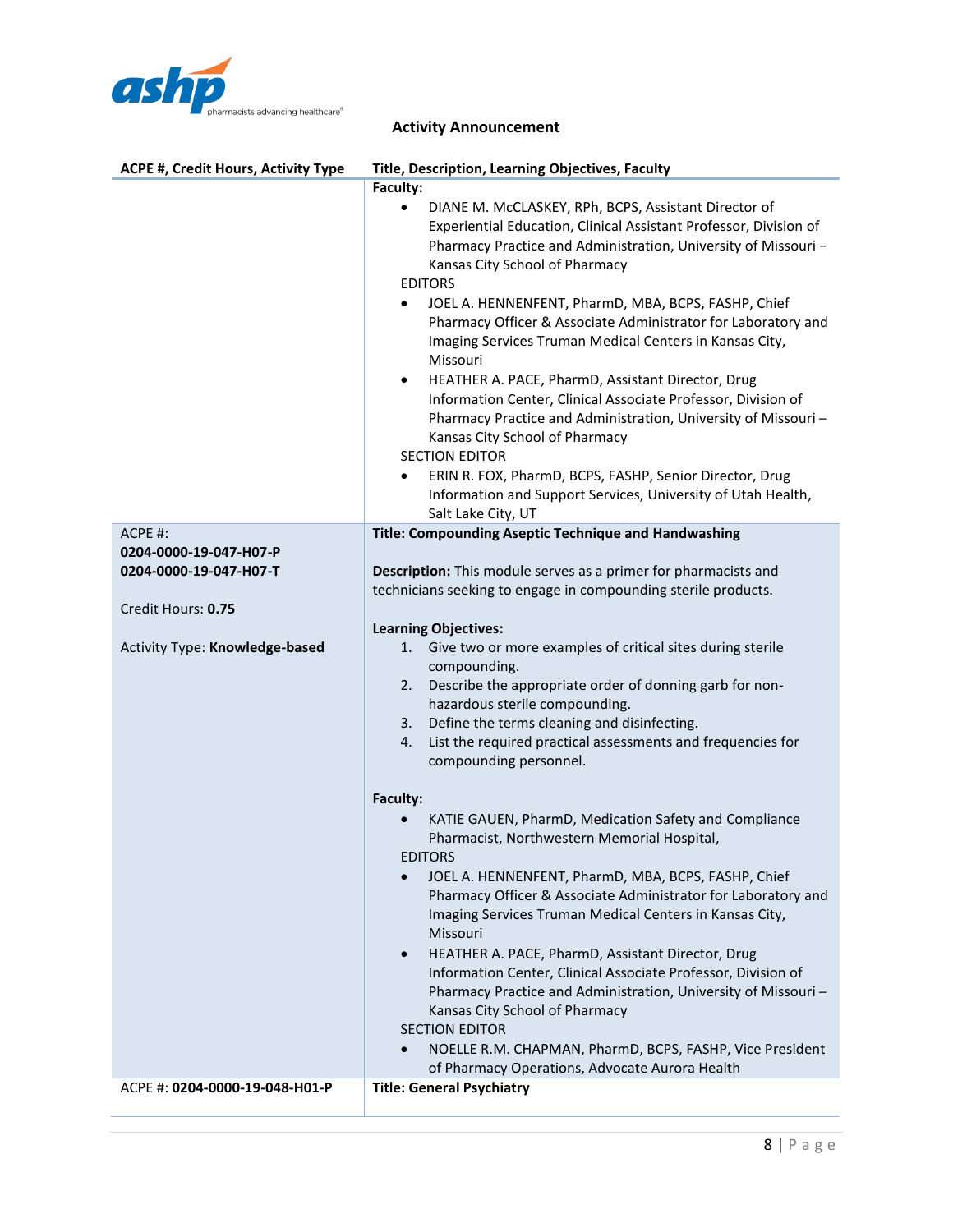

| <b>ACPE #, Credit Hours, Activity Type</b> | Title, Description, Learning Objectives, Faculty                                                                         |  |
|--------------------------------------------|--------------------------------------------------------------------------------------------------------------------------|--|
| Credit Hours: 1.0                          | Description: This module serves as a primer for pharmacists providing                                                    |  |
|                                            | services to patients being treated with medications for mental illness.                                                  |  |
| <b>Activity Type: Application-based</b>    |                                                                                                                          |  |
|                                            | <b>Learning Objectives:</b>                                                                                              |  |
|                                            | Describe how mental illness treatment is impacted by drug<br>1.                                                          |  |
|                                            | therapy.                                                                                                                 |  |
|                                            | Identify drug-related problems and challenges in treating<br>2.<br>patients with mental illness.                         |  |
|                                            | Evaluate drug therapy plans which account for various patient-<br>3.                                                     |  |
|                                            | and drug-related factors.                                                                                                |  |
|                                            | Recognize psychotropic adverse effects and the strategies to<br>4.                                                       |  |
|                                            | prevent or treat them.                                                                                                   |  |
|                                            | Faculty:                                                                                                                 |  |
|                                            | IMRAN QURESHI, PharmD, BCPP, Clinical Pharmacy Specialist                                                                |  |
|                                            | Psychiatry, The Johns Hopkins Hospital, Baltimore, MD                                                                    |  |
|                                            | <b>EDITORS</b>                                                                                                           |  |
|                                            | JOEL A. HENNENFENT, PharmD, MBA, BCPS, FASHP, Chief<br>٠                                                                 |  |
|                                            | Pharmacy Officer & Associate Administrator for Laboratory and                                                            |  |
|                                            | Imaging Services Truman Medical Centers in Kansas City,<br>Missouri                                                      |  |
|                                            | HEATHER A. PACE, PharmD, Assistant Director, Drug<br>$\bullet$                                                           |  |
|                                            | Information Center, Clinical Associate Professor, Division of                                                            |  |
|                                            | Pharmacy Practice and Administration, University of Missouri-                                                            |  |
|                                            | Kansas City School of Pharmacy                                                                                           |  |
|                                            | <b>SECTION EDITOR</b>                                                                                                    |  |
|                                            | TODD NESBIT, PharmD, MBA, FASHP, Director, Pharmacy                                                                      |  |
|                                            | Patient Care Services, The Johns Hopkins Health System,                                                                  |  |
|                                            | Baltimore, MD                                                                                                            |  |
| ACPE #: 0204-0000-19-049-H04-P             | <b>Title: Emergency Preparedness</b>                                                                                     |  |
| Credit Hours: 0.75                         | Description: This module serves as a primer for pharmacists involved                                                     |  |
|                                            | with emergency preparedness activities.                                                                                  |  |
| Activity Type: Knowledge-based             |                                                                                                                          |  |
|                                            | <b>Learning Objectives:</b>                                                                                              |  |
|                                            | Describe a hazard vulnerability analysis.<br>1.                                                                          |  |
|                                            | Discuss why a hazard vulnerability analysis is needed in all<br>2.                                                       |  |
|                                            | hospitals.                                                                                                               |  |
|                                            | List the four core elements provided by the Centers for<br>3.<br>Medicare & Medicaid Services for an effective emergency |  |
|                                            | preparedness program.                                                                                                    |  |
|                                            | List the roles of a pharmacist before, during, and after a<br>4.                                                         |  |
|                                            | disaster response.                                                                                                       |  |
|                                            | Explain different disaster types and the presentation of<br>5.                                                           |  |
|                                            | patients from each disaster type.                                                                                        |  |
|                                            | Identify types of emergencies where a pharmacist may<br>6.                                                               |  |
|                                            | intervene with selection and dosing of medications.                                                                      |  |
|                                            |                                                                                                                          |  |
|                                            | Faculty:                                                                                                                 |  |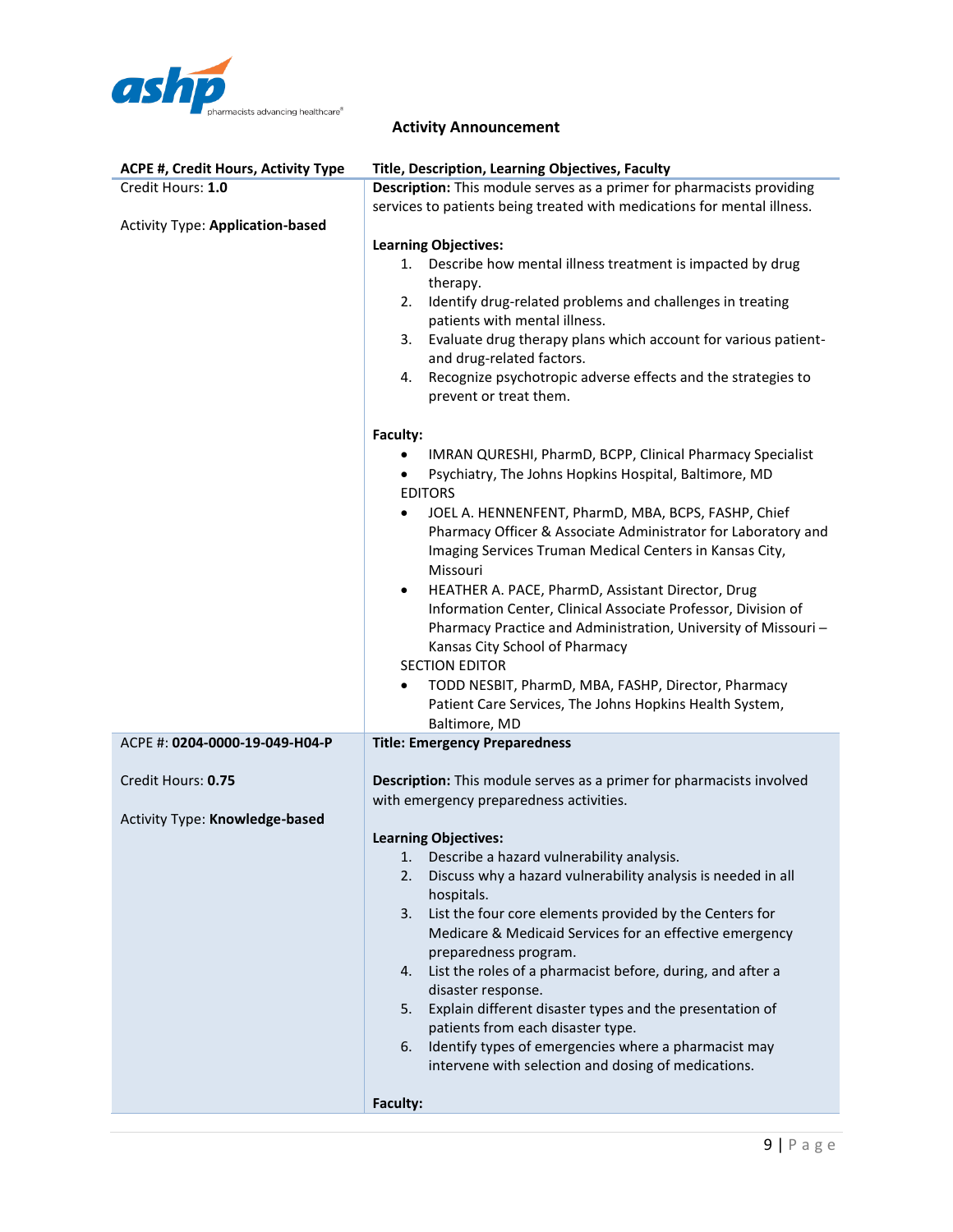

| <b>ACPE #, Credit Hours, Activity Type</b>       | Title, Description, Learning Objectives, Faculty                                                                                                                                                                                                                                                                                                                                                                                                                                                                                                                                                                                                                                                                                                                                                                                 |
|--------------------------------------------------|----------------------------------------------------------------------------------------------------------------------------------------------------------------------------------------------------------------------------------------------------------------------------------------------------------------------------------------------------------------------------------------------------------------------------------------------------------------------------------------------------------------------------------------------------------------------------------------------------------------------------------------------------------------------------------------------------------------------------------------------------------------------------------------------------------------------------------|
|                                                  | MEGAN CORRIGAN, PharmD, MPH, BCPS, Clinical Pharmacy<br>Manager Advocate Good Samaritan Hospital<br>PHILIPPE MENTLER, PharmD, BCPS, Consulting Director,<br>$\bullet$<br>Pharmacy Performance Services, Vizient Inc.<br><b>EDITORS</b><br>JOEL A. HENNENFENT, PharmD, MBA, BCPS, FASHP, Chief<br>$\bullet$<br>Pharmacy Officer & Associate Administrator for Laboratory and<br>Imaging Services Truman Medical Centers in Kansas City,<br>Missouri<br>HEATHER A. PACE, PharmD, Assistant Director, Drug<br>$\bullet$<br>Information Center, Clinical Associate Professor, Division of<br>Pharmacy Practice and Administration, University of Missouri-<br>Kansas City School of Pharmacy<br><b>SECTION EDITOR</b><br>KERSTEN WEBER TATARELIS, PharmD, BCPS AQ-ID, Vice<br>President, Pharmacy Operations, Advocate Aurora Health |
| $ACPE$ #:                                        | <b>Title: Controlled Substances Accountability</b>                                                                                                                                                                                                                                                                                                                                                                                                                                                                                                                                                                                                                                                                                                                                                                               |
| 0204-0000-19-050-H04-P<br>0204-0000-19-050-H04-T | Description: This module serves as a primer for pharmacists and                                                                                                                                                                                                                                                                                                                                                                                                                                                                                                                                                                                                                                                                                                                                                                  |
|                                                  | pharmacy technicians involved with the management and accountability                                                                                                                                                                                                                                                                                                                                                                                                                                                                                                                                                                                                                                                                                                                                                             |
| Credit Hours: 1.0                                | of controlled substances.                                                                                                                                                                                                                                                                                                                                                                                                                                                                                                                                                                                                                                                                                                                                                                                                        |
| Activity Type: Knowledge-based                   | <b>Learning Objectives:</b><br>Discuss controlled substance diversion as a national issue.<br>1.<br>Recognize signs of controlled substance diversion in the<br>2.<br>healthcare setting.<br>Discuss the legal and regulatory requirements related to<br>3.<br>controlled substances.<br>Summarize organizational oversight and accountability for<br>4.<br>controlled substance surveillance.                                                                                                                                                                                                                                                                                                                                                                                                                                   |
|                                                  | Faculty:                                                                                                                                                                                                                                                                                                                                                                                                                                                                                                                                                                                                                                                                                                                                                                                                                         |
|                                                  | LAURA MELEIS, PharmD, MS, BCPS, Assistant Director of<br>Pharmacy, Quality, Compliance, and Regulatory Affairs,<br>Massachusetts General Hospital, Boston, MD<br>CHRISTOPHER R. FORTIER, PharmD, FASHP, Chief Pharmacy                                                                                                                                                                                                                                                                                                                                                                                                                                                                                                                                                                                                           |
|                                                  | Officer, Massachusetts General Hospital, Boston, MA                                                                                                                                                                                                                                                                                                                                                                                                                                                                                                                                                                                                                                                                                                                                                                              |
|                                                  | <b>EDITORS</b><br>JOEL A. HENNENFENT, PharmD, MBA, BCPS, FASHP, Chief                                                                                                                                                                                                                                                                                                                                                                                                                                                                                                                                                                                                                                                                                                                                                            |
|                                                  | Pharmacy Officer & Associate Administrator for Laboratory and<br>Imaging Services Truman Medical Centers in Kansas City,<br>Missouri                                                                                                                                                                                                                                                                                                                                                                                                                                                                                                                                                                                                                                                                                             |
|                                                  | HEATHER A. PACE, PharmD, Assistant Director, Drug<br>$\bullet$                                                                                                                                                                                                                                                                                                                                                                                                                                                                                                                                                                                                                                                                                                                                                                   |
|                                                  | Information Center, Clinical Associate Professor, Division of<br>Pharmacy Practice and Administration, University of Missouri-                                                                                                                                                                                                                                                                                                                                                                                                                                                                                                                                                                                                                                                                                                   |
|                                                  | Kansas City School of Pharmacy                                                                                                                                                                                                                                                                                                                                                                                                                                                                                                                                                                                                                                                                                                                                                                                                   |
|                                                  | <b>SECTION EDITOR</b>                                                                                                                                                                                                                                                                                                                                                                                                                                                                                                                                                                                                                                                                                                                                                                                                            |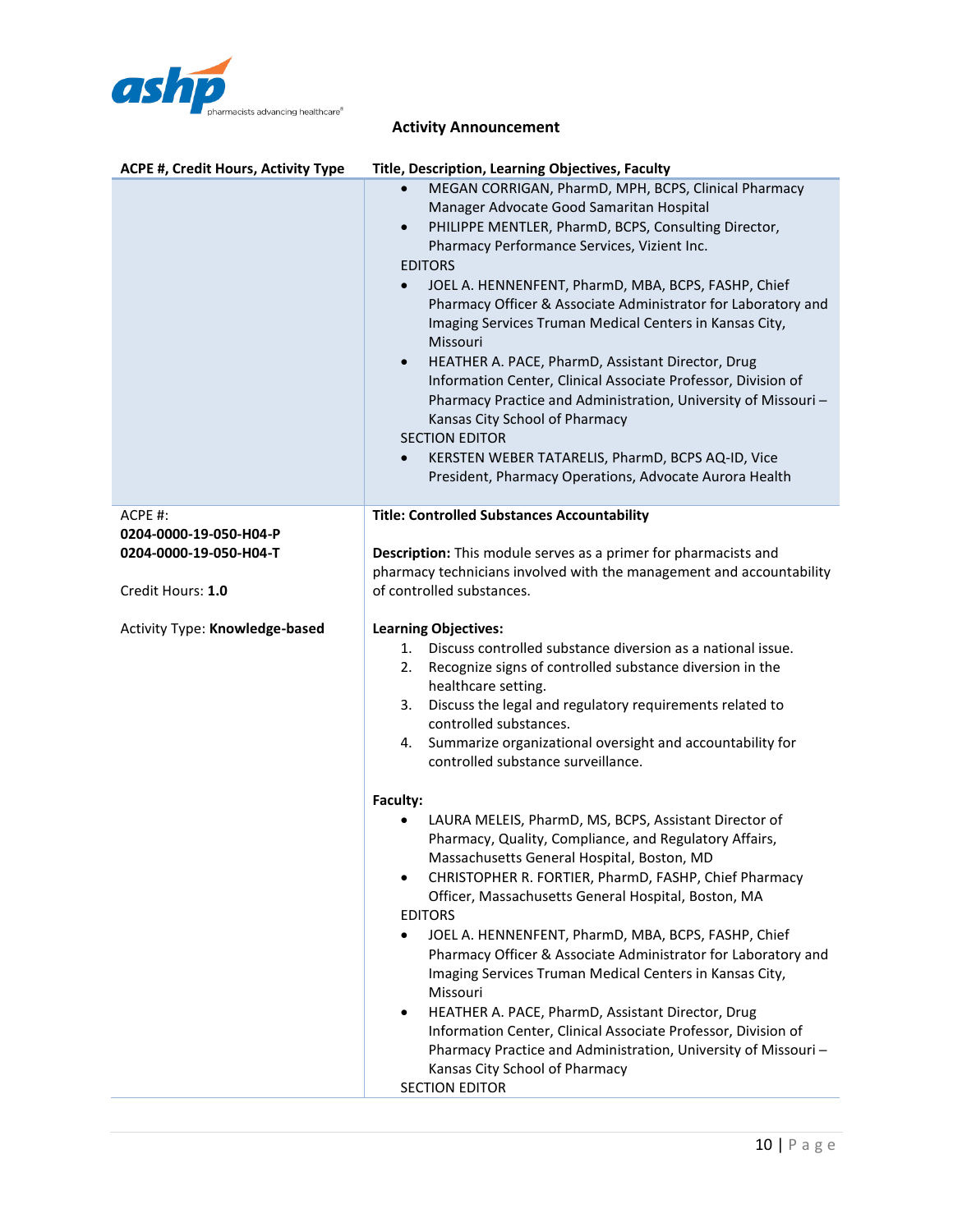

| ACPE #, Credit Hours, Activity Type | Title, Description, Learning Objectives, Faculty                                            |  |
|-------------------------------------|---------------------------------------------------------------------------------------------|--|
|                                     | NOELLE R.M. CHAPMAN, PharmD, BCPS, FASHP, Vice President                                    |  |
|                                     | of Pharmacy Operations, Advocate Aurora Health                                              |  |
|                                     |                                                                                             |  |
| ACPE #:                             | <b>Title: Compounded Sterile Products</b>                                                   |  |
| 0204-0000-19-051-H07-P              |                                                                                             |  |
| 0204-0000-19-051-H07-T              | <b>Description:</b> This module serves as a primer for pharmacists and                      |  |
|                                     | pharmacy technicians responsible for compounding sterile products.                          |  |
| Credit Hours: 0.5                   |                                                                                             |  |
|                                     | <b>Learning Objectives:</b>                                                                 |  |
| Activity Type: Knowledge-based      | Describe engineering controls used in sterile compounding.<br>1.                            |  |
|                                     | Discuss requirements for monitoring and cleaning of the sterile<br>2.                       |  |
|                                     | compounding facilities.                                                                     |  |
|                                     | Recognize beyond-use dates based on type of preparation and<br>3.                           |  |
|                                     | vial container.                                                                             |  |
|                                     |                                                                                             |  |
|                                     | Faculty:                                                                                    |  |
|                                     | LINDSEY B. AMERINE, PharmD, MS, BCPS, Director of                                           |  |
|                                     | Pharmacy, Associate Professor of Clinical Education, University                             |  |
|                                     | of North Carolina Medical Center, UNC Eshelman School of                                    |  |
|                                     | Pharmacy                                                                                    |  |
|                                     | <b>EDITORS</b>                                                                              |  |
|                                     | JOEL A. HENNENFENT, PharmD, MBA, BCPS, FASHP, Chief                                         |  |
|                                     | Pharmacy Officer & Associate Administrator for Laboratory and                               |  |
|                                     | Imaging Services Truman Medical Centers in Kansas City,                                     |  |
|                                     | Missouri                                                                                    |  |
|                                     | HEATHER A. PACE, PharmD, Assistant Director, Drug<br>$\bullet$                              |  |
|                                     | Information Center, Clinical Associate Professor, Division of                               |  |
|                                     | Pharmacy Practice and Administration, University of Missouri-                               |  |
|                                     | Kansas City School of Pharmacy                                                              |  |
|                                     | <b>SECTION EDITOR</b>                                                                       |  |
|                                     | NOELLE R.M. CHAPMAN, PharmD, BCPS, FASHP, Vice President<br>$\bullet$                       |  |
|                                     | of Pharmacy Operations, Advocate Aurora Health                                              |  |
| ACPE #:                             | <b>Title: Medication Safety Basics</b>                                                      |  |
| 0204-0000-19-052-H05-P              |                                                                                             |  |
| 0204-0000-19-052-H05-T              | Description: This module serves as a primer on medication safety for                        |  |
|                                     | pharmacists and pharmacy technicians.                                                       |  |
| Credit Hours: 0.5                   |                                                                                             |  |
| Activity Type: Knowledge-based      | <b>Learning Objectives:</b><br>Discuss concepts and definitions used in health-system<br>1. |  |
|                                     | medication safety.                                                                          |  |
|                                     | Describe the concept of an organizational culture of safety.<br>2.                          |  |
|                                     | Identify medication error mitigation strategies.<br>3.                                      |  |
|                                     | List organizations focused on medication safety.<br>4.                                      |  |
|                                     |                                                                                             |  |
|                                     | Faculty:                                                                                    |  |
|                                     | JOHN B. HERTIG, PharmD, MS, CPPS, Associate Professor,                                      |  |
|                                     | Butler University College of Pharmacy and Health, Sciences                                  |  |
|                                     |                                                                                             |  |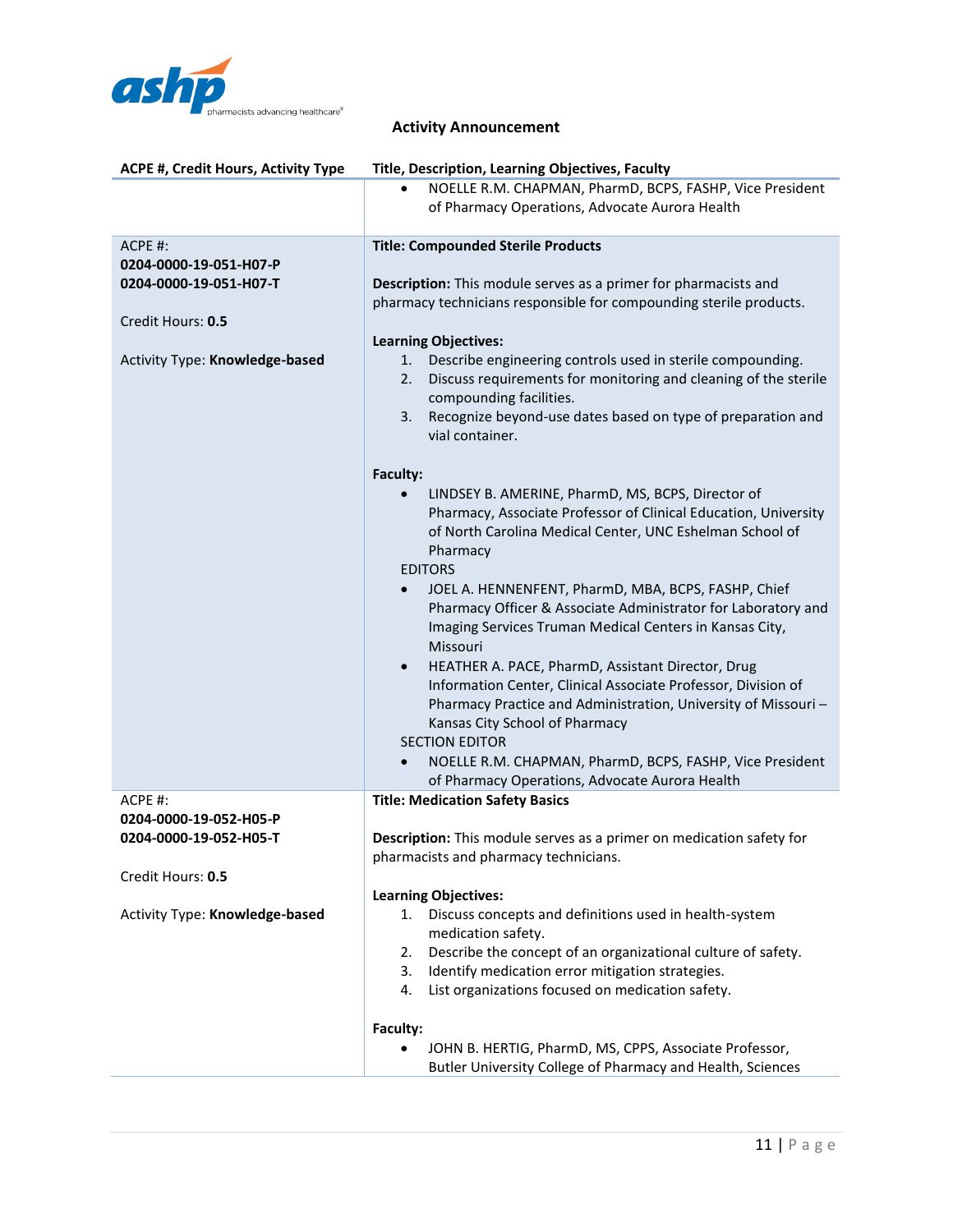

| ACPE #, Credit Hours, Activity Type                  | Title, Description, Learning Objectives, Faculty                                                                                                                                                                                                                                                                                                                                                                                                                                                                                                                                                                                                                                                                                                                                                                                                                                                                                                                                                                                                                                                                         |
|------------------------------------------------------|--------------------------------------------------------------------------------------------------------------------------------------------------------------------------------------------------------------------------------------------------------------------------------------------------------------------------------------------------------------------------------------------------------------------------------------------------------------------------------------------------------------------------------------------------------------------------------------------------------------------------------------------------------------------------------------------------------------------------------------------------------------------------------------------------------------------------------------------------------------------------------------------------------------------------------------------------------------------------------------------------------------------------------------------------------------------------------------------------------------------------|
|                                                      | DANIEL D. DEGNAN, PharmD, MS, CPPS, FASHP, Associate<br>$\bullet$<br>Director, Professional Program Laboratories, Purdue University<br><b>College of Pharmacy</b><br><b>EDITORS</b><br>JOEL A. HENNENFENT, PharmD, MBA, BCPS, FASHP, Chief<br>$\bullet$<br>Pharmacy Officer & Associate Administrator for Laboratory and<br>Imaging Services Truman Medical Centers in Kansas City,<br>Missouri<br>HEATHER A. PACE, PharmD, Assistant Director, Drug<br>$\bullet$<br>Information Center, Clinical Associate Professor, Division of<br>Pharmacy Practice and Administration, University of Missouri-<br>Kansas City School of Pharmacy<br><b>SECTION EDITOR</b><br>ERIN R. FOX, PharmD, BCPS, FASHP, Senior Director, Drug<br>$\bullet$<br>Information and Support Services, The University of Utah<br>Health                                                                                                                                                                                                                                                                                                             |
| ACPE #: 0204-0000-19-053-H04-P                       | <b>Title: Investigational Drug Management</b>                                                                                                                                                                                                                                                                                                                                                                                                                                                                                                                                                                                                                                                                                                                                                                                                                                                                                                                                                                                                                                                                            |
| Credit Hours: 0.75<br>Activity Type: Knowledge-based | Description: This module serves as a primer on investigational drug<br>management for pharmacists.<br><b>Learning Objectives:</b><br>Discuss the regulations, standards, and guidelines that govern<br>1.<br>clinical drug research in the United States.<br>Describe the pharmacist's involvement in clinical trial support<br>2.<br>and conduct.<br>Identify key processes for investigational drug product<br>3.<br>management.<br>Faculty:<br>MEGHAN TOLAN WAGNER, PharmD, MBA, Manager,<br>Investigational Drug Services, Children's National Medical<br>Center<br><b>EDITORS</b><br>JOEL A. HENNENFENT, PharmD, MBA, BCPS, FASHP, Chief<br>Pharmacy Officer & Associate Administrator for Laboratory and<br>Imaging Services Truman Medical Centers in Kansas City,<br>Missouri<br>HEATHER A. PACE, PharmD, Assistant Director, Drug<br>$\bullet$<br>Information Center, Clinical Associate Professor, Division of<br>Pharmacy Practice and Administration, University of Missouri-<br>Kansas City School of Pharmacy<br><b>SECTION EDITOR</b><br>TODD NESBIT, PharmD, MBA, FASHP, Director, Pharmacy<br>$\bullet$ |
|                                                      | Patient Care Services, The Johns Hopkins Health System,<br>Baltimore, MD                                                                                                                                                                                                                                                                                                                                                                                                                                                                                                                                                                                                                                                                                                                                                                                                                                                                                                                                                                                                                                                 |
| ACPE #: 0204-0000-19-054-H04-P                       | <b>Title: Physical Assessment</b>                                                                                                                                                                                                                                                                                                                                                                                                                                                                                                                                                                                                                                                                                                                                                                                                                                                                                                                                                                                                                                                                                        |
| Credit Hours: 1.0                                    |                                                                                                                                                                                                                                                                                                                                                                                                                                                                                                                                                                                                                                                                                                                                                                                                                                                                                                                                                                                                                                                                                                                          |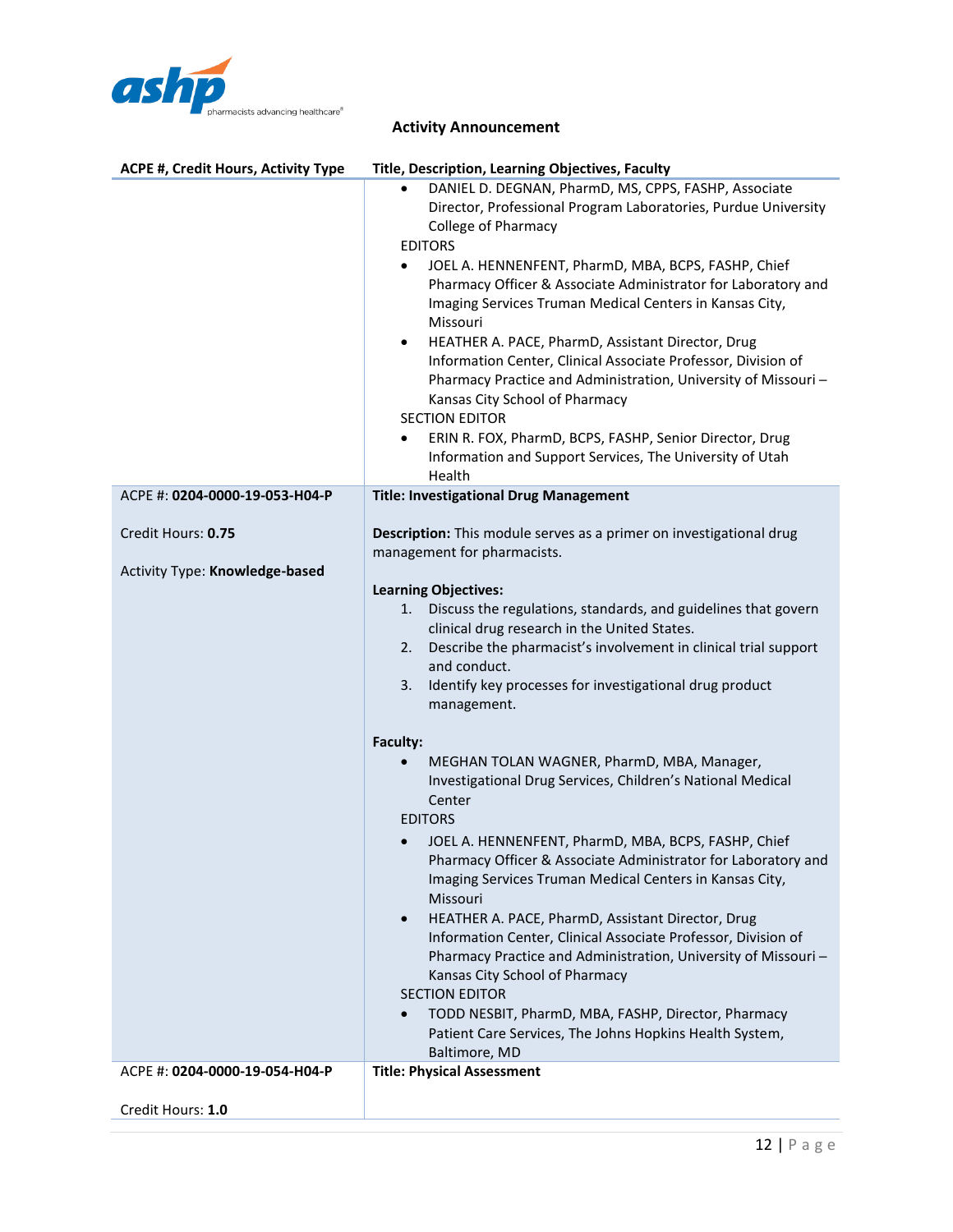

| Description: This module serves as a primer for pharmacists who<br><b>Activity Type: Application-based</b><br>required to be competent in physicial assessment skills.<br><b>Learning Objectives:</b><br>1. Discuss the rationale for pharmacists to conduct physical<br>assessment procedures and understand the findings.<br>Explain how to perform the four general physical assessment<br>2.<br>procedures of inspection, palpation, percussion, and<br>auscultation.<br>Identify the correct steps in checking a patient's vital signs<br>3.<br>including blood pressure, heart rate, respiratory rate, and<br>temperature.<br>4. Distinguish between normal and abnormal values for vital signs<br>measurements.<br>Identify potential causes for abnormal vital signs<br>5.<br>measurements.<br>Faculty:<br>ERIKA L. KLEPPINGER, PharmD, BCPS, Associate Clinical |  |
|--------------------------------------------------------------------------------------------------------------------------------------------------------------------------------------------------------------------------------------------------------------------------------------------------------------------------------------------------------------------------------------------------------------------------------------------------------------------------------------------------------------------------------------------------------------------------------------------------------------------------------------------------------------------------------------------------------------------------------------------------------------------------------------------------------------------------------------------------------------------------|--|
|                                                                                                                                                                                                                                                                                                                                                                                                                                                                                                                                                                                                                                                                                                                                                                                                                                                                          |  |
|                                                                                                                                                                                                                                                                                                                                                                                                                                                                                                                                                                                                                                                                                                                                                                                                                                                                          |  |
| Professor, Director of Skills Lab, Auburn University Harrison<br>School of Pharmacy<br><b>EDITORS</b><br>JOEL A. HENNENFENT, PharmD, MBA, BCPS, FASHP, Chief<br>$\bullet$<br>Pharmacy Officer & Associate Administrator for Laboratory and<br>Imaging Services Truman Medical Centers in Kansas City,<br>Missouri<br>HEATHER A. PACE, PharmD, Assistant Director, Drug<br>$\bullet$<br>Information Center, Clinical Associate Professor, Division of<br>Pharmacy Practice and Administration, University of Missouri-<br>Kansas City School of Pharmacy<br><b>SECTION EDITOR</b>                                                                                                                                                                                                                                                                                         |  |
| PAMELA L. STAMM, PharmD, BCACP, BCPS, CDE, FASHP,<br>Associate Professor, Department of Pharmacy Practice, Auburn                                                                                                                                                                                                                                                                                                                                                                                                                                                                                                                                                                                                                                                                                                                                                        |  |
| University Harrison School of Pharmacy<br><b>Title: Adult Enteral Nutrition</b><br>ACPE #: 0204-0000-19-055-H04-P                                                                                                                                                                                                                                                                                                                                                                                                                                                                                                                                                                                                                                                                                                                                                        |  |
|                                                                                                                                                                                                                                                                                                                                                                                                                                                                                                                                                                                                                                                                                                                                                                                                                                                                          |  |
| Credit Hours: 1.0<br>Description: This module serves as a primer on adult enteral nutrition<br>for pharmacists.                                                                                                                                                                                                                                                                                                                                                                                                                                                                                                                                                                                                                                                                                                                                                          |  |
| <b>Activity Type: Application-based</b>                                                                                                                                                                                                                                                                                                                                                                                                                                                                                                                                                                                                                                                                                                                                                                                                                                  |  |
| <b>Learning Objectives:</b><br>1. Describe the role of enteral nutrition in the treatment of the<br>undernourished patient.<br>Discuss the components of enteral formulations.<br>2.<br>Apply the important concepts relating to the management and<br>3.<br>monitoring of patients receiving enteral nutrition.<br>Identify key safe practice issues related to enteral nutrition.<br>4.<br>Faculty:                                                                                                                                                                                                                                                                                                                                                                                                                                                                    |  |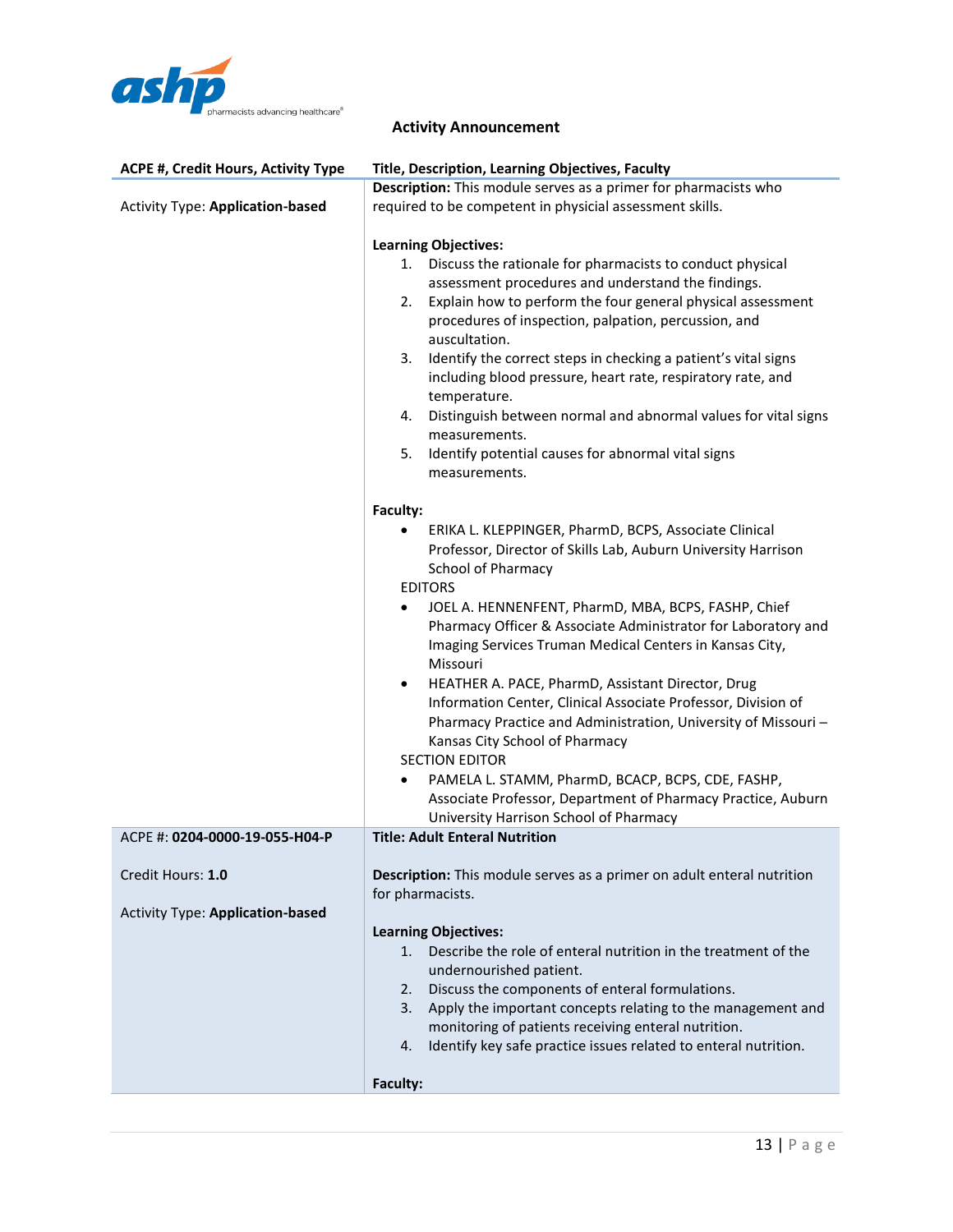

| <b>ACPE #, Credit Hours, Activity Type</b> | Title, Description, Learning Objectives, Faculty                                                                                                                                                                                                                                                                                                                                                                                                                                                                                                                                                                                                                                                                                                                           |
|--------------------------------------------|----------------------------------------------------------------------------------------------------------------------------------------------------------------------------------------------------------------------------------------------------------------------------------------------------------------------------------------------------------------------------------------------------------------------------------------------------------------------------------------------------------------------------------------------------------------------------------------------------------------------------------------------------------------------------------------------------------------------------------------------------------------------------|
|                                            | KARRIE DERENSKI, PharmD, BCNSP, BCCCP, CNSC, Pharmacy<br>Clinical Supervisor, Cox Health, Department of Pharmacy<br><b>EDITORS</b><br>JOEL A. HENNENFENT, PharmD, MBA, BCPS, FASHP, Chief<br>$\bullet$<br>Pharmacy Officer & Associate Administrator for Laboratory and<br>Imaging Services Truman Medical Centers in Kansas City,<br>Missouri<br>HEATHER A. PACE, PharmD, Assistant Director, Drug<br>$\bullet$<br>Information Center, Clinical Associate Professor, Division of<br>Pharmacy Practice and Administration, University of Missouri-<br>Kansas City School of Pharmacy<br><b>SECTION EDITOR</b><br>ALI MCBRIDE, PharmD, MS, BCOP, FAzPA, FASHP, Clinical<br>$\bullet$<br>Coordinator, Hematology/Oncology, The University of Arizona<br><b>Cancer Center</b> |
| ACPE #: 0204-0000-19-056-H01-P             | Title: Psychiatry - Major Substance Use Disorders and Related Drug                                                                                                                                                                                                                                                                                                                                                                                                                                                                                                                                                                                                                                                                                                         |
| Credit Hours: 0.5                          | <b>Therapies</b>                                                                                                                                                                                                                                                                                                                                                                                                                                                                                                                                                                                                                                                                                                                                                           |
| Activity Type: Knowledge-based             | Description: This module serves as a primer on major substance use<br>disorders and related drug therapies for pharmacists.                                                                                                                                                                                                                                                                                                                                                                                                                                                                                                                                                                                                                                                |
|                                            | <b>Learning Objectives:</b><br>Discuss the role of substance use disorders in psychiatric<br>1.<br>illness.<br>2. Explain how to implement drug therapy into treatment of<br>substance use disorder.<br>Describe medication options in the treatment of substance use<br>3.<br>disorders.<br>Discuss dosing, administration, and adverse effects of<br>4.<br>medications used in substance use disorders.                                                                                                                                                                                                                                                                                                                                                                  |
|                                            | Faculty:<br>R. LANEY OWINGS, PharmD, BCPS, BCPP, Clinical Pharmacist -<br>Psychiatry, St. Joseph's Hospital - Behavioral Health Center<br><b>EDITORS</b><br>JOEL A. HENNENFENT, PharmD, MBA, BCPS, FASHP, Chief<br>Pharmacy Officer & Associate Administrator for Laboratory and<br>Imaging Services Truman Medical Centers in Kansas City,<br>Missouri<br>HEATHER A. PACE, PharmD, Assistant Director, Drug<br>٠<br>Information Center, Clinical Associate Professor, Division of<br>Pharmacy Practice and Administration, University of Missouri-<br>Kansas City School of Pharmacy<br><b>SECTION EDITOR</b><br>TODD NESBIT, PharmD, MBA, FASHP, Director, Pharmacy<br>Patient Care Services, The Johns Hopkins Health System                                            |
| ACPE #: 0204-0000-19-057-H01-P             | <b>Title: Obstetric Care</b>                                                                                                                                                                                                                                                                                                                                                                                                                                                                                                                                                                                                                                                                                                                                               |
|                                            |                                                                                                                                                                                                                                                                                                                                                                                                                                                                                                                                                                                                                                                                                                                                                                            |
| Credit Hours: 1.0                          |                                                                                                                                                                                                                                                                                                                                                                                                                                                                                                                                                                                                                                                                                                                                                                            |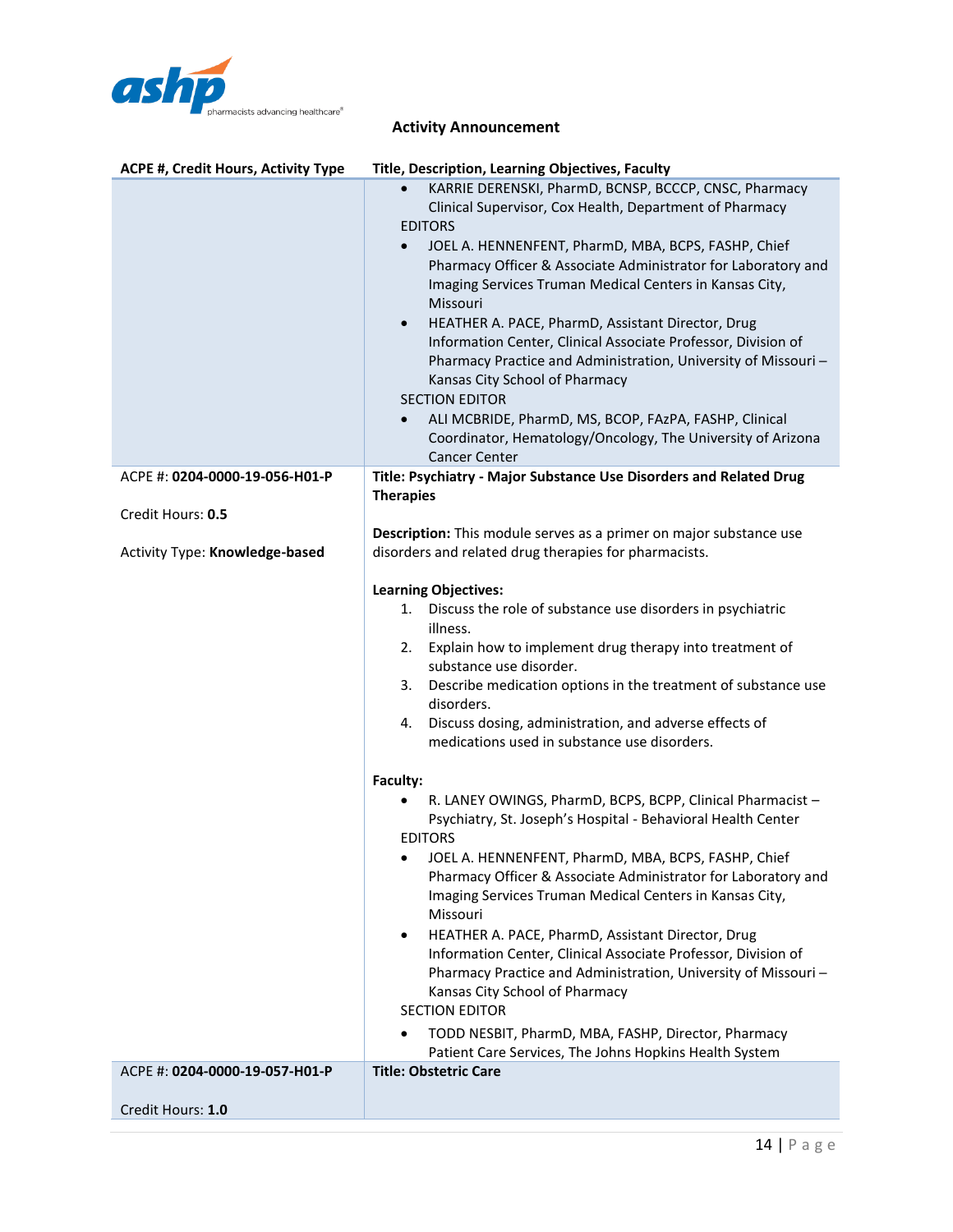

| <b>ACPE #, Credit Hours, Activity Type</b>                                            | Title, Description, Learning Objectives, Faculty                                                                                                                                                                                                                                                                                                                                                                                                                                                                                                                                                                                                                                                                                                                                                                                                                                                                                                                                                                                                                                                                                                                                                                                                                                                                                                                                                                                                                                                                                                                                                                             |
|---------------------------------------------------------------------------------------|------------------------------------------------------------------------------------------------------------------------------------------------------------------------------------------------------------------------------------------------------------------------------------------------------------------------------------------------------------------------------------------------------------------------------------------------------------------------------------------------------------------------------------------------------------------------------------------------------------------------------------------------------------------------------------------------------------------------------------------------------------------------------------------------------------------------------------------------------------------------------------------------------------------------------------------------------------------------------------------------------------------------------------------------------------------------------------------------------------------------------------------------------------------------------------------------------------------------------------------------------------------------------------------------------------------------------------------------------------------------------------------------------------------------------------------------------------------------------------------------------------------------------------------------------------------------------------------------------------------------------|
| <b>Activity Type: Application-based</b>                                               | Description: This module serves as a primer on obstetrics care for<br>pharmacists.<br><b>Learning Objectives:</b><br>1. Discuss the physiological changes that occur during pregnancy<br>and the impact medication pharmacokinetics.<br>Recommend appropriate preconception care for a woman<br>2.<br>trying to conceive.<br>Evaluate medication management for pregnancy-induced<br>3.<br>disease states, untreated chronic conditions during pregnancy,<br>during labor and delivery, and for patients who are lactating.<br>Describe the maternal and fetal risks of untreated chronic<br>4.<br>conditions during pregnancy.<br>Faculty:<br>ALICIA B. FORINASH, PharmD, FCCP, BCPS, BCACP, Professor,<br>Pharmacy Practice, St. Louis College of Pharmacy, Division of<br><b>Specialty Care Pharmacy</b><br>KYLIE N. BARNES, PharmD, BCPS, Clinical Assistant Professor,<br>$\bullet$<br>University of Missouri - Kansas City School of Pharmacy<br><b>EDITORS</b><br>JOEL A. HENNENFENT, PharmD, MBA, BCPS, FASHP, Chief<br>$\bullet$<br>Pharmacy Officer & Associate Administrator for Laboratory and<br>Imaging Services Truman Medical Centers in Kansas City,<br>Missouri<br>HEATHER A. PACE, PharmD, Assistant Director, Drug<br>$\bullet$<br>Information Center, Clinical Associate Professor, Division of<br>Pharmacy Practice and Administration, University of Missouri-<br>Kansas City School of Pharmacy<br><b>SECTION EDITOR</b><br>PAMELA L. STAMM, PharmD, BCACP, BCPS, CDE, FASHP,<br>$\bullet$<br>Associate Professor, Department of Pharmacy Practice, Auburn<br>University Harrison School of Pharmacy |
| ACPE #: 0204-0000-19-058-H04-P<br>Credit Hours: 1.0<br>Activity Type: Knowledge-based | Title: Drug Information Resources, Literature, Evaluation, and<br><b>Application to Practice</b><br>Description: This module serves as a primer for pharmacists enhance<br>their understanding of drug information resources, their evaluation and                                                                                                                                                                                                                                                                                                                                                                                                                                                                                                                                                                                                                                                                                                                                                                                                                                                                                                                                                                                                                                                                                                                                                                                                                                                                                                                                                                           |
|                                                                                       | application to practice.<br><b>Learning Objectives:</b><br>Discuss the differences between primary, secondary, and<br>1.<br>tertiary literature.<br>Describe a systematic search of drug information resources to<br>2.<br>answer a specific question.<br>Explain basic search strategies and features of PubMed.<br>3.<br>List fundamental literature evaluation skills to assess a<br>4.<br>randomized, controlled trial.                                                                                                                                                                                                                                                                                                                                                                                                                                                                                                                                                                                                                                                                                                                                                                                                                                                                                                                                                                                                                                                                                                                                                                                                  |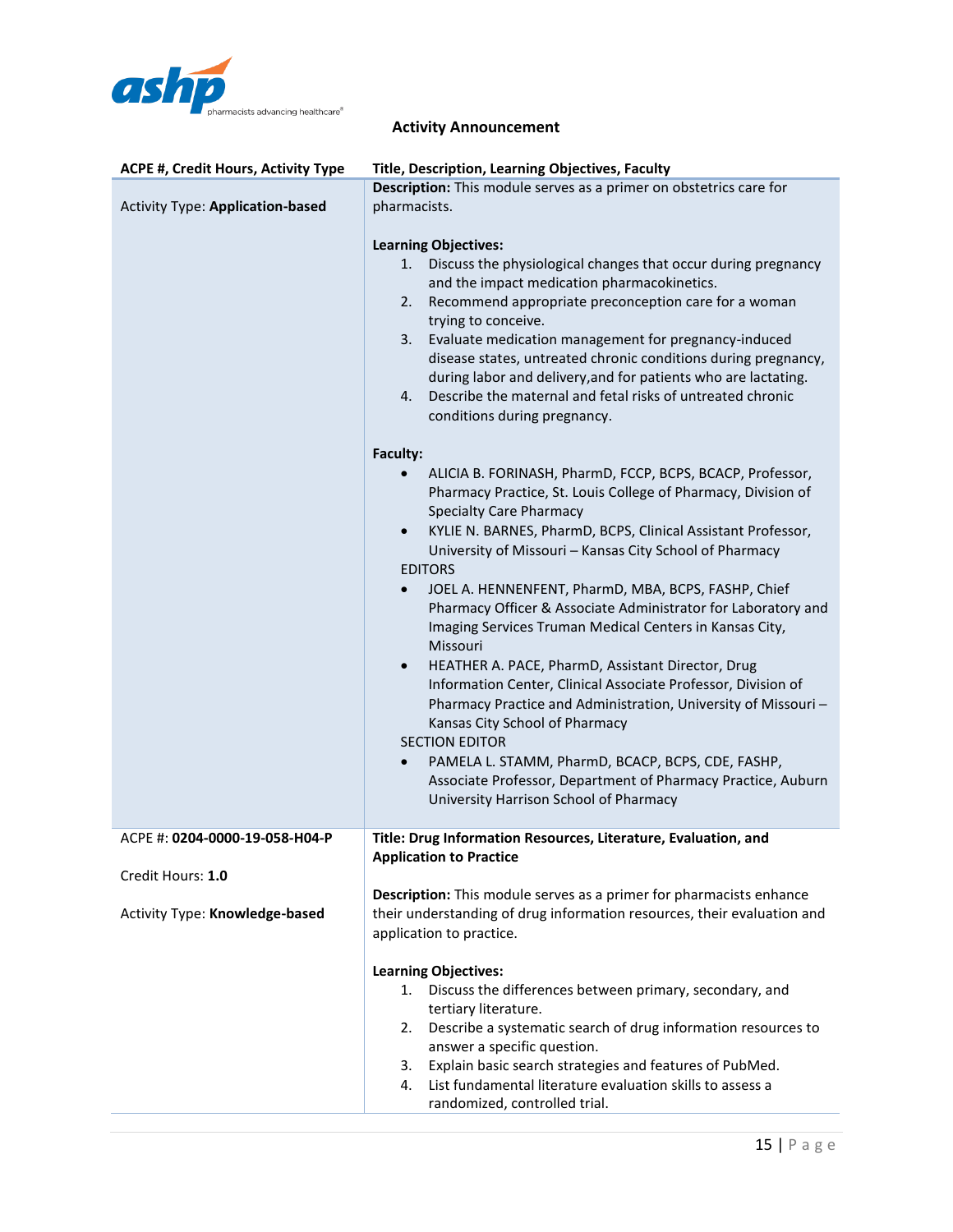

| ACPE #, Credit Hours, Activity Type                          | Title, Description, Learning Objectives, Faculty                                                                                                                                                                                                                                                                                                                                                                                                                                                                                                                                                                                                                                                                                                                                                                                                                                                                                                                                                                                                        |
|--------------------------------------------------------------|---------------------------------------------------------------------------------------------------------------------------------------------------------------------------------------------------------------------------------------------------------------------------------------------------------------------------------------------------------------------------------------------------------------------------------------------------------------------------------------------------------------------------------------------------------------------------------------------------------------------------------------------------------------------------------------------------------------------------------------------------------------------------------------------------------------------------------------------------------------------------------------------------------------------------------------------------------------------------------------------------------------------------------------------------------|
|                                                              | Faculty:<br>INDRANI KAR, PharmD, Clinical Pharmacy Specialist - Drug<br>٠<br>Policy/Formulary, University Hospitals<br>DAVID M. PETERSON, PharmD, BCPS, Drug Information<br>$\bullet$<br>Specialist<br>University of Utah Health<br>$\bullet$<br><b>EDITORS</b><br>JOEL A. HENNENFENT, PharmD, MBA, BCPS, FASHP, Chief<br>٠<br>Pharmacy Officer & Associate Administrator for Laboratory and<br>Imaging Services Truman Medical Centers in Kansas City,<br>Missouri<br>HEATHER A. PACE, PharmD, Assistant Director, Drug<br>٠<br>Information Center, Clinical Associate Professor, Division of<br>Pharmacy Practice and Administration, University of Missouri-<br>Kansas City School of Pharmacy<br><b>SECTION EDITOR</b><br>ERIN R. FOX, PharmD, BCPS, FASHP, Senior Director, Drug<br>٠<br>Information and Support Services, University of Utah Health                                                                                                                                                                                               |
| ACPE #: 0204-0000-19-059-H01-P                               | <b>Title: Vancomycin Dosing and Monitoring</b>                                                                                                                                                                                                                                                                                                                                                                                                                                                                                                                                                                                                                                                                                                                                                                                                                                                                                                                                                                                                          |
| Credit Hours: 1.5<br><b>Activity Type: Application-based</b> | Description: This module serves as a primer for pharmacists who<br>required to be competent in dosing and monitoring of vancomycin.<br><b>Learning Objectives:</b><br>Describe the pharmacokinetics and pharmacodynamics of<br>1.<br>vancomycin.<br>Discuss the pharmacodynamic target attainment goals for the<br>2.<br>treatment of Staphylococcus aureus infections with<br>vancomycin.<br>Compare the benefits and limitations of traditional, area under<br>3.<br>the curve-based, and continuous infusion vancomycin dosing<br>strategies.<br>Develop vancomycin dosing approaches for traditional, area<br>4.<br>under the curve, and continuous infusion strategies.<br>Faculty:<br>TIMOTHY BERRY, PharmD, BCPS, Clinical Pharmacist,<br>Cardiothoracic Surgery Intensive Care and Antimicrobial<br>Stewardship, Saint Luke's Health System in Kansas City,<br>Missouri<br>NICHOLAS BENNETT, PharmD, BCPS, Manager, Antimicrobial<br>$\bullet$<br>Stewardship Program, Saint Luke's Health System in Kansas<br>City, Missouri<br><b>EDITORS</b> |
|                                                              | JOEL A. HENNENFENT, PharmD, MBA, BCPS, FASHP, Chief<br>$\bullet$<br>Pharmacy Officer & Associate Administrator for Laboratory and                                                                                                                                                                                                                                                                                                                                                                                                                                                                                                                                                                                                                                                                                                                                                                                                                                                                                                                       |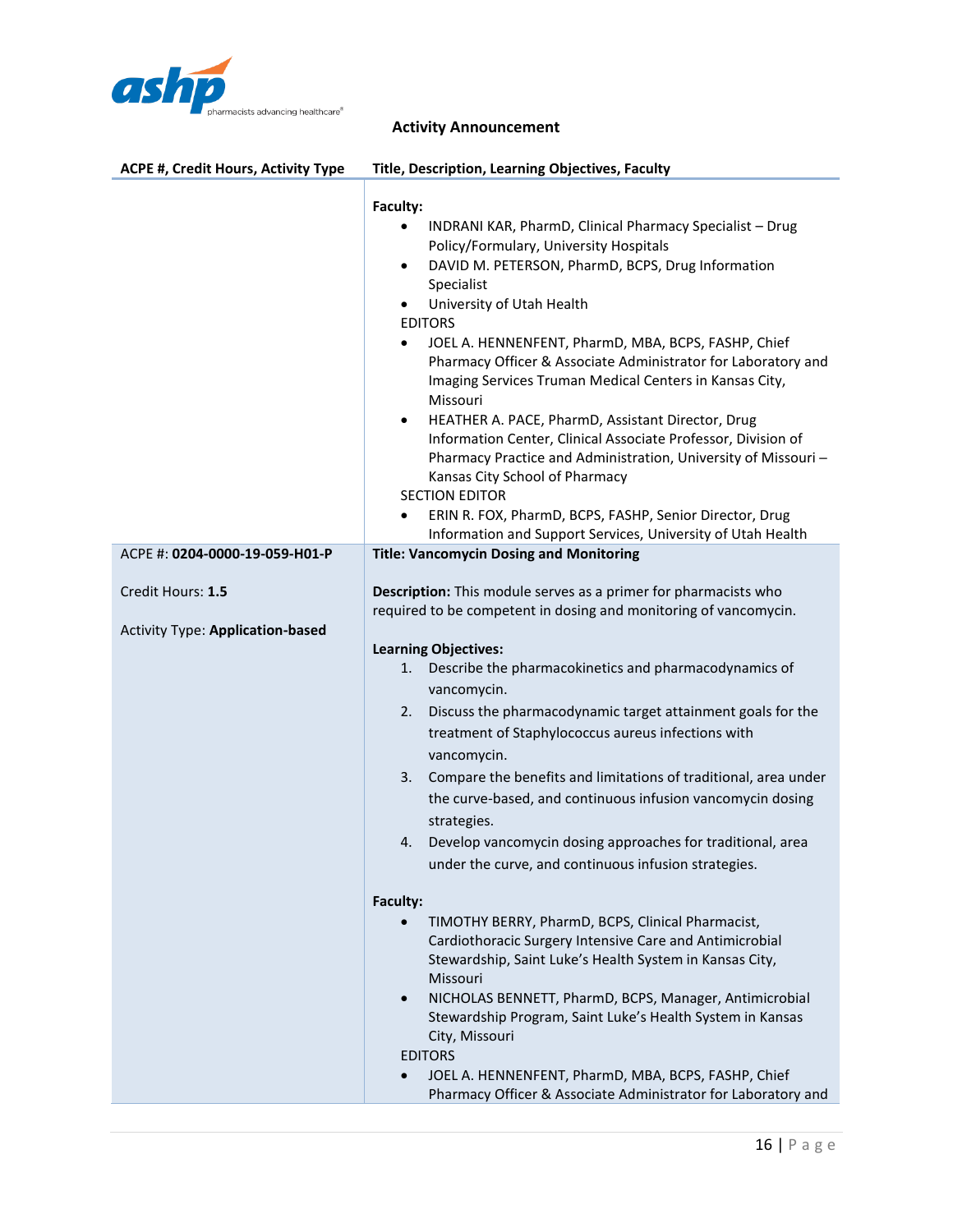

| <b>ACPE #, Credit Hours, Activity Type</b> | Title, Description, Learning Objectives, Faculty                                                                                                                                                                                                                                                                                                                                                                                                               |
|--------------------------------------------|----------------------------------------------------------------------------------------------------------------------------------------------------------------------------------------------------------------------------------------------------------------------------------------------------------------------------------------------------------------------------------------------------------------------------------------------------------------|
|                                            | Imaging Services Truman Medical Centers in Kansas City,<br>Missouri<br>HEATHER A. PACE, PharmD, Assistant Director, Drug<br>$\bullet$<br>Information Center, Clinical Associate Professor, Division of<br>Pharmacy Practice and Administration, University of Missouri-<br>Kansas City School of Pharmacy<br><b>SECTION EDITOR</b><br>KERSTEN WEBER TATARELIS, PharmD, BCPS AQ-ID, Vice<br>$\bullet$<br>President, Pharmacy Operations, Advocate Aurora Health |
| ACPE #: 0204-0000-19-061-H04-P             | Title: Concepts in Medication Administration: Intravenous                                                                                                                                                                                                                                                                                                                                                                                                      |
|                                            | Administration                                                                                                                                                                                                                                                                                                                                                                                                                                                 |
| Credit Hours: 0.5                          | Description: This module serves as a primer for pharmacists who are                                                                                                                                                                                                                                                                                                                                                                                            |
| Activity Type: Knowledge-based             | required to know the procedures and requirements for administering IV<br>medications.                                                                                                                                                                                                                                                                                                                                                                          |
|                                            | <b>Learning Objectives:</b>                                                                                                                                                                                                                                                                                                                                                                                                                                    |
|                                            | Describe general procedures for medication administration and<br>1.                                                                                                                                                                                                                                                                                                                                                                                            |
|                                            | documentation.                                                                                                                                                                                                                                                                                                                                                                                                                                                 |
|                                            | Discuss the differences between vascular access devices.<br>2.                                                                                                                                                                                                                                                                                                                                                                                                 |
|                                            | Recognize complications arising due to intravenous<br>3.<br>administration.                                                                                                                                                                                                                                                                                                                                                                                    |
|                                            | Discuss how to appropriately manage complications due to<br>4.                                                                                                                                                                                                                                                                                                                                                                                                 |
|                                            | intravenous administration.                                                                                                                                                                                                                                                                                                                                                                                                                                    |
|                                            | Describe the necessary steps to administer medications via the<br>5.<br>intravenous route.                                                                                                                                                                                                                                                                                                                                                                     |
|                                            | Faculty:                                                                                                                                                                                                                                                                                                                                                                                                                                                       |
|                                            | JEREMY P. HAMPTON, PharmD, BCPS, Clinical Associate<br>Professor, University of Missouri - Kansas City School of<br>Pharmacy, Emergency Medicine Clinical Specialist Truman<br><b>Medical Centers</b><br><b>EDITORS</b>                                                                                                                                                                                                                                        |
|                                            | JOEL A. HENNENFENT, PharmD, MBA, BCPS, FASHP, Chief<br>$\bullet$<br>Pharmacy Officer & Associate Administrator for Laboratory and<br>Imaging Services Truman Medical Centers in Kansas City,<br>Missouri                                                                                                                                                                                                                                                       |
|                                            | HEATHER A. PACE, PharmD, Assistant Director, Drug<br>$\bullet$<br>Information Center, Clinical Associate Professor, Division of<br>Pharmacy Practice and Administration, University of Missouri-<br>Kansas City School of Pharmacy<br><b>SECTION EDITOR</b>                                                                                                                                                                                                    |
|                                            | PAMELA L. STAMM, PharmD, BCACP, BCPS, CDE, FASHP,<br>$\bullet$<br>Associate Professor, Department of Pharmacy Practice, Auburn<br>University Harrison School of Pharmacy                                                                                                                                                                                                                                                                                       |
|                                            |                                                                                                                                                                                                                                                                                                                                                                                                                                                                |
| ACPE #: 0204-0000-19-062-H01-P             | <b>Title: Anticoagulation Management</b>                                                                                                                                                                                                                                                                                                                                                                                                                       |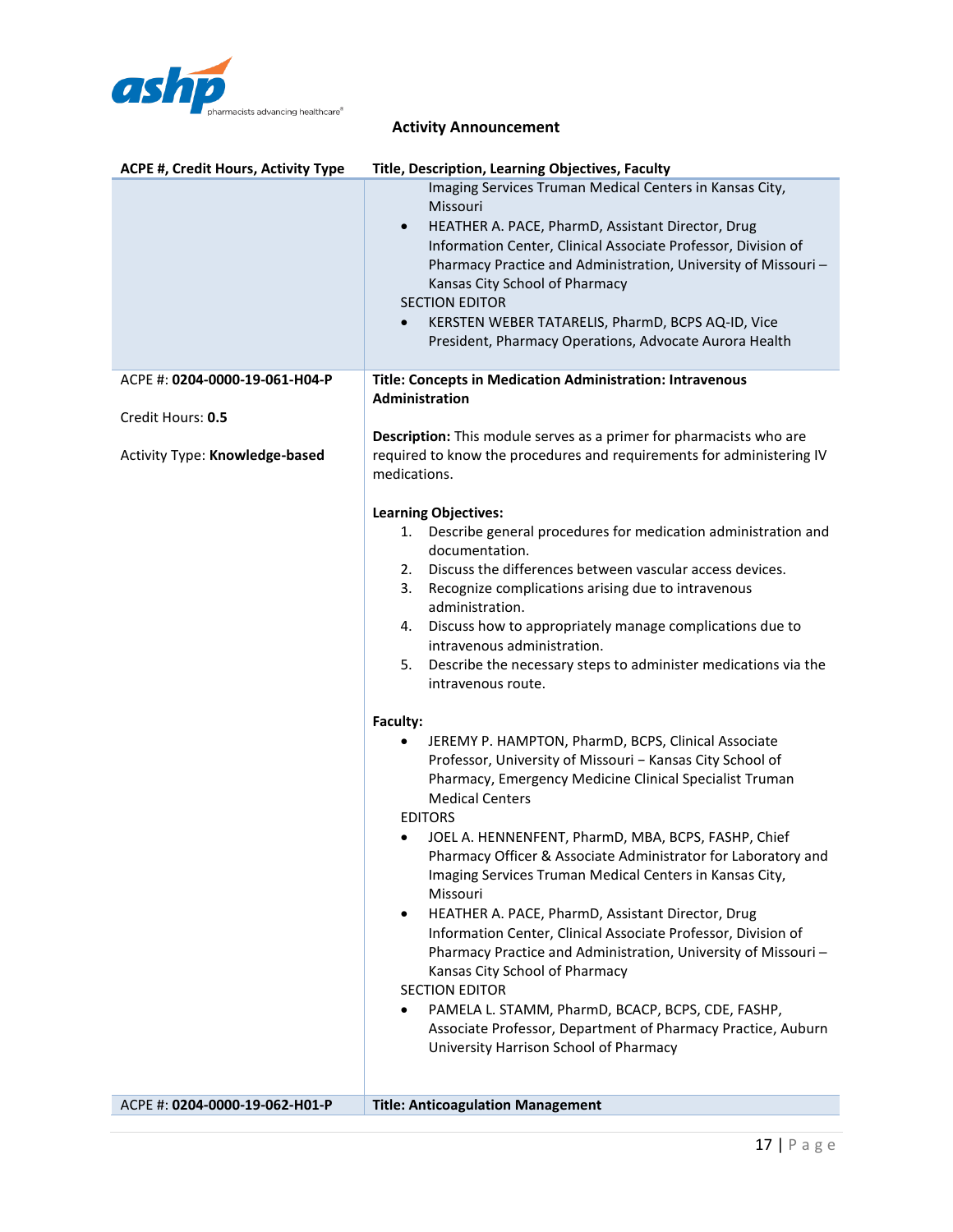

| <b>ACPE #, Credit Hours, Activity Type</b>                                       | <b>Title, Description, Learning Objectives, Faculty</b>                                                                                                                                                                                                                                                                                                                                                                                                                                                                                                                                                                                                                                                                                                                                                                                                                                                                                                                                                                                                                                                                                                                                                                                                                                                                                                                                                                                                                                                                                                                                                                                                                                                                                                                          |
|----------------------------------------------------------------------------------|----------------------------------------------------------------------------------------------------------------------------------------------------------------------------------------------------------------------------------------------------------------------------------------------------------------------------------------------------------------------------------------------------------------------------------------------------------------------------------------------------------------------------------------------------------------------------------------------------------------------------------------------------------------------------------------------------------------------------------------------------------------------------------------------------------------------------------------------------------------------------------------------------------------------------------------------------------------------------------------------------------------------------------------------------------------------------------------------------------------------------------------------------------------------------------------------------------------------------------------------------------------------------------------------------------------------------------------------------------------------------------------------------------------------------------------------------------------------------------------------------------------------------------------------------------------------------------------------------------------------------------------------------------------------------------------------------------------------------------------------------------------------------------|
| Credit Hours: 1.5<br><b>Activity Type: Application-based</b>                     | Description: This module serves as a primer for pharmacists who<br>required to be competent in dosing and monitoring of anticoagulants.<br><b>Learning Objectives:</b><br>Compare and contrast the pharmacokinetic and<br>1.<br>pharmacodynamic properties of warfarin and direct oral<br>anticoagulants.<br>Recommend warfarin starting dose based on international<br>2.<br>normalized ratio (INR) value, factors affecting INR, drug<br>interactions, and warfarin indication.<br>Explain unfractionated heparin and low molecular weight<br>3.<br>heparin initial doses and monitoring parameters based on their<br>protocols.<br>Discuss key features of the pharmacological, pharmacokinetic,<br>4.<br>and pharmacodynamic properties for fondaparinux,<br>argatroban, and bivalirudin.<br>Recognize regulatory compliance requirements of the<br>5.<br>organization for oral and parenteral anticoagulation therapies.<br>Faculty:<br>KAZUHIKO KIDO, PharmD, MS, BCCP, BCPS, Assistant Professor<br>of Pharmacy Practice, South Dakota State University, College of<br>Pharmacy and Allied Health Professions<br><b>EDITORS</b><br>JOEL A. HENNENFENT, PharmD, MBA, BCPS, FASHP, Chief<br>$\bullet$<br>Pharmacy Officer & Associate Administrator for Laboratory and<br>Imaging Services Truman Medical Centers in Kansas City,<br>Missouri<br>HEATHER A. PACE, PharmD, Assistant Director, Drug<br>$\bullet$<br>Information Center, Clinical Associate Professor, Division of<br>Pharmacy Practice and Administration, University of Missouri-<br>Kansas City School of Pharmacy<br><b>SECTION EDITOR</b><br>PAMELA L. STAMM, PharmD, BCACP, BCPS, CDE, FASHP,<br>Associate Professor, Department of Pharmacy Practice, Auburn<br>University Harrison School of Pharmacy |
| ACPE #:<br>0204-0000-19-063-H07-P<br>0204-0000-19-063-H07-T<br>Credit Hours: 0.5 | Title: Compounding Hazardous Preparations USP <800><br>Description: This module serves as a primer on procedures and<br>processes related to compounding sterile hazardous preparations.                                                                                                                                                                                                                                                                                                                                                                                                                                                                                                                                                                                                                                                                                                                                                                                                                                                                                                                                                                                                                                                                                                                                                                                                                                                                                                                                                                                                                                                                                                                                                                                         |
| Activity Type: Knowledge-based                                                   | <b>Learning Objectives:</b><br>Define categories to consider when developing a hazardous<br>1.<br>drug list.<br>Discuss appropriate technique for compounding of hazardous<br>2.<br>drugs.<br>Explains proper personal protective equipment (PPE) for<br>3.<br>handling hazardous drugs.                                                                                                                                                                                                                                                                                                                                                                                                                                                                                                                                                                                                                                                                                                                                                                                                                                                                                                                                                                                                                                                                                                                                                                                                                                                                                                                                                                                                                                                                                         |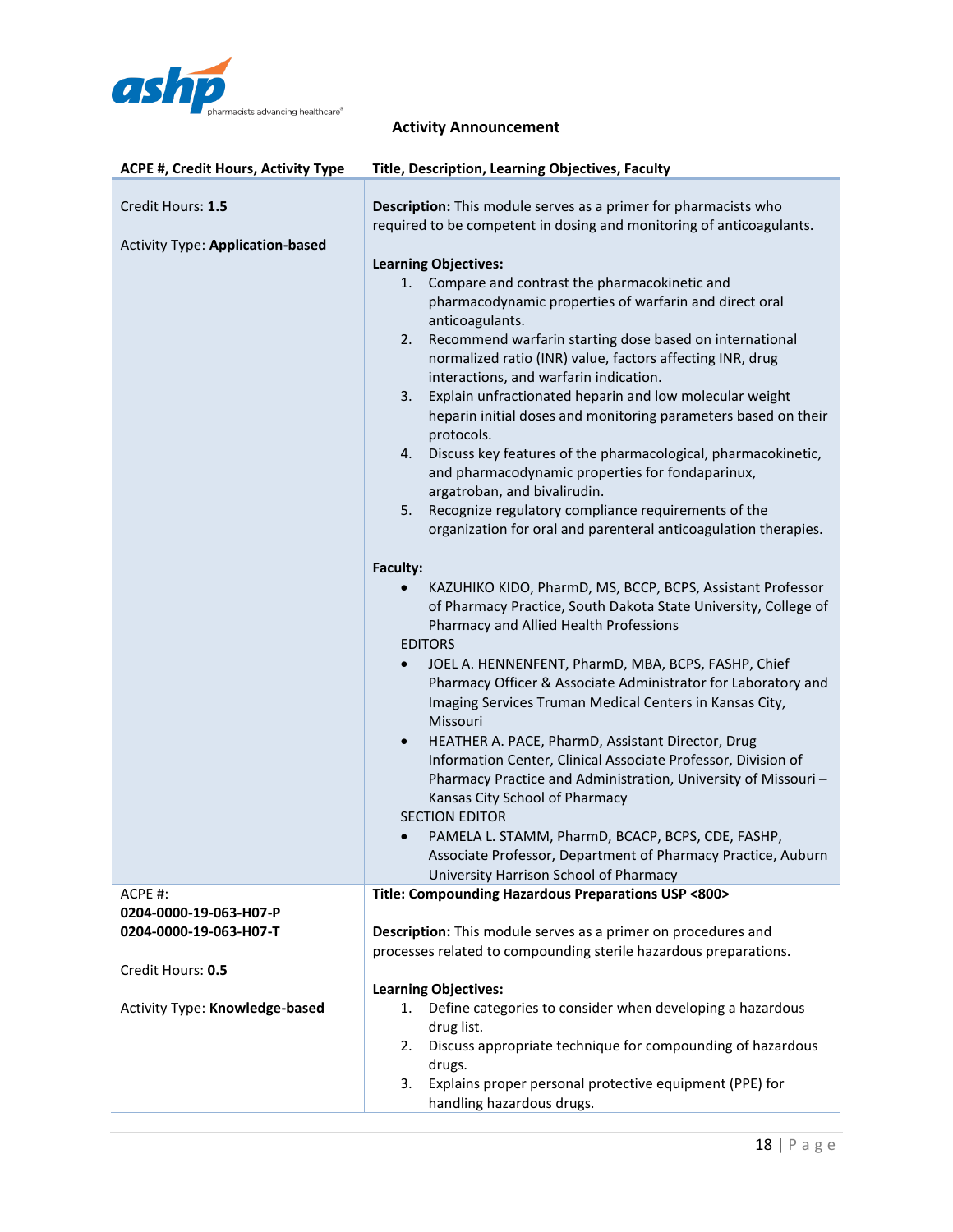

|  | <b>Activity Announcement</b> |
|--|------------------------------|
|--|------------------------------|

| <b>ACPE #, Credit Hours, Activity Type</b> | Title, Description, Learning Objectives, Faculty                                                                                                                                                                                                                                                                                                                                                                                                                                                                                                                                                                                                                                                                                                                                                                                                                                 |
|--------------------------------------------|----------------------------------------------------------------------------------------------------------------------------------------------------------------------------------------------------------------------------------------------------------------------------------------------------------------------------------------------------------------------------------------------------------------------------------------------------------------------------------------------------------------------------------------------------------------------------------------------------------------------------------------------------------------------------------------------------------------------------------------------------------------------------------------------------------------------------------------------------------------------------------|
|                                            | Describe processes to ensure correct<br>4.<br>cleaning/decontamination steps and handling of hazardous<br>drug waste.                                                                                                                                                                                                                                                                                                                                                                                                                                                                                                                                                                                                                                                                                                                                                            |
|                                            | Faculty:<br>MARC A. EARL, PharmD, BCOP, Assistant Director Pharmacy,<br>Cleveland Clinic, Cleveland, OH<br>ANTHONY M. BOYD, PharmD, BCPS, Pharmacy Manager-<br>$\bullet$<br>Oncology Infusion, Cleveland Clinic- Cleveland, OH<br><b>EDITORS</b><br>JOEL A. HENNENFENT, PharmD, MBA, BCPS, FASHP, Chief<br>$\bullet$<br>Pharmacy Officer & Associate Administrator for Laboratory and<br>Imaging Services Truman Medical Centers in Kansas City,<br>Missouri<br>HEATHER A. PACE, PharmD, Assistant Director, Drug<br>$\bullet$<br>Information Center, Clinical Associate Professor, Division of<br>Pharmacy Practice and Administration, University of Missouri-<br>Kansas City School of Pharmacy<br><b>SECTION EDITOR</b><br>ALI MCBRIDE, PharmD, MS, BCOP, FAzPA, FASHP, Clinical<br>٠<br>Coordinator, Hematology/Oncology, The University of Arizona<br><b>Cancer Center</b> |
| ACPE #:                                    | <b>Title: Improving Medication Safety</b>                                                                                                                                                                                                                                                                                                                                                                                                                                                                                                                                                                                                                                                                                                                                                                                                                                        |
| 0204-0000-19-064-H05-P                     |                                                                                                                                                                                                                                                                                                                                                                                                                                                                                                                                                                                                                                                                                                                                                                                                                                                                                  |
| 0204-0000-19-064-H05-T                     | Description: This module serves as a primer on improving medication<br>safety.                                                                                                                                                                                                                                                                                                                                                                                                                                                                                                                                                                                                                                                                                                                                                                                                   |
| Credit Hours: 0.5                          |                                                                                                                                                                                                                                                                                                                                                                                                                                                                                                                                                                                                                                                                                                                                                                                                                                                                                  |
|                                            | <b>Learning Objectives:</b>                                                                                                                                                                                                                                                                                                                                                                                                                                                                                                                                                                                                                                                                                                                                                                                                                                                      |
| Activity Type: Knowledge-based             | Describe methods used for detecting and reporting medication<br>1.<br>errors.<br>2. Explain continuous quality improvement.<br>Describe different methods used to improve medication safety.<br>3.<br>Compare and contrast methods used for preventing<br>4.<br>medication errors.                                                                                                                                                                                                                                                                                                                                                                                                                                                                                                                                                                                               |
|                                            | Faculty:                                                                                                                                                                                                                                                                                                                                                                                                                                                                                                                                                                                                                                                                                                                                                                                                                                                                         |
|                                            | JOHN B. HERTIG, PharmD, MS, CPPS, Associate Professor,<br>Butler University College of Pharmacy and Health, Sciences<br>DANIEL D. DEGNAN, PharmD, MS, CPPS, FASHP, Associate<br>$\bullet$<br>Director, Professional Program Laboratories, Purdue University<br><b>College of Pharmacy</b><br><b>EDITORS</b><br>JOEL A. HENNENFENT, PharmD, MBA, BCPS, FASHP, Chief<br>$\bullet$<br>Pharmacy Officer & Associate Administrator for Laboratory and<br>Imaging Services Truman Medical Centers in Kansas City,<br>Missouri<br>HEATHER A. PACE, PharmD, Assistant Director, Drug<br>$\bullet$<br>Information Center, Clinical Associate Professor, Division of                                                                                                                                                                                                                       |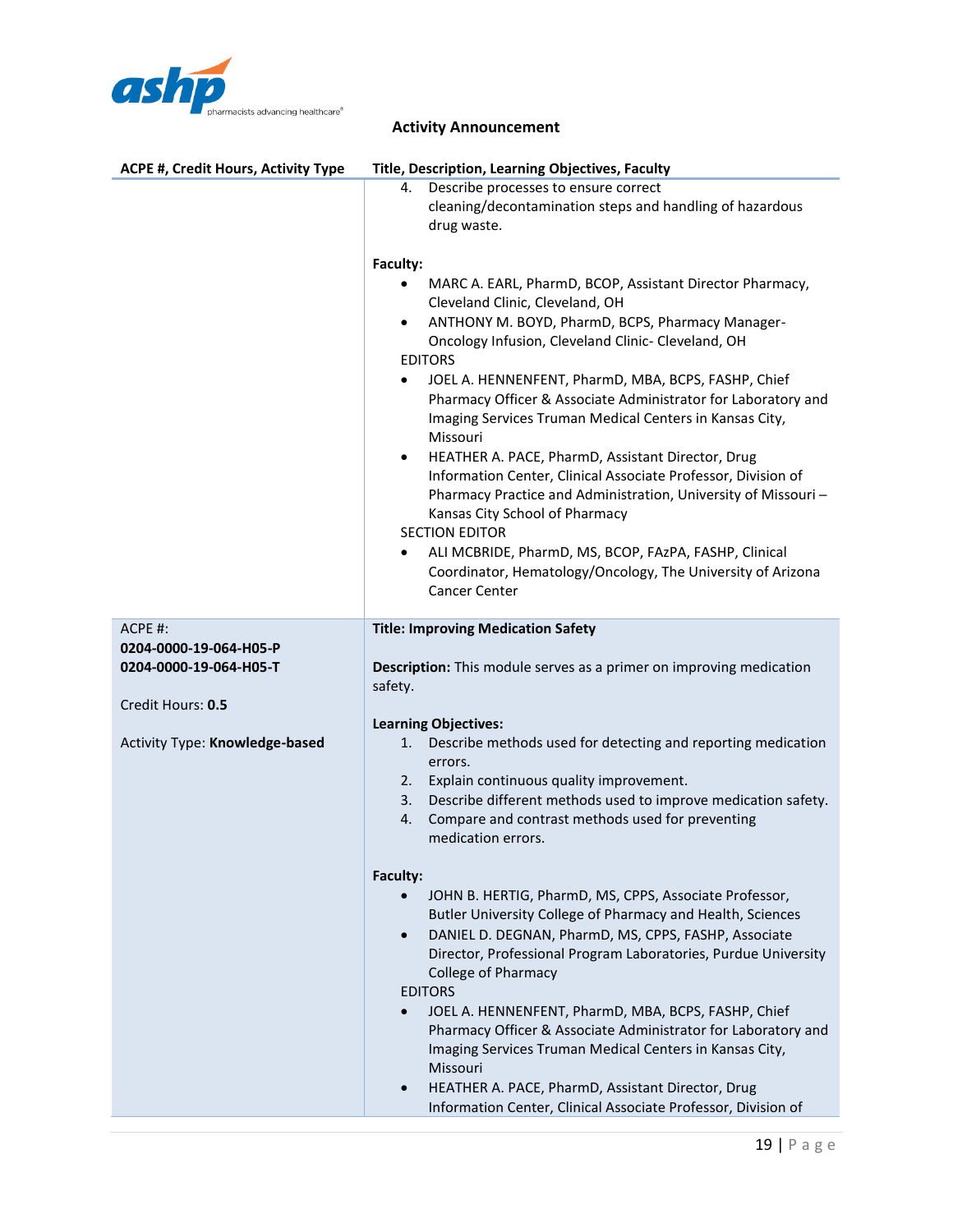

| <b>ACPE #, Credit Hours, Activity Type</b>                   | Title, Description, Learning Objectives, Faculty                                                                                                                                                                                                                                                                                                                                                                                                                                                                                                                                                                                                                                                                                                                                                                                                                 |
|--------------------------------------------------------------|------------------------------------------------------------------------------------------------------------------------------------------------------------------------------------------------------------------------------------------------------------------------------------------------------------------------------------------------------------------------------------------------------------------------------------------------------------------------------------------------------------------------------------------------------------------------------------------------------------------------------------------------------------------------------------------------------------------------------------------------------------------------------------------------------------------------------------------------------------------|
|                                                              | Pharmacy Practice and Administration, University of Missouri-<br>Kansas City School of Pharmacy<br><b>SECTION EDITOR</b><br>ERIN R. FOX, PharmD, BCPS, FASHP, Senior Director, Drug<br>Information and Support Services, The University of Utah<br>Health                                                                                                                                                                                                                                                                                                                                                                                                                                                                                                                                                                                                        |
| ACPE #: 0204-0000-19-065-H01-P                               | <b>Title: Pediatric and Neonatal Medication Management</b>                                                                                                                                                                                                                                                                                                                                                                                                                                                                                                                                                                                                                                                                                                                                                                                                       |
| Credit Hours: 0.75                                           | <b>Description:</b> This module serves as an introduction to considerations<br>unique to pediatric and neonatal medication management.                                                                                                                                                                                                                                                                                                                                                                                                                                                                                                                                                                                                                                                                                                                           |
| Activity Type: Knowledge-based                               | <b>Learning Objectives:</b><br>Discuss The Joint Commission medication management<br>1.<br>standards.<br>Identify pediatric and neonatal considerations in medication<br>2.<br>management.<br>Discuss tools available to help with implementing best<br>3.<br>practices in medication management.<br>4. Discuss the importance of measuring safety and outcomes.                                                                                                                                                                                                                                                                                                                                                                                                                                                                                                 |
|                                                              | Faculty:<br>AMY L. POTTS, PharmD, BCPPS, Program Director, Quality,<br>Safety and Education, Department of Pharmacy, Monroe Carell<br>Jr. Children's Hospital at Vanderbilt<br><b>EDITORS</b><br>JOEL A. HENNENFENT, PharmD, MBA, BCPS, FASHP, Chief<br>Pharmacy Officer & Associate Administrator for Laboratory and<br>Imaging Services Truman Medical Centers in Kansas City,<br>Missouri<br>HEATHER A. PACE, PharmD, Assistant Director, Drug<br>٠<br>Information Center, Clinical Associate Professor, Division of<br>Pharmacy Practice and Administration, University of Missouri-<br>Kansas City School of Pharmacy<br><b>SECTION EDITOR</b><br>• JENNIFER HAMNER, PharmD, BCPPS, Manager of Professional<br>Development, Residency Program Director for PGY1 Pharmacy<br>and PGY2 Pediatric Pharmacy Residency Programs, Children's<br>Hospital Colorado |
| ACPE #: 0204-0000-19-066-H0i-P                               | Title: Neonatal and Pediatric Nutrition Support Management                                                                                                                                                                                                                                                                                                                                                                                                                                                                                                                                                                                                                                                                                                                                                                                                       |
| Credit Hours: 1.5<br><b>Activity Type: Application-based</b> | Description: This module serves as a primer for pharmacists who<br>required to be competent in the principles of neonatal and pediatric<br>parenteral nutrition.                                                                                                                                                                                                                                                                                                                                                                                                                                                                                                                                                                                                                                                                                                 |
|                                                              | <b>Learning Objectives:</b><br>Identify neonatal and pediatric candidates for parenteral<br>1.<br>nutrition (PN) therapy.                                                                                                                                                                                                                                                                                                                                                                                                                                                                                                                                                                                                                                                                                                                                        |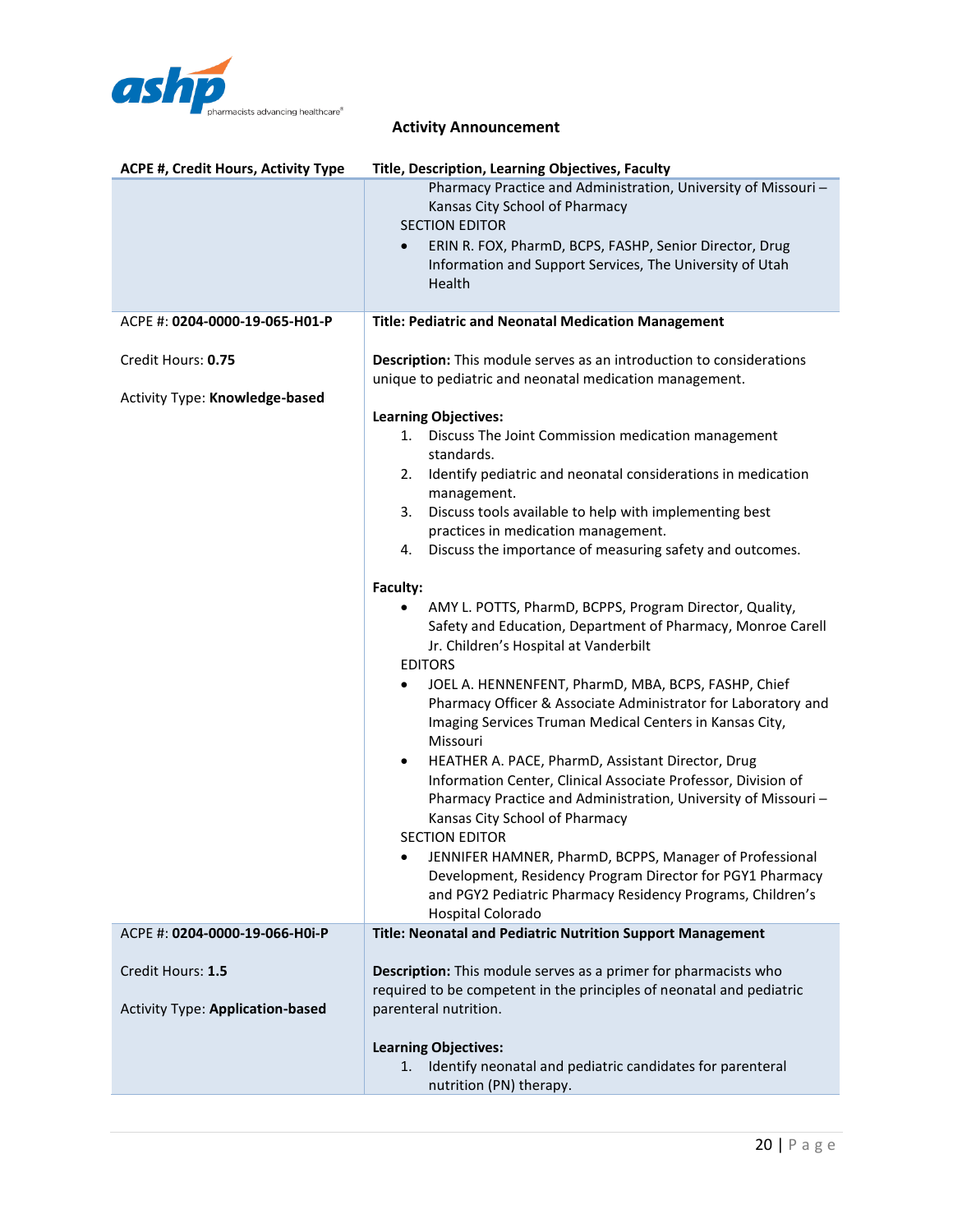

| <b>ACPE #, Credit Hours, Activity Type</b>       | Title, Description, Learning Objectives, Faculty                                                                                                                                                                                                                                                                                                                                                                                                                                                                                                                        |
|--------------------------------------------------|-------------------------------------------------------------------------------------------------------------------------------------------------------------------------------------------------------------------------------------------------------------------------------------------------------------------------------------------------------------------------------------------------------------------------------------------------------------------------------------------------------------------------------------------------------------------------|
|                                                  | Describe age-based macro and micro- nutrient requirements of<br>2.<br>parenteral nutrition therapy.<br>Write an initial PN order, including the calculation of the fluid<br>3.<br>and caloric needs, for a neonatal and pediatric patient,<br>Describe strategies for advancing PN therapy to achieve goal<br>4.<br>fluids, calories and macronutrients and incorporate an<br>appropriate lab monitoring plan for neonatal and pediatric<br>patients receiving PN therapy.<br>Describe common complications associated with neonatal and<br>5.<br>pediatric PN therapy. |
|                                                  | Faculty:                                                                                                                                                                                                                                                                                                                                                                                                                                                                                                                                                                |
|                                                  | JESSICA OTERO, PharmD, Clinical Pharmacist-Critical Care and<br>$\bullet$<br>Anticoagulation, Seattle Children's Hospital, Seattle,<br>Washington<br><b>EDITORS</b>                                                                                                                                                                                                                                                                                                                                                                                                     |
|                                                  | JOEL A. HENNENFENT, PharmD, MBA, BCPS, FASHP, Chief<br>$\bullet$<br>Pharmacy Officer & Associate Administrator for Laboratory and<br>Imaging Services Truman Medical Centers in Kansas City,<br>Missouri                                                                                                                                                                                                                                                                                                                                                                |
|                                                  | HEATHER A. PACE, PharmD, Assistant Director, Drug<br>$\bullet$<br>Information Center, Clinical Associate Professor, Division of<br>Pharmacy Practice and Administration, University of Missouri-<br>Kansas City School of Pharmacy<br><b>SECTION EDITOR</b>                                                                                                                                                                                                                                                                                                             |
|                                                  | JENNIFER HAMNER, PharmD, BCPPS, Manager of Professional<br>$\bullet$<br>Development, Residency Program Director for PGY1 Pharmacy,<br>and PGY2 Pediatric Pharmacy Residency Programs, Children's<br><b>Hospital Colorado</b>                                                                                                                                                                                                                                                                                                                                            |
| $ACPE$ #:                                        | <b>Title: Compounding Nonsterile Preparations</b>                                                                                                                                                                                                                                                                                                                                                                                                                                                                                                                       |
| 0204-0000-19-067-H07-P<br>0204-0000-19-067-H07-T | <b>Description:</b> This module serves as a primer on compounding nonsterile<br>preparations, including compliance with USP<795>requirements.                                                                                                                                                                                                                                                                                                                                                                                                                           |
| Credit Hours: 0.5                                |                                                                                                                                                                                                                                                                                                                                                                                                                                                                                                                                                                         |
| Activity Type: Knowledge-based                   | <b>Learning Objectives:</b><br>1. Discuss training and evaluation of personnel performing<br>nonsterile compounding in hospital pharmacies.<br>Recognize important concepts related to personnel garbing and<br>2.<br>facility requirements to be used during nonsterile<br>compounding.<br>Determine appropriate beyond-use dating and storage of<br>3.<br>nonsterile compounded preparations.<br>Discuss quality assurance, process controls, and record-keeping<br>4.<br>requirements for nonsterile compounding.                                                    |
|                                                  | Faculty:<br>SARAH BLEDSOE, PharmD, CPHIMS, Assistant Director of<br>Pharmacy, Children's Mercy in Kansas City, Missouri<br><b>EDITORS</b>                                                                                                                                                                                                                                                                                                                                                                                                                               |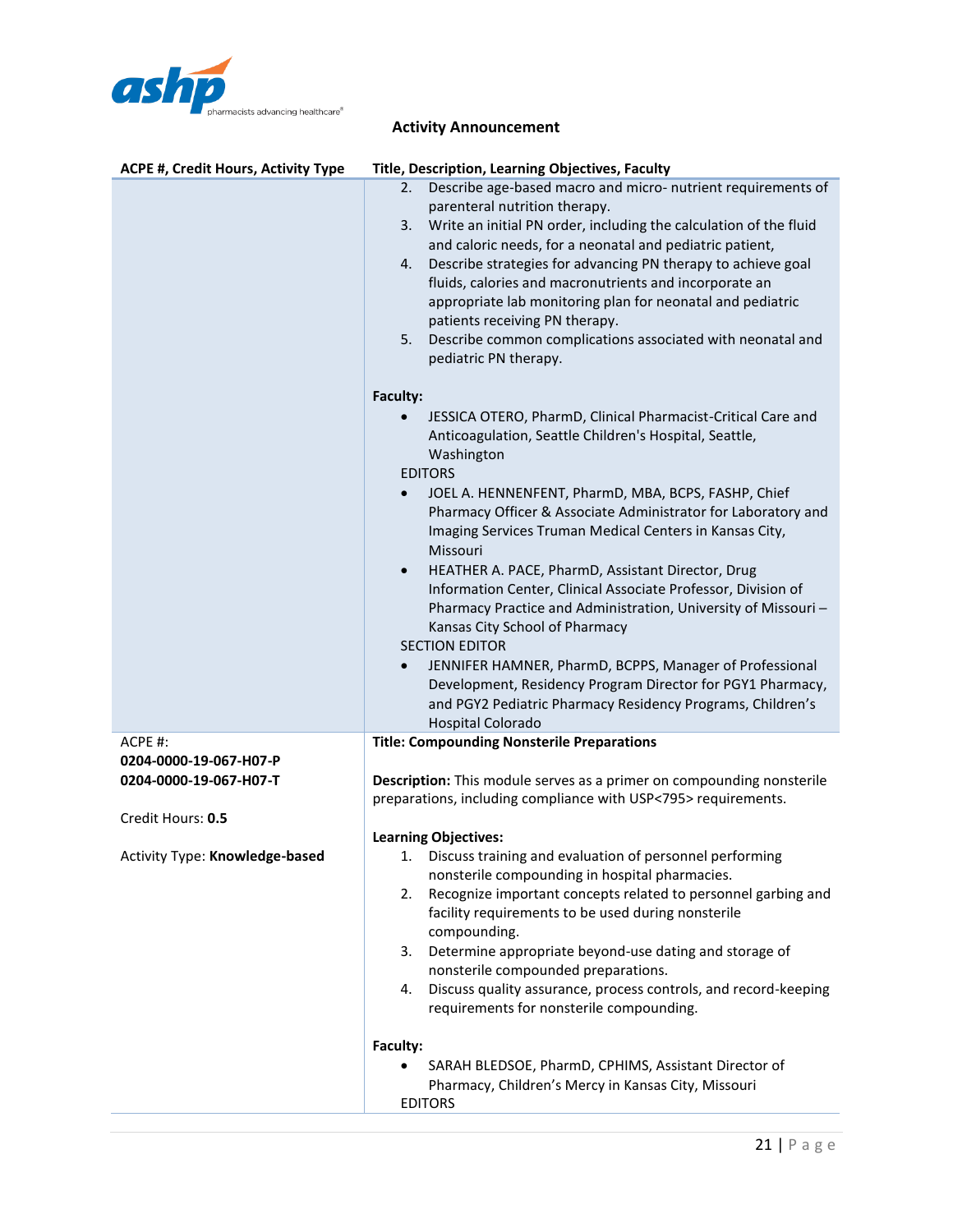

| ACPE #, Credit Hours, Activity Type | Title, Description, Learning Objectives, Faculty                                                                                                                                                                                                                                                                                                                                                                                                                                                                                                                                                                                                                                                                                                                                                                                                                                                                                                                                                                                                                                                                                                                                                                                                  |
|-------------------------------------|---------------------------------------------------------------------------------------------------------------------------------------------------------------------------------------------------------------------------------------------------------------------------------------------------------------------------------------------------------------------------------------------------------------------------------------------------------------------------------------------------------------------------------------------------------------------------------------------------------------------------------------------------------------------------------------------------------------------------------------------------------------------------------------------------------------------------------------------------------------------------------------------------------------------------------------------------------------------------------------------------------------------------------------------------------------------------------------------------------------------------------------------------------------------------------------------------------------------------------------------------|
|                                     | JOEL A. HENNENFENT, PharmD, MBA, BCPS, FASHP, Chief<br>$\bullet$<br>Pharmacy Officer & Associate Administrator for Laboratory and<br>Imaging Services Truman Medical Centers in Kansas City,<br>Missouri<br>HEATHER A. PACE, PharmD, Assistant Director, Drug<br>$\bullet$<br>Information Center, Clinical Associate Professor, Division of<br>Pharmacy Practice and Administration, University of Missouri-<br>Kansas City School of Pharmacy<br><b>SECTION EDITOR</b><br>NOELLE R.M. CHAPMAN, PharmD, BCPS, FASHP, Vice President<br>$\bullet$<br>of Pharmacy Operations, Advocate Aurora Health                                                                                                                                                                                                                                                                                                                                                                                                                                                                                                                                                                                                                                                |
| ACPE #: 0204-0000-19-068-H05-P      | Title: Concepts in Medication Administration: Safety, General<br><b>Administration Procedures, and Documentation Requirements</b>                                                                                                                                                                                                                                                                                                                                                                                                                                                                                                                                                                                                                                                                                                                                                                                                                                                                                                                                                                                                                                                                                                                 |
| Credit Hours: 0.5                   |                                                                                                                                                                                                                                                                                                                                                                                                                                                                                                                                                                                                                                                                                                                                                                                                                                                                                                                                                                                                                                                                                                                                                                                                                                                   |
| Activity Type: Knowledge-based      | Description: This module serves as a primer for pharmacists who are<br>required to know the general procedures and requirements for the safe<br>administration of medications.                                                                                                                                                                                                                                                                                                                                                                                                                                                                                                                                                                                                                                                                                                                                                                                                                                                                                                                                                                                                                                                                    |
|                                     | <b>Learning Objectives:</b><br>Describe the most common errors related to the medication<br>1.<br>administration process.<br>Explain safety practice recommendations from the Centers for<br>2.<br>Medicare & Medicaid Services and the Institute for Safe<br>Medication Practices for reducing errors and harm associated<br>with administered medications.<br>Describe general procedures for medication administration and<br>3.<br>documentation.<br>Faculty:<br>JEREMY P. HAMPTON, PharmD, BCPS, Clinical Associate<br>Professor   University of Missouri - Kansas City School of<br>Pharmacy, Emergency Medicine Clinical Specialist   Truman<br>Medical Centers in Kansas City, Missouri<br><b>EDITORS</b><br>JOEL A. HENNENFENT, PharmD, MBA, BCPS, FASHP, Chief<br>$\bullet$<br>Pharmacy Officer & Associate Administrator for Laboratory and<br>Imaging Services Truman Medical Centers in Kansas City,<br>Missouri<br>HEATHER A. PACE, PharmD, Assistant Director, Drug<br>$\bullet$<br>Information Center, Clinical Associate Professor, Division of<br>Pharmacy Practice and Administration, University of Missouri-<br>Kansas City School of Pharmacy<br><b>SECTION EDITOR</b><br>PAMELA L. STAMM, PharmD, BCACP, BCPS, CDE, FASHP, |
|                                     | Associate Professor, Department of Pharmacy Practice, Auburn<br>University Harrison School of Pharmacy                                                                                                                                                                                                                                                                                                                                                                                                                                                                                                                                                                                                                                                                                                                                                                                                                                                                                                                                                                                                                                                                                                                                            |
| ACPE #: 0204-0000-19-069-H04-P      | Title: Concepts in Medication Administration: Procedures for Non-<br><b>Invasive Medication Administration</b>                                                                                                                                                                                                                                                                                                                                                                                                                                                                                                                                                                                                                                                                                                                                                                                                                                                                                                                                                                                                                                                                                                                                    |
| Credit Hours: 0.5                   |                                                                                                                                                                                                                                                                                                                                                                                                                                                                                                                                                                                                                                                                                                                                                                                                                                                                                                                                                                                                                                                                                                                                                                                                                                                   |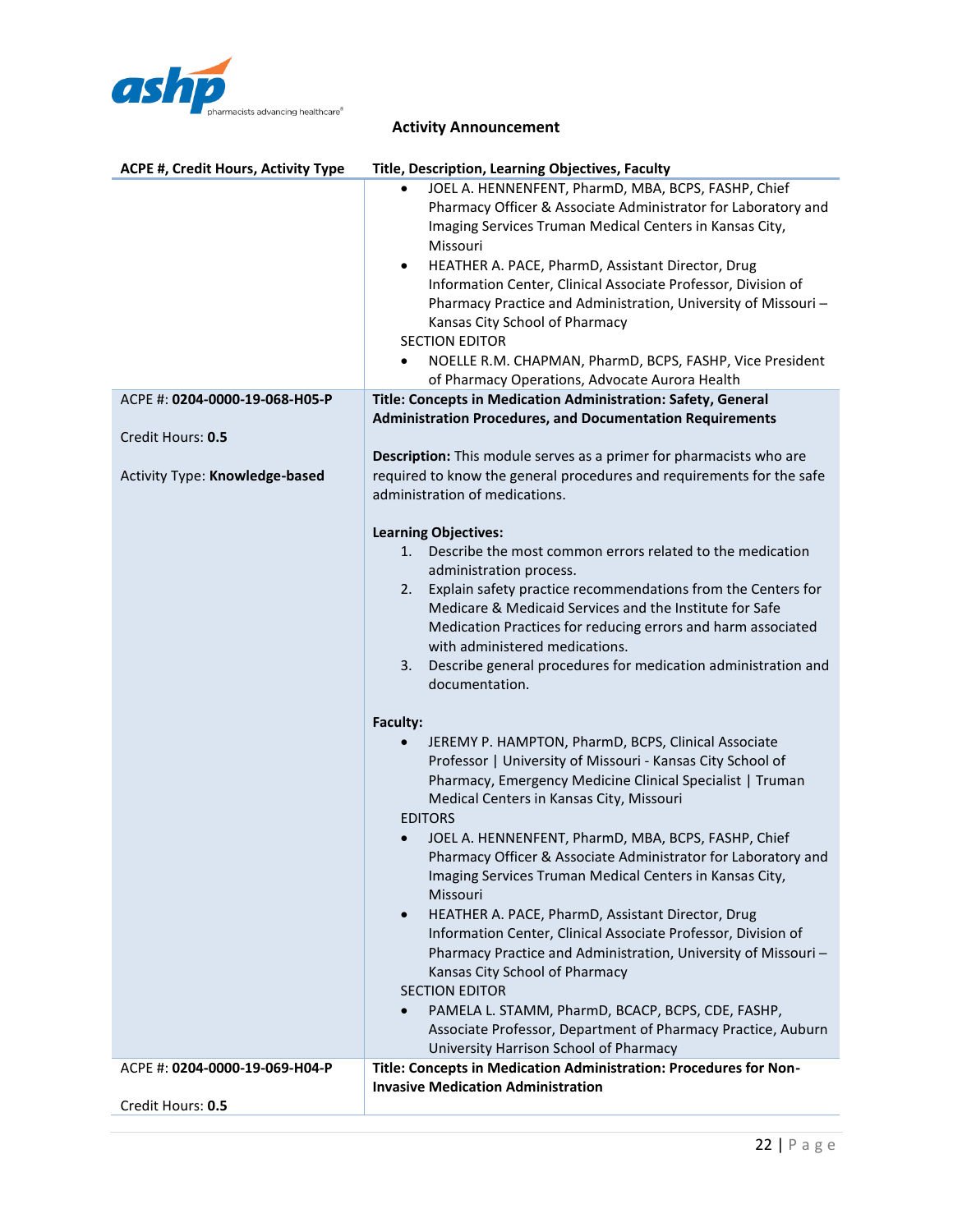

| <b>ACPE #, Credit Hours, Activity Type</b> | Title, Description, Learning Objectives, Faculty                                                                                                                                                                                                            |
|--------------------------------------------|-------------------------------------------------------------------------------------------------------------------------------------------------------------------------------------------------------------------------------------------------------------|
| Activity Type: Knowledge-based             | Description: This module serves as a primer for pharmacists who are<br>required to know the general procedures and requirements for oral and                                                                                                                |
|                                            | topical administration of medications.                                                                                                                                                                                                                      |
|                                            | <b>Learning Objectives:</b>                                                                                                                                                                                                                                 |
|                                            | Describe general procedures for medication administration and<br>1.<br>documentation.                                                                                                                                                                       |
|                                            | Identify appropriate supplies to gather prior to administering<br>2.<br>medications.                                                                                                                                                                        |
|                                            | Describe necessary steps to administer various enteral and<br>3.<br>topical dosage forms.                                                                                                                                                                   |
|                                            | Faculty:                                                                                                                                                                                                                                                    |
|                                            | JEREMY P. HAMPTON, PharmD, BCPS, Clinical Associate<br>Professor   University of Missouri - Kansas City School of<br>Pharmacy, Emergency Medicine Clinical Specialist   Truman<br>Medical Centers in Kansas City, Missouri<br><b>EDITORS</b>                |
|                                            | JOEL A. HENNENFENT, PharmD, MBA, BCPS, FASHP, Chief<br>٠<br>Pharmacy Officer & Associate Administrator for Laboratory and<br>Imaging Services Truman Medical Centers in Kansas City,<br>Missouri                                                            |
|                                            | HEATHER A. PACE, PharmD, Assistant Director, Drug<br>$\bullet$<br>Information Center, Clinical Associate Professor, Division of<br>Pharmacy Practice and Administration, University of Missouri-<br>Kansas City School of Pharmacy<br><b>SECTION EDITOR</b> |
|                                            | PAMELA L. STAMM, PharmD, BCACP, BCPS, CDE, FASHP,<br>$\bullet$<br>Associate Professor, Department of Pharmacy Practice, Auburn<br>University Harrison School of Pharmacy                                                                                    |
| ACPE #: 0204-0000-19-070-H04-P             | Title: Concepts in Medication Administration: Routes Requiring Dermal                                                                                                                                                                                       |
| Credit Hours: 0.5                          | Penetration                                                                                                                                                                                                                                                 |
| Activity Type: Knowledge-based             | Description: This module serves as a primer for pharmacists who are<br>required to know the general procedures and requirements for the<br>administration of medications requiring dermal penetration.                                                      |
|                                            | <b>Learning Objectives:</b>                                                                                                                                                                                                                                 |
|                                            | Identify appropriate supplies to gather prior to administering<br>1.<br>medications.                                                                                                                                                                        |
|                                            | Determine the most appropriate site(s) for intramuscular<br>2.<br>administration.                                                                                                                                                                           |
|                                            | 3. Describe necessary steps to administer medications via routes<br>requiring dermal penetration.                                                                                                                                                           |
|                                            | Faculty:                                                                                                                                                                                                                                                    |
|                                            | JEREMY P. HAMPTON, PharmD, BCPS, Clinical Associate<br>Professor   University of Missouri - Kansas City School of                                                                                                                                           |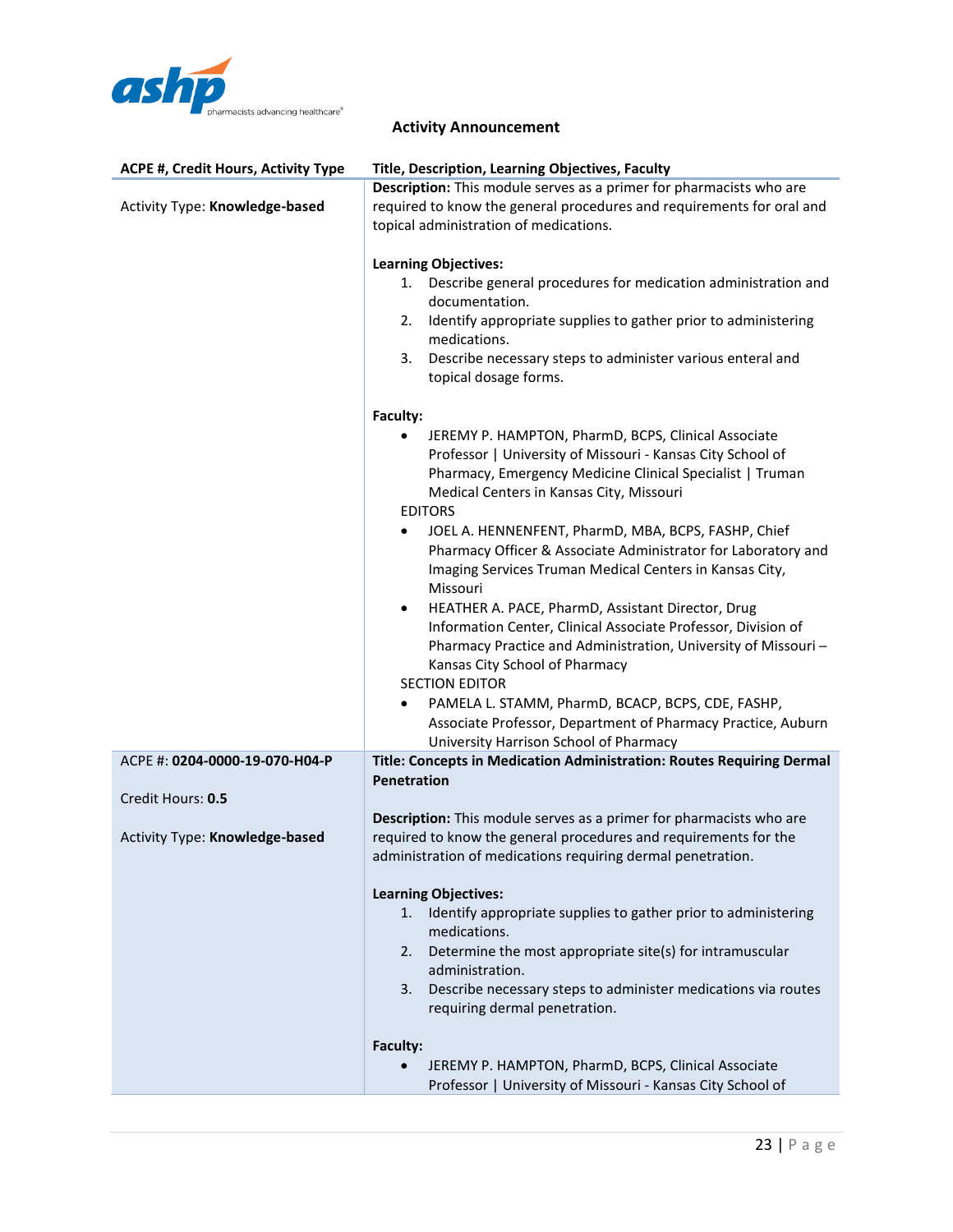

| ACPE #, Credit Hours, Activity Type                          | Title, Description, Learning Objectives, Faculty                                                                                                                                                                                                                                                                                                                                                                                                                                                                                                                                                                                                                                                                                                                                             |
|--------------------------------------------------------------|----------------------------------------------------------------------------------------------------------------------------------------------------------------------------------------------------------------------------------------------------------------------------------------------------------------------------------------------------------------------------------------------------------------------------------------------------------------------------------------------------------------------------------------------------------------------------------------------------------------------------------------------------------------------------------------------------------------------------------------------------------------------------------------------|
|                                                              | Pharmacy, Emergency Medicine Clinical Specialist   Truman<br>Medical Centers in Kansas City, Missouri<br><b>EDITORS</b><br>JOEL A. HENNENFENT, PharmD, MBA, BCPS, FASHP, Chief<br>Pharmacy Officer & Associate Administrator for Laboratory and<br>Imaging Services Truman Medical Centers in Kansas City,<br>Missouri<br>HEATHER A. PACE, PharmD, Assistant Director, Drug<br>$\bullet$<br>Information Center, Clinical Associate Professor, Division of<br>Pharmacy Practice and Administration, University of Missouri-<br>Kansas City School of Pharmacy<br><b>SECTION EDITOR</b><br>PAMELA L. STAMM, PharmD, BCACP, BCPS, CDE, FASHP,<br>$\bullet$<br>Associate Professor, Department of Pharmacy Practice, Auburn<br>University Harrison School of Pharmacy                            |
| ACPE #: 0204-0000-19-071-H01-P                               | <b>Title: Antifungal Agents</b>                                                                                                                                                                                                                                                                                                                                                                                                                                                                                                                                                                                                                                                                                                                                                              |
| Credit Hours: 1.0<br><b>Activity Type: Application-based</b> | Description: This module serves as a primer for pharmacists who<br>required to be competent in the principles of medication management<br>of antifungal therapy.                                                                                                                                                                                                                                                                                                                                                                                                                                                                                                                                                                                                                             |
|                                                              | <b>Learning Objectives:</b><br>1. Assess the spectrum of activity of each available class of<br>antifungal agent.<br>2. Summarize the pharmacokinetic and pharmacodynamic<br>parameters of the antifungals.<br>Identify clinically relevant drug-drug interactions associated<br>3.<br>with antifungal use.<br>Explain the need for therapeutic drug monitoring for various<br>4.<br>antifungal agents.                                                                                                                                                                                                                                                                                                                                                                                      |
|                                                              | Faculty:<br>KATE DZINTARS, PharmD, BCPS, AQ-ID, Clinical Pharmacy<br>Specialist, Infectious Diseases & Antimicrobial Stewardship, The<br>Johns Hopkins Hospital, Baltimore, MD<br><b>FDITORS</b><br>JOEL A. HENNENFENT, PharmD, MBA, BCPS, FASHP, Chief<br>$\bullet$<br>Pharmacy Officer & Associate Administrator for Laboratory and<br>Imaging Services Truman Medical Centers in Kansas City,<br>Missouri<br>HEATHER A. PACE, PharmD, Assistant Director, Drug<br>$\bullet$<br>Information Center, Clinical Associate Professor, Division of<br>Pharmacy Practice and Administration, University of Missouri-<br>Kansas City School of Pharmacy<br><b>SECTION EDITOR</b><br>TODD NESBIT, PharmD, MBA, FASHP, Director, Pharmacy<br>Patient Care Services, The Johns Hopkins Health System |
| ACPE #:<br>0204-0000-19-072-H04-P                            | <b>Title: Essential Pharmacy Technician Competencies</b>                                                                                                                                                                                                                                                                                                                                                                                                                                                                                                                                                                                                                                                                                                                                     |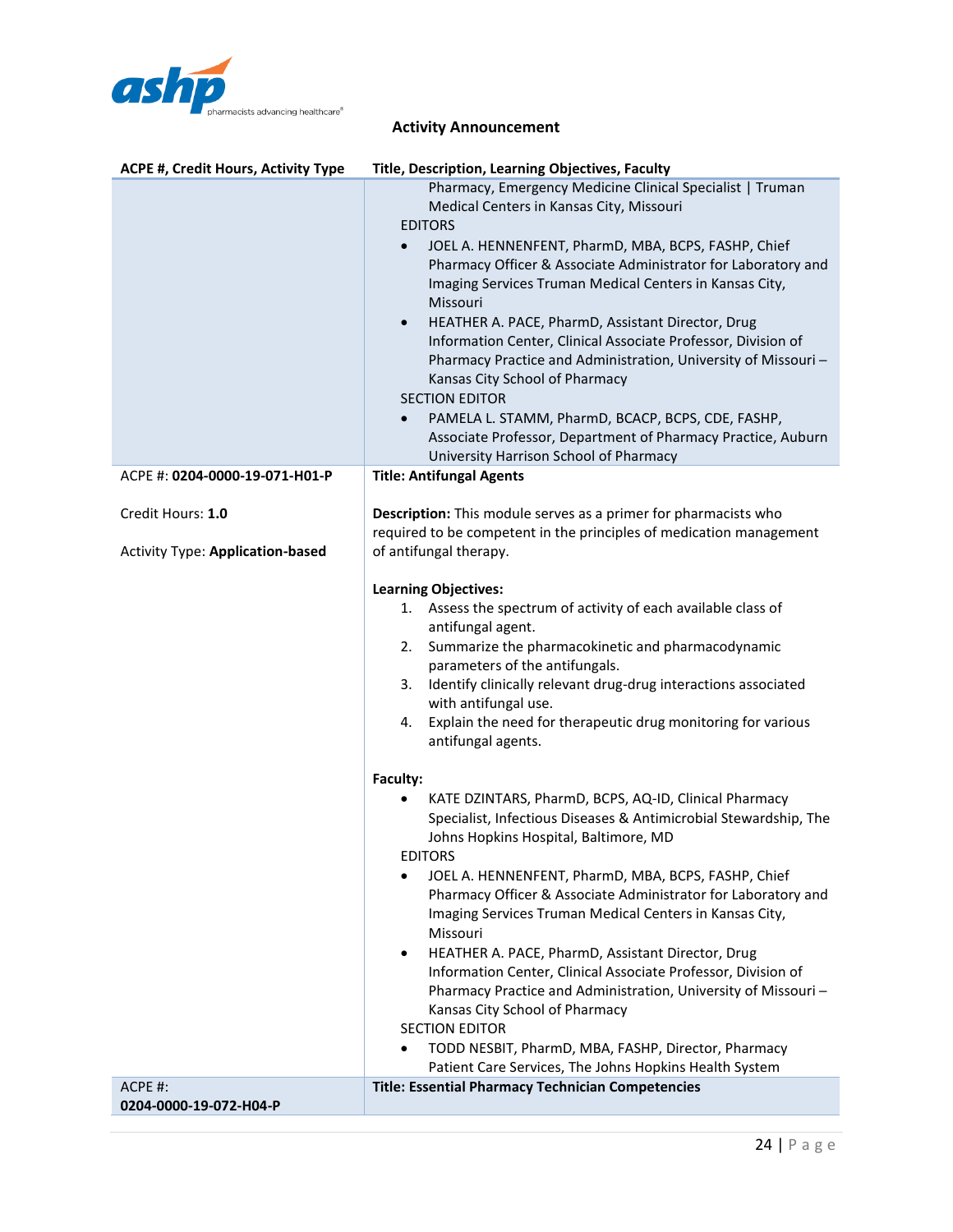

| ACPE #, Credit Hours, Activity Type | Title, Description, Learning Objectives, Faculty                                                                                                                                                                                                                                                                                                                                                                                                                                                                                                                                                                                                                                                                                                                                                                                                                                                                                                                                                                                                                                                                                                                                                                                                                                                                                                                                                                                                                                                                                                                                  |
|-------------------------------------|-----------------------------------------------------------------------------------------------------------------------------------------------------------------------------------------------------------------------------------------------------------------------------------------------------------------------------------------------------------------------------------------------------------------------------------------------------------------------------------------------------------------------------------------------------------------------------------------------------------------------------------------------------------------------------------------------------------------------------------------------------------------------------------------------------------------------------------------------------------------------------------------------------------------------------------------------------------------------------------------------------------------------------------------------------------------------------------------------------------------------------------------------------------------------------------------------------------------------------------------------------------------------------------------------------------------------------------------------------------------------------------------------------------------------------------------------------------------------------------------------------------------------------------------------------------------------------------|
| 0204-0000-19-072-H04-T              | Description: This module describes essential functions of a health-                                                                                                                                                                                                                                                                                                                                                                                                                                                                                                                                                                                                                                                                                                                                                                                                                                                                                                                                                                                                                                                                                                                                                                                                                                                                                                                                                                                                                                                                                                               |
|                                     | system pharmacy technicians and their role in compounding and the                                                                                                                                                                                                                                                                                                                                                                                                                                                                                                                                                                                                                                                                                                                                                                                                                                                                                                                                                                                                                                                                                                                                                                                                                                                                                                                                                                                                                                                                                                                 |
| Credit Hours: 0.75                  | medication distribution process.                                                                                                                                                                                                                                                                                                                                                                                                                                                                                                                                                                                                                                                                                                                                                                                                                                                                                                                                                                                                                                                                                                                                                                                                                                                                                                                                                                                                                                                                                                                                                  |
| Activity Type: Knowledge-based      | <b>Learning Objectives:</b><br>List entry-level and advanced functions of a pharmacy<br>1.<br>technician in a health-system pharmacy<br>Describe how to prepare and compound unit dose preparations<br>2.<br>for non-sterile and sterile products<br>Discuss the medication distribution process including<br>3.<br>medication disposal and delivery, controlled substances,<br>emergency code box/crash cart preparation and inventory<br>management<br>Explain how communication with internal and external<br>4.<br>customers supports the pharmacy.<br>Faculty:<br>SAMUEL V. CALABRESE, MBA, RPh, FASHP, Associate Chief<br>$\bullet$<br>Pharmacy Officer, Cleveland Clinic, Cleveland Ohio<br>ALLISON R. RIFFLE, PharmD, MS, Assistant Director of<br>$\bullet$<br>Pharmacy, Cleveland Clinic Main Campus<br>JAMES BLACKMER, PharmD, MPA,<br>$\bullet$<br><b>EDITORS</b><br>JOEL A. HENNENFENT, PharmD, MBA, BCPS, FASHP, Chief<br>$\bullet$<br>Pharmacy Officer & Associate Administrator for Laboratory and<br>Imaging Services Truman Medical Centers in Kansas City,<br>Missouri<br>HEATHER A. PACE, PharmD, Assistant Director, Drug<br>$\bullet$<br>Information Center, Clinical Associate Professor, Division of<br>Pharmacy Practice and Administration, University of Missouri-<br>Kansas City School of Pharmacy<br><b>SECTION EDITOR</b><br>JENNIFER HAMNER, PharmD, BCPPS, Manager of Professional<br>$\bullet$<br>Development, Residency Program Director for PGY1 Pharmacy,<br>and PGY2 Pediatric Pharmacy Residency Programs, Children's<br>Hospital Colorado |
| ACPE #:                             | <b>Title: Drug Shortages Management</b>                                                                                                                                                                                                                                                                                                                                                                                                                                                                                                                                                                                                                                                                                                                                                                                                                                                                                                                                                                                                                                                                                                                                                                                                                                                                                                                                                                                                                                                                                                                                           |
| 0204-0000-19-073-H04-P              |                                                                                                                                                                                                                                                                                                                                                                                                                                                                                                                                                                                                                                                                                                                                                                                                                                                                                                                                                                                                                                                                                                                                                                                                                                                                                                                                                                                                                                                                                                                                                                                   |
| 0204-0000-19-073-H04-T              | Description: This module serves as a primer on the factors leading to                                                                                                                                                                                                                                                                                                                                                                                                                                                                                                                                                                                                                                                                                                                                                                                                                                                                                                                                                                                                                                                                                                                                                                                                                                                                                                                                                                                                                                                                                                             |
|                                     | and management of drug shortages.                                                                                                                                                                                                                                                                                                                                                                                                                                                                                                                                                                                                                                                                                                                                                                                                                                                                                                                                                                                                                                                                                                                                                                                                                                                                                                                                                                                                                                                                                                                                                 |
| Credit Hours: 0.5                   |                                                                                                                                                                                                                                                                                                                                                                                                                                                                                                                                                                                                                                                                                                                                                                                                                                                                                                                                                                                                                                                                                                                                                                                                                                                                                                                                                                                                                                                                                                                                                                                   |
|                                     | <b>Learning Objectives:</b>                                                                                                                                                                                                                                                                                                                                                                                                                                                                                                                                                                                                                                                                                                                                                                                                                                                                                                                                                                                                                                                                                                                                                                                                                                                                                                                                                                                                                                                                                                                                                       |
| Activity Type: Knowledge-based      | Define drug shortage.<br>1.                                                                                                                                                                                                                                                                                                                                                                                                                                                                                                                                                                                                                                                                                                                                                                                                                                                                                                                                                                                                                                                                                                                                                                                                                                                                                                                                                                                                                                                                                                                                                       |
|                                     | Identify factors contributing to drug shortages.<br>2.<br>Describe important steps in managing drug shortages.<br>3.                                                                                                                                                                                                                                                                                                                                                                                                                                                                                                                                                                                                                                                                                                                                                                                                                                                                                                                                                                                                                                                                                                                                                                                                                                                                                                                                                                                                                                                              |
|                                     |                                                                                                                                                                                                                                                                                                                                                                                                                                                                                                                                                                                                                                                                                                                                                                                                                                                                                                                                                                                                                                                                                                                                                                                                                                                                                                                                                                                                                                                                                                                                                                                   |
|                                     | Faculty:                                                                                                                                                                                                                                                                                                                                                                                                                                                                                                                                                                                                                                                                                                                                                                                                                                                                                                                                                                                                                                                                                                                                                                                                                                                                                                                                                                                                                                                                                                                                                                          |
|                                     |                                                                                                                                                                                                                                                                                                                                                                                                                                                                                                                                                                                                                                                                                                                                                                                                                                                                                                                                                                                                                                                                                                                                                                                                                                                                                                                                                                                                                                                                                                                                                                                   |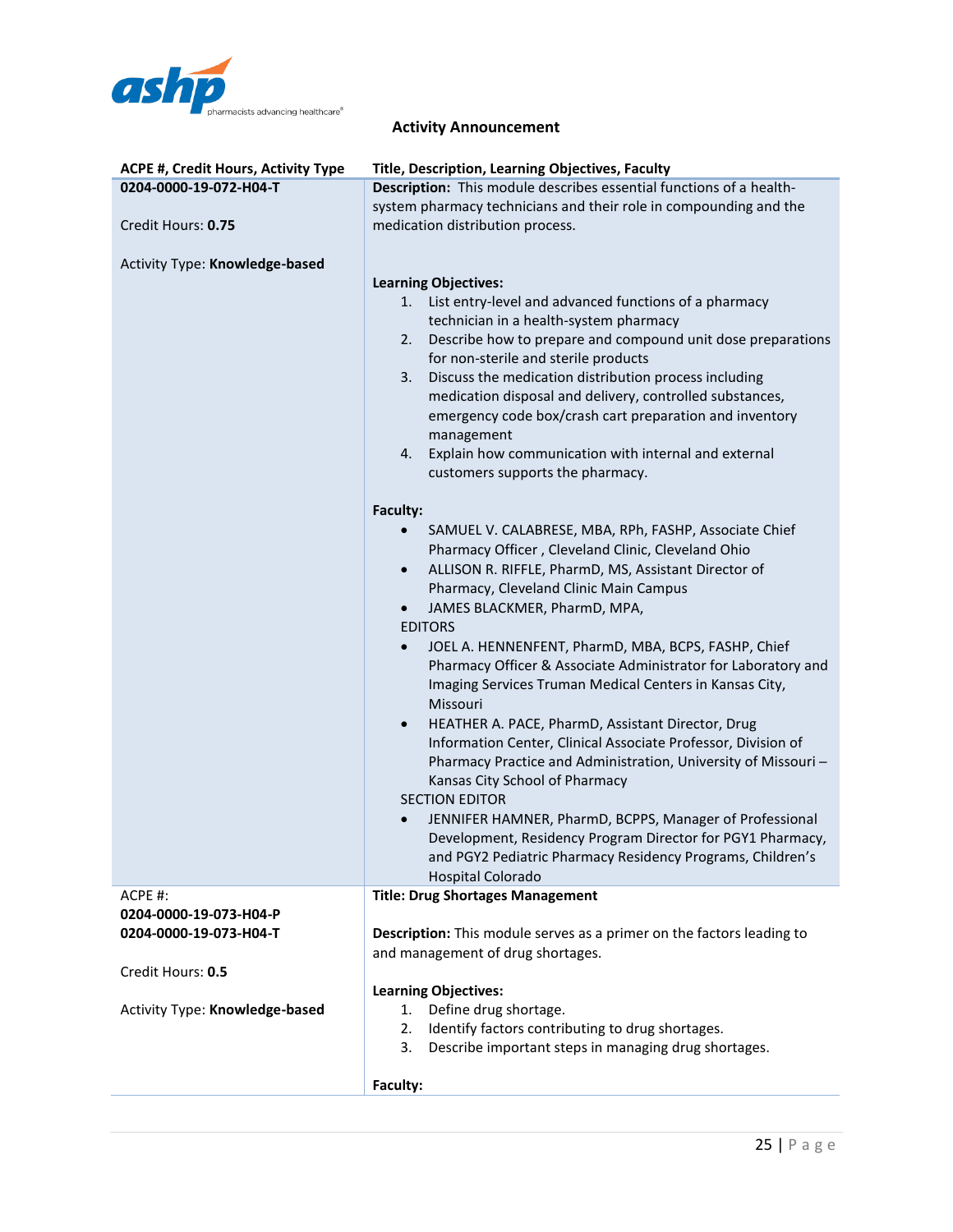

| <b>ACPE #, Credit Hours, Activity Type</b>          | Title, Description, Learning Objectives, Faculty                                                                                                                                                                                                                                                                                                                                                                                                                                                                                                                                                                                                                                                                                                                                                                                                |
|-----------------------------------------------------|-------------------------------------------------------------------------------------------------------------------------------------------------------------------------------------------------------------------------------------------------------------------------------------------------------------------------------------------------------------------------------------------------------------------------------------------------------------------------------------------------------------------------------------------------------------------------------------------------------------------------------------------------------------------------------------------------------------------------------------------------------------------------------------------------------------------------------------------------|
|                                                     | MEGAN A. HOLSOPPLE, PharmD, BCPS, Coordinator, Center for<br>$\bullet$<br>Medication Utilization, PGY2 Drug Information Program<br>Director, Froedtert & the Medical College of Wisconsin,<br>Milwaukee, WI<br><b>EDITORS</b><br>JOEL A. HENNENFENT, PharmD, MBA, BCPS, FASHP, Chief<br>$\bullet$<br>Pharmacy Officer & Associate Administrator for Laboratory and<br>Imaging Services Truman Medical Centers in Kansas City,<br>Missouri<br>HEATHER A. PACE, PharmD, Assistant Director, Drug<br>$\bullet$<br>Information Center, Clinical Associate Professor, Division of<br>Pharmacy Practice and Administration, University of Missouri-<br>Kansas City School of Pharmacy<br><b>SECTION EDITOR</b><br>ERIN R. FOX, PharmD, BCPS, FASHP, Senior Director, Drug<br>$\bullet$<br>Information and Support Services, University of Utah Health |
| ACPE #: 0204-0000-19-074-H04-P                      | <b>Title: Suicide Awareness and Prevention</b>                                                                                                                                                                                                                                                                                                                                                                                                                                                                                                                                                                                                                                                                                                                                                                                                  |
| Credit Hours: 0.5<br>Activity Type: Knowledge-based | Description: This module serves as an introduction to the pharmacist's<br>role in suicide awareness and prevention.                                                                                                                                                                                                                                                                                                                                                                                                                                                                                                                                                                                                                                                                                                                             |
|                                                     | <b>Learning Objectives:</b>                                                                                                                                                                                                                                                                                                                                                                                                                                                                                                                                                                                                                                                                                                                                                                                                                     |
|                                                     | 1.<br>Define the pharmacist's role in suicide awareness and<br>prevention.                                                                                                                                                                                                                                                                                                                                                                                                                                                                                                                                                                                                                                                                                                                                                                      |
|                                                     | Recognize behaviors or warning signs of suicidal ideation<br>2.                                                                                                                                                                                                                                                                                                                                                                                                                                                                                                                                                                                                                                                                                                                                                                                 |
|                                                     | including cues and symptoms.                                                                                                                                                                                                                                                                                                                                                                                                                                                                                                                                                                                                                                                                                                                                                                                                                    |
|                                                     | Identify suicide risk factors and protective factors.<br>3.                                                                                                                                                                                                                                                                                                                                                                                                                                                                                                                                                                                                                                                                                                                                                                                     |
|                                                     | Describe best practices for suicide risk mitigation and<br>4.                                                                                                                                                                                                                                                                                                                                                                                                                                                                                                                                                                                                                                                                                                                                                                                   |
|                                                     | prevention.<br>List potentially lethal prescription and over the counter<br>5.                                                                                                                                                                                                                                                                                                                                                                                                                                                                                                                                                                                                                                                                                                                                                                  |
|                                                     | medications associated with intentional overdose.                                                                                                                                                                                                                                                                                                                                                                                                                                                                                                                                                                                                                                                                                                                                                                                               |
|                                                     |                                                                                                                                                                                                                                                                                                                                                                                                                                                                                                                                                                                                                                                                                                                                                                                                                                                 |
|                                                     | Faculty:<br>TANYA J. FABIAN, PharmD, PhD, BCPP, Director of Pharmacy                                                                                                                                                                                                                                                                                                                                                                                                                                                                                                                                                                                                                                                                                                                                                                            |
|                                                     | Research and Pharmacy Services, UPMC Western Psychiatric                                                                                                                                                                                                                                                                                                                                                                                                                                                                                                                                                                                                                                                                                                                                                                                        |
|                                                     | Hospital, Associate Professor, University of Pittsburgh School of<br>Pharmacy                                                                                                                                                                                                                                                                                                                                                                                                                                                                                                                                                                                                                                                                                                                                                                   |
|                                                     | MARISSA CULLEN, PharmD, BCPP, Clinical Pharmacist, UPMC<br>$\bullet$                                                                                                                                                                                                                                                                                                                                                                                                                                                                                                                                                                                                                                                                                                                                                                            |
|                                                     | Western Psychiatric Hospital                                                                                                                                                                                                                                                                                                                                                                                                                                                                                                                                                                                                                                                                                                                                                                                                                    |
|                                                     | AMANDA S. KORENOSKI, PharmD, MHA, BCCCP, Managing<br>$\bullet$<br>Director, Pittsburgh Poison Center, Assistant Professor,                                                                                                                                                                                                                                                                                                                                                                                                                                                                                                                                                                                                                                                                                                                      |
|                                                     | University of Pittsburgh School of Pharmacy, Department of<br><b>Pharmacy and Therapeutics</b>                                                                                                                                                                                                                                                                                                                                                                                                                                                                                                                                                                                                                                                                                                                                                  |
|                                                     | <b>EDITORS</b>                                                                                                                                                                                                                                                                                                                                                                                                                                                                                                                                                                                                                                                                                                                                                                                                                                  |
|                                                     | JOEL A. HENNENFENT, PharmD, MBA, BCPS, FASHP, Chief                                                                                                                                                                                                                                                                                                                                                                                                                                                                                                                                                                                                                                                                                                                                                                                             |
|                                                     | Pharmacy Officer & Associate Administrator for Laboratory and<br>Imaging Services Truman Medical Centers in Kansas City,                                                                                                                                                                                                                                                                                                                                                                                                                                                                                                                                                                                                                                                                                                                        |
|                                                     | Missouri                                                                                                                                                                                                                                                                                                                                                                                                                                                                                                                                                                                                                                                                                                                                                                                                                                        |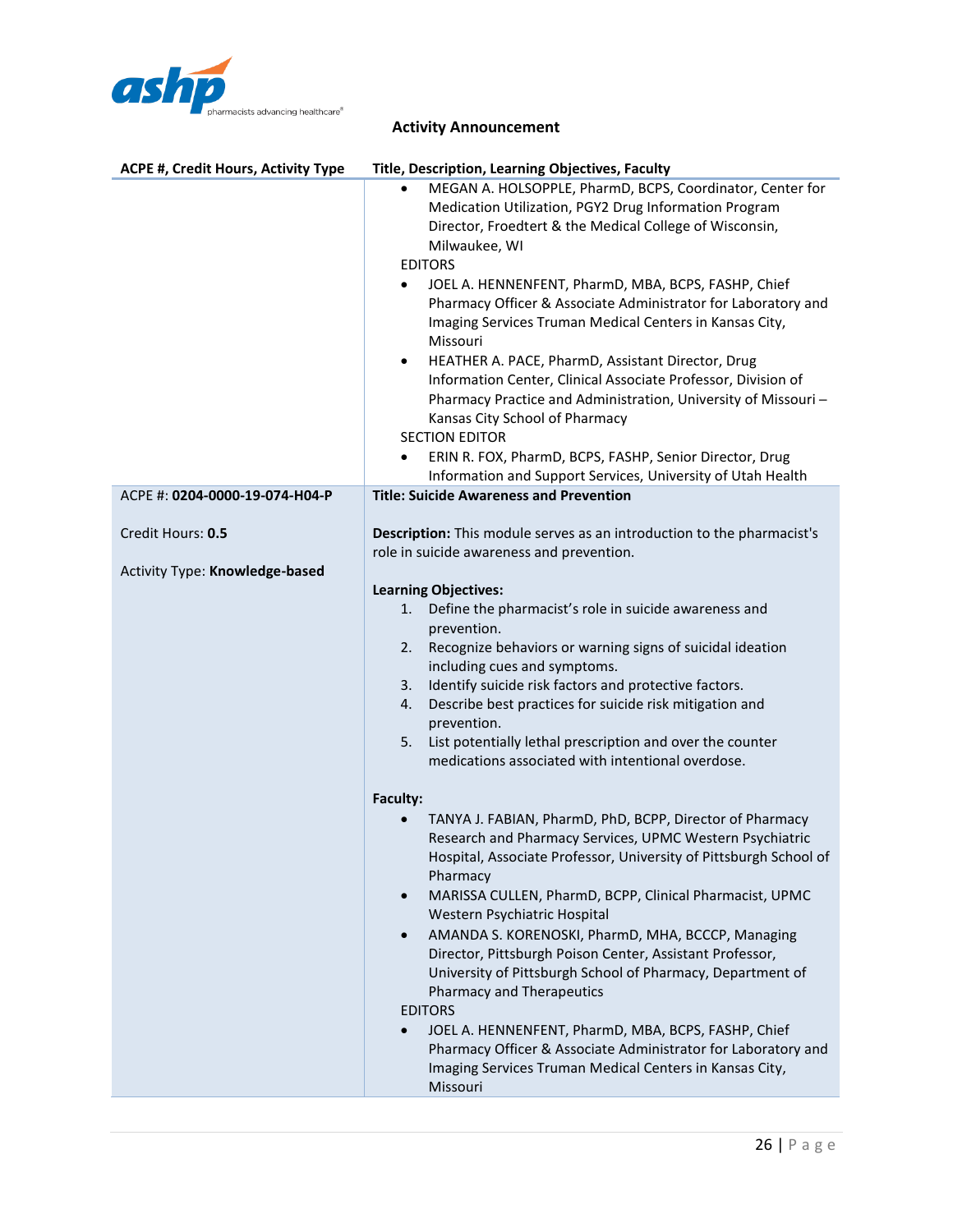

| <b>ACPE #, Credit Hours, Activity Type</b>                   | Title, Description, Learning Objectives, Faculty                                                                                                                                                                                                                                                                                                                                                                                                                                                                                                                                                                                                                                                                                                                                                                                                                                                                                                                                                                                                                                                                                                                                                                                                                                                                                                                                                                                                                                                                                                                                                                 |
|--------------------------------------------------------------|------------------------------------------------------------------------------------------------------------------------------------------------------------------------------------------------------------------------------------------------------------------------------------------------------------------------------------------------------------------------------------------------------------------------------------------------------------------------------------------------------------------------------------------------------------------------------------------------------------------------------------------------------------------------------------------------------------------------------------------------------------------------------------------------------------------------------------------------------------------------------------------------------------------------------------------------------------------------------------------------------------------------------------------------------------------------------------------------------------------------------------------------------------------------------------------------------------------------------------------------------------------------------------------------------------------------------------------------------------------------------------------------------------------------------------------------------------------------------------------------------------------------------------------------------------------------------------------------------------------|
|                                                              | HEATHER A. PACE, PharmD, Assistant Director, Drug<br>Information Center, Clinical Associate Professor, Division of<br>Pharmacy Practice and Administration, University of Missouri-<br>Kansas City School of Pharmacy<br><b>SECTION EDITOR</b><br>NOELLE R.M. CHAPMAN, PharmD, BCPS, FASHP, Vice President<br>$\bullet$<br>of Pharmacy Operations, Advocate Aurora Health                                                                                                                                                                                                                                                                                                                                                                                                                                                                                                                                                                                                                                                                                                                                                                                                                                                                                                                                                                                                                                                                                                                                                                                                                                        |
| ACPE #: 0204-0000-19-075-H01-P                               | <b>Title: Older Adult Medication Management</b>                                                                                                                                                                                                                                                                                                                                                                                                                                                                                                                                                                                                                                                                                                                                                                                                                                                                                                                                                                                                                                                                                                                                                                                                                                                                                                                                                                                                                                                                                                                                                                  |
| Credit Hours: 1.0<br><b>Activity Type: Application-based</b> | <b>Description:</b> This module serves as a primer for pharmacists who are<br>required to be competent in the principles of medication management<br>in older adults.                                                                                                                                                                                                                                                                                                                                                                                                                                                                                                                                                                                                                                                                                                                                                                                                                                                                                                                                                                                                                                                                                                                                                                                                                                                                                                                                                                                                                                            |
|                                                              | <b>Learning Objectives:</b><br>1. Assess an older adult's health and medication regimen using a<br>patient-centered approach.<br>Apply patient-specific factors including organ function,<br>2.<br>personal goals, functional limitations, health-related risks, and<br>adherence barriers when developing therapeutic plans for<br>older adults.<br>Develop a specific plan for needed medication changes,<br>3.<br>including deprescribing, with explicit monitoring throughout<br>initiation, discontinuation, or taper.<br>Faculty:<br>MICHELLE FRITSCH, PharmD, BCGP, BCACP, CEO Retirement<br>Wellness Strategies, Meds MASH, LLC<br>JAMIE RICKARDS CRONQUIST, PharmD, MBA, CPP, BCPS, BCGP,<br>٠<br>Clinical Pharmacist, Geriatrics Mission Health System,<br>CarePartners PACE (Program of All-inclusive Care for the<br>Elderly)<br>TASHA WOODALL, PharmD, BCGP, CPP, Associate Director of<br>٠<br>Pharmacotherapy, Geriatrics, Mountain Area Health Education<br>Center, Assistant Professor of Clinical Education, UNC Eshelman<br>School of Pharmacy<br><b>EDITORS</b><br>JOEL A. HENNENFENT, PharmD, MBA, BCPS, FASHP, Chief<br>$\bullet$<br>Pharmacy Officer & Associate Administrator for Laboratory and<br>Imaging Services Truman Medical Centers in Kansas City,<br>Missouri<br>HEATHER A. PACE, PharmD, Assistant Director, Drug<br>٠<br>Information Center, Clinical Associate Professor, Division of<br>Pharmacy Practice and Administration, University of Missouri-<br>Kansas City School of Pharmacy<br><b>SECTION EDITOR</b><br>PAMELA L. STAMM, PharmD, BCACP, BCPS, CDE, FASHP,<br>٠ |
|                                                              | Associate Professor, Department of Pharmacy Practice, Auburn<br>University Harrison School of Pharmacy                                                                                                                                                                                                                                                                                                                                                                                                                                                                                                                                                                                                                                                                                                                                                                                                                                                                                                                                                                                                                                                                                                                                                                                                                                                                                                                                                                                                                                                                                                           |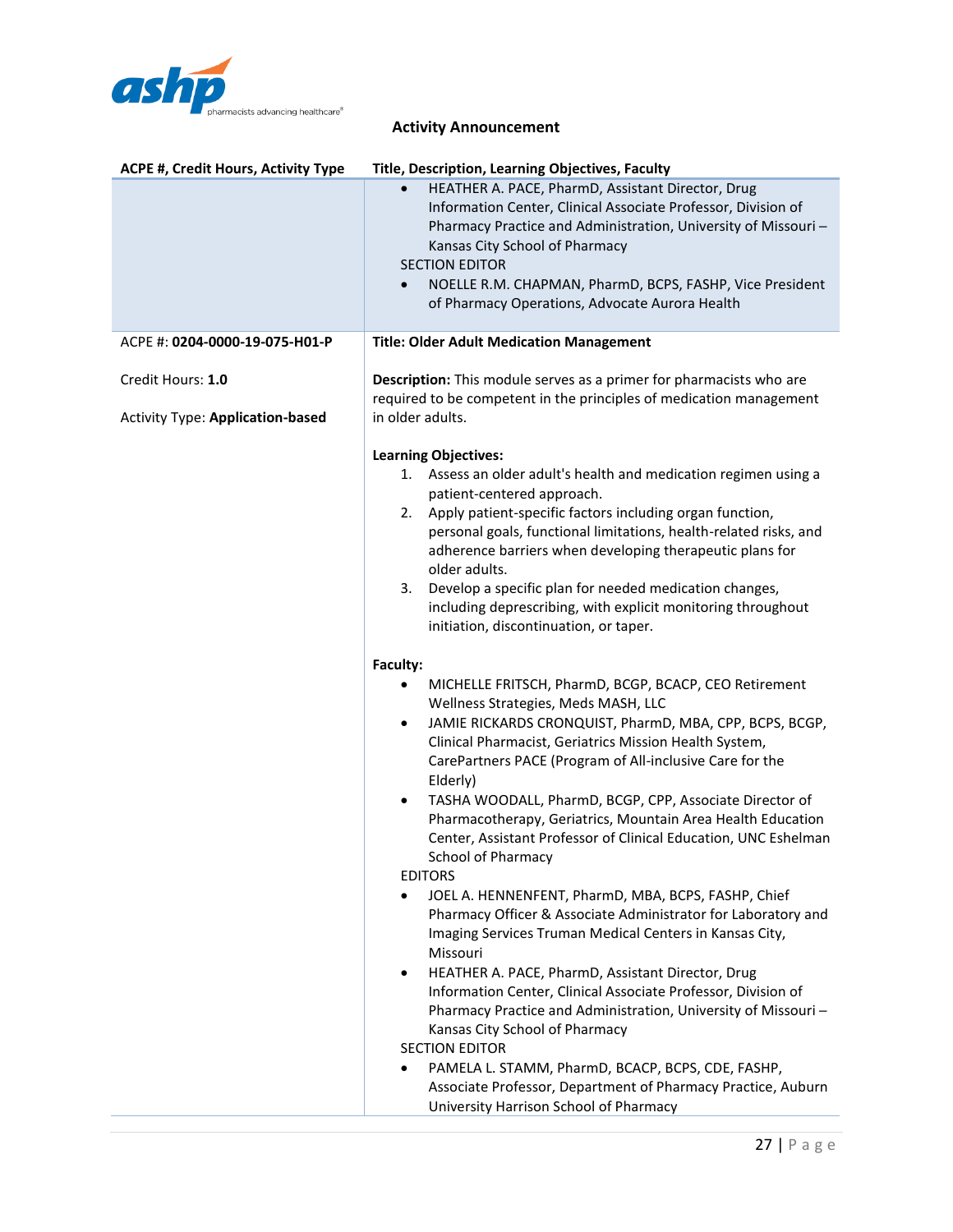

| <b>ACPE #, Credit Hours, Activity Type</b>                   | Title, Description, Learning Objectives, Faculty                                                                                                                                                                                                                                                                                                                                                                                                                                                                                                                                                                                                                                                                                             |
|--------------------------------------------------------------|----------------------------------------------------------------------------------------------------------------------------------------------------------------------------------------------------------------------------------------------------------------------------------------------------------------------------------------------------------------------------------------------------------------------------------------------------------------------------------------------------------------------------------------------------------------------------------------------------------------------------------------------------------------------------------------------------------------------------------------------|
|                                                              |                                                                                                                                                                                                                                                                                                                                                                                                                                                                                                                                                                                                                                                                                                                                              |
| ACPE #: 0204-0000-19-076-H01-P                               | <b>Title: Adult Parenteral Nutrition</b>                                                                                                                                                                                                                                                                                                                                                                                                                                                                                                                                                                                                                                                                                                     |
| Credit Hours: 1.0<br><b>Activity Type: Application-based</b> | <b>Description:</b> This module serves as a primer for pharmacists who<br>required to be competent in the principles of adult parenteral nutrition.<br><b>Learning Objectives:</b><br>Describe the role of enteral nutrition in the treatment of the<br>1.<br>undernourished patient.<br>Discuss the components of enteral formulations.<br>2.<br>Apply the important concepts relating to the management and<br>3.<br>monitoring of patients receiving enteral nutrition.<br>Identify key safe practice issues related to enteral nutrition.<br>4.<br><b>Faculty:</b><br>KARRIE DERENSKI, PharmD, BCNSP, BCCCP, CNSC, Pharmacy &                                                                                                            |
|                                                              | Metabolic Support Supervisor, Residency Director PGY2 Critical<br>Care, Cox Health<br><b>EDITORS</b><br>JOEL A. HENNENFENT, PharmD, MBA, BCPS, FASHP, Chief<br>$\bullet$<br>Pharmacy Officer & Associate Administrator for Laboratory and<br>Imaging Services Truman Medical Centers in Kansas City,<br>Missouri<br>HEATHER A. PACE, PharmD, Assistant Director, Drug<br>$\bullet$<br>Information Center, Clinical Associate Professor, Division of<br>Pharmacy Practice and Administration, University of Missouri-<br>Kansas City School of Pharmacy<br><b>SECTION EDITOR</b><br>ALI MCBRIDE, PharmD, MS, BCOP, FAzPA, FASHP, Clinical<br>$\bullet$<br>Coordinator, Hematology/Oncology, The University of Arizona<br><b>Cancer Center</b> |
| ACPE #: 0204-0000-19-077-H01-P                               | Title: Pain Management and Opioid Stewardship                                                                                                                                                                                                                                                                                                                                                                                                                                                                                                                                                                                                                                                                                                |
| Credit Hours: 1.0<br>Activity Type: Application-based        | Description: This module serves as a primer for pharmacists on pain<br>management and opioid stewardship.                                                                                                                                                                                                                                                                                                                                                                                                                                                                                                                                                                                                                                    |
|                                                              | <b>Learning Objectives:</b>                                                                                                                                                                                                                                                                                                                                                                                                                                                                                                                                                                                                                                                                                                                  |
|                                                              | 1.<br>Describe the pain and opioid epidemic.<br>2.<br>Demonstrate the use of pain and opioid risk assessment tools.                                                                                                                                                                                                                                                                                                                                                                                                                                                                                                                                                                                                                          |
|                                                              | 3.<br>Identify nonpharmacotherapy treatment modalities for pain<br>management.<br>Evaluate the appropriateness of pain pharmacotherapy relative<br>4.<br>to type of pain and risk for adverse effects.<br>5. Summarize the evidence for pharmacist integration into pain<br>and opioid stewardship programs.                                                                                                                                                                                                                                                                                                                                                                                                                                 |
|                                                              | Faculty:                                                                                                                                                                                                                                                                                                                                                                                                                                                                                                                                                                                                                                                                                                                                     |
|                                                              |                                                                                                                                                                                                                                                                                                                                                                                                                                                                                                                                                                                                                                                                                                                                              |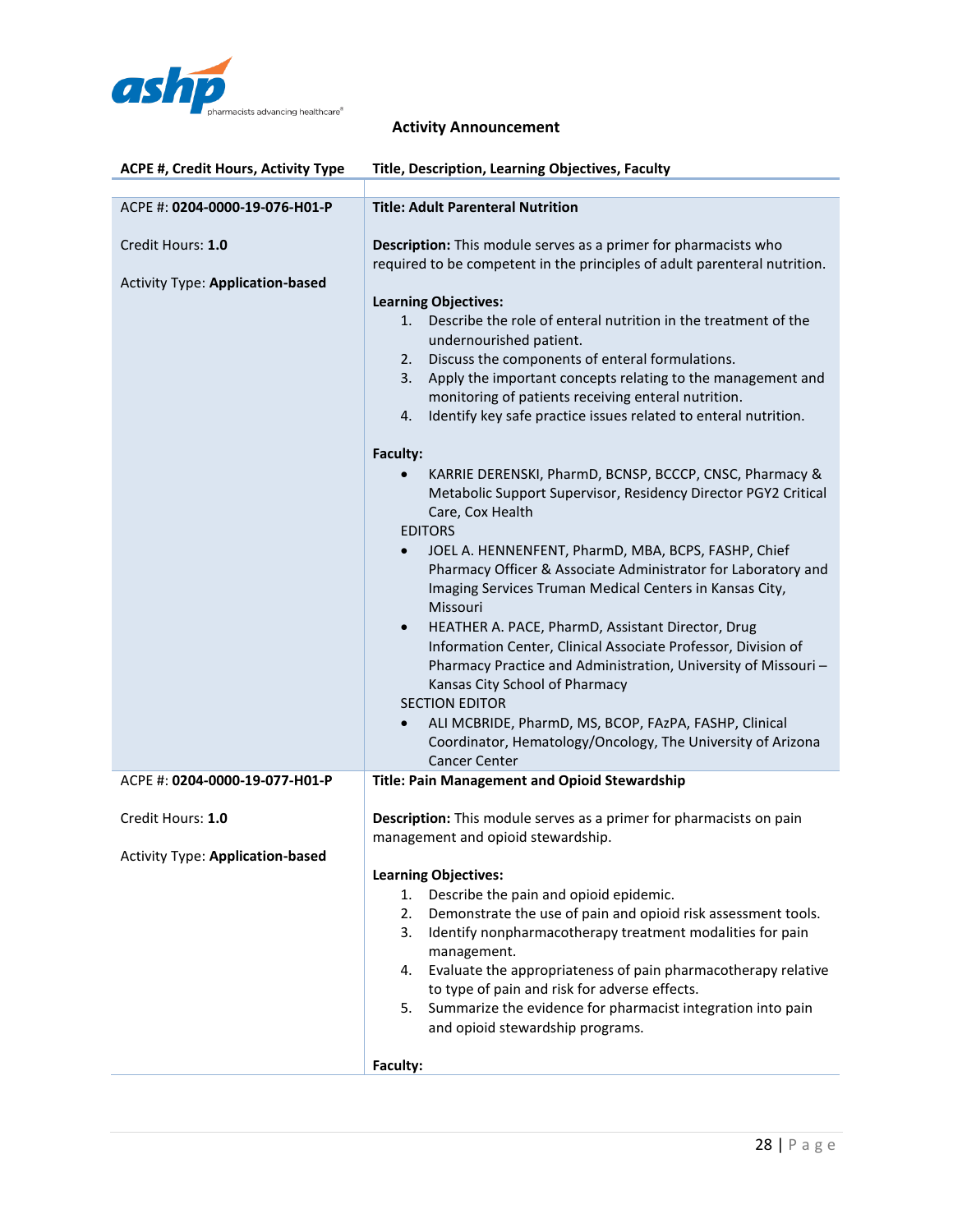

| ACPE #, Credit Hours, Activity Type                 | <b>Title, Description, Learning Objectives, Faculty</b>                                                                                                                                                                                                                                                                                                                                                                                                                                                                                                                                                                                                                                                                                                                                                                                                                                                                                                                                                                                                                                                                     |
|-----------------------------------------------------|-----------------------------------------------------------------------------------------------------------------------------------------------------------------------------------------------------------------------------------------------------------------------------------------------------------------------------------------------------------------------------------------------------------------------------------------------------------------------------------------------------------------------------------------------------------------------------------------------------------------------------------------------------------------------------------------------------------------------------------------------------------------------------------------------------------------------------------------------------------------------------------------------------------------------------------------------------------------------------------------------------------------------------------------------------------------------------------------------------------------------------|
|                                                     | JEREMIAH C. McKELVEY, PharmD, Academic Detailer/Clinical<br>Pharmacy Specialist, VA Northern California Health Care<br>System<br>WILLIAM D. GERSCH, PharmD, BCPS, Clinical Pharmacy<br>$\bullet$<br>Specialist - Pain Management, Kaiser Permanente Colorado<br>TERRI L. JORGENSON, RPH, BCPS, National Program Manager,<br>$\bullet$<br>Pharmacy Benefits Management, Clinical Pharmacy Practice<br>Office, Department of Veterans Affairs (VA), Washington DC<br><b>EDITORS</b><br>JOEL A. HENNENFENT, PharmD, MBA, BCPS, FASHP, Chief<br>$\bullet$<br>Pharmacy Officer & Associate Administrator for Laboratory and<br>Imaging Services Truman Medical Centers in Kansas City,<br>Missouri<br>HEATHER A. PACE, PharmD, Assistant Director, Drug<br>$\bullet$<br>Information Center, Clinical Associate Professor, Division of<br>Pharmacy Practice and Administration, University of Missouri-<br>Kansas City School of Pharmacy<br><b>SECTION EDITOR</b><br>PAMELA L. STAMM, PharmD, BCACP, BCPS, CDE, FASHP,<br>Associate Professor, Department of Pharmacy Practice, Auburn<br>University Harrison School of Pharmacy |
| ACPE #: 0204-0000-19-078-H04-P                      | <b>Title: Pharmacist Professional Develeopment</b>                                                                                                                                                                                                                                                                                                                                                                                                                                                                                                                                                                                                                                                                                                                                                                                                                                                                                                                                                                                                                                                                          |
| Credit Hours: 0.5<br>Activity Type: Knowledge-based | Description: This module serves as an introduction to importance of<br>professional development and competency assessment for pharmacists.<br><b>Learning Objectives:</b><br>List different types of pharmacy clinical care models.<br>1.<br>Explain the rationale for minimum competencies to provide<br>2.<br>optimal care for patients across the continuum.<br>Discuss competency needs in pharmacy practice that are<br>3.<br>required for meeting individual care needs.<br>Identify skill sets needed to provide clinical care in specific<br>4.<br>settings.                                                                                                                                                                                                                                                                                                                                                                                                                                                                                                                                                        |
|                                                     | Faculty:<br>M. JAY BROWN, PharmD, BCOP, Sr. Director, Outpatient<br>Pharmacy Services, Residency Program Director, Novant Health<br>Presbyterian Medical Center, PGY2 Hematology/Oncology<br>Program, Novant Health<br>ADAM PEELE, PharmD, MHA, BCPS, BCOP, Director, Oncology<br>$\bullet$<br>Pharmacy Services, PGY2 Oncology Pharmacy Residency<br>Director, Cone Health, Greensboro, NC<br><b>EDITORS</b><br>JOEL A. HENNENFENT, PharmD, MBA, BCPS, FASHP, Chief<br>Pharmacy Officer & Associate Administrator for Laboratory and                                                                                                                                                                                                                                                                                                                                                                                                                                                                                                                                                                                       |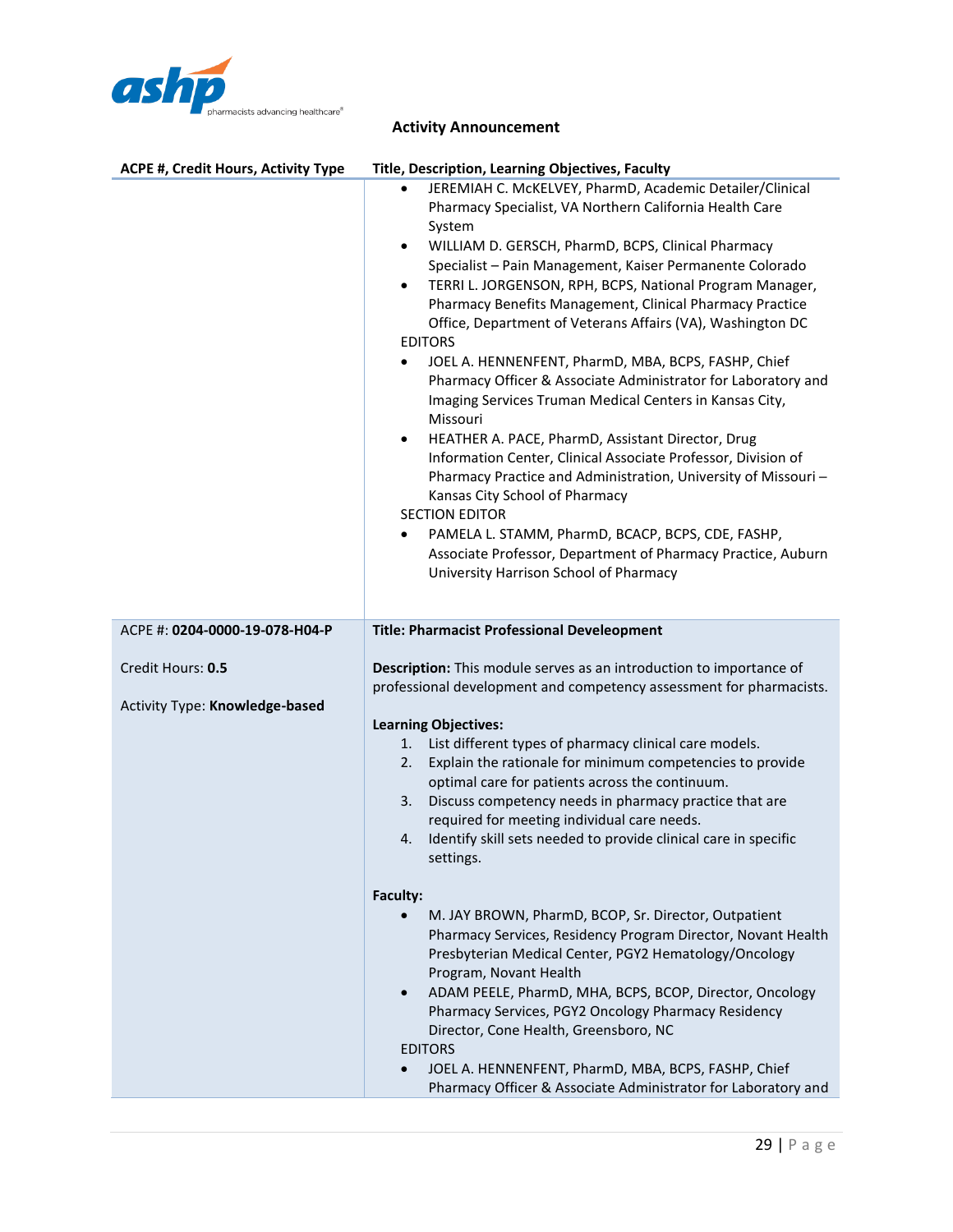

| <b>ACPE #, Credit Hours, Activity Type</b>          | Title, Description, Learning Objectives, Faculty                                                                                                                                                                                                                                                                                                                                                                                                                                                |
|-----------------------------------------------------|-------------------------------------------------------------------------------------------------------------------------------------------------------------------------------------------------------------------------------------------------------------------------------------------------------------------------------------------------------------------------------------------------------------------------------------------------------------------------------------------------|
|                                                     | Imaging Services Truman Medical Centers in Kansas City,<br>Missouri<br>HEATHER A. PACE, PharmD, Assistant Director, Drug<br>$\bullet$<br>Information Center, Clinical Associate Professor, Division of<br>Pharmacy Practice and Administration, University of Missouri-<br>Kansas City School of Pharmacy<br><b>SECTION EDITOR</b><br>ALI MCBRIDE, PharmD, MS, BCOP, FAzPA, FASHP, Clinical<br>$\bullet$<br>Coordinator, Hematology/Oncology, The University of Arizona<br><b>Cancer Center</b> |
| ACPE #: 0204-0000-19-079-H04-P                      | <b>Title: Medication Area Inspections</b>                                                                                                                                                                                                                                                                                                                                                                                                                                                       |
| Credit Hours: 0.5<br>Activity Type: Knowledge-based | Description: This module serves as a primer on medication area<br>inspections, including common drug use control measures.                                                                                                                                                                                                                                                                                                                                                                      |
|                                                     | <b>Learning Objectives:</b>                                                                                                                                                                                                                                                                                                                                                                                                                                                                     |
|                                                     | Describe the pharmacist's responsibility for drug-use control in<br>1.<br>medication areas.                                                                                                                                                                                                                                                                                                                                                                                                     |
|                                                     | Describe four areas of focus for medication area inspections.<br>2.<br>Recognize the importance of ongoing organizational<br>3.                                                                                                                                                                                                                                                                                                                                                                 |
|                                                     | assessments to maintain medication area quality and safety.<br>Describe unique medication area inspection requirements,<br>4.<br>including manual floor stock, automated dispensing cabinets,<br>crash carts, specialty boxes, and patients' own medications.                                                                                                                                                                                                                                   |
|                                                     | Faculty:<br>THOMAS E. KIRSCHLING, PharmD, MS, MSL, CHC, FASHP,<br>Pharmacy Compliance Officer and Director of Inpatient<br>Pharmacy Services, Maxor National Pharmacy Services in<br>Golden, Colorado                                                                                                                                                                                                                                                                                           |
|                                                     | <b>EDITORS</b><br>JOEL A. HENNENFENT, PharmD, MBA, BCPS, FASHP, Chief<br>٠<br>Pharmacy Officer & Associate Administrator for Laboratory and<br>Imaging Services Truman Medical Centers in Kansas City,<br>Missouri                                                                                                                                                                                                                                                                              |
|                                                     | HEATHER A. PACE, PharmD, Assistant Director, Drug<br>Information Center, Clinical Associate Professor, Division of<br>Pharmacy Practice and Administration, University of Missouri-<br>Kansas City School of Pharmacy<br><b>SECTION EDITOR</b>                                                                                                                                                                                                                                                  |
|                                                     | NOELLE R.M. CHAPMAN, PharmD, BCPS, FASHP, Vice President<br>of Pharmacy Operations, Advocate Aurora Health                                                                                                                                                                                                                                                                                                                                                                                      |
| ACPE #: 0204-0000-19-080-H04-P                      | <b>Title: Basic Pharmacy Calculations</b>                                                                                                                                                                                                                                                                                                                                                                                                                                                       |
| Credit Hours: 1.0                                   | Description: This module serves as a primer on basic pharmaceutical<br>calculations.                                                                                                                                                                                                                                                                                                                                                                                                            |
| <b>Activity Type: Application-based</b>             |                                                                                                                                                                                                                                                                                                                                                                                                                                                                                                 |
|                                                     | <b>Learning Objectives:</b>                                                                                                                                                                                                                                                                                                                                                                                                                                                                     |
|                                                     | Describe strategies to minimize errors in calculations<br>1.                                                                                                                                                                                                                                                                                                                                                                                                                                    |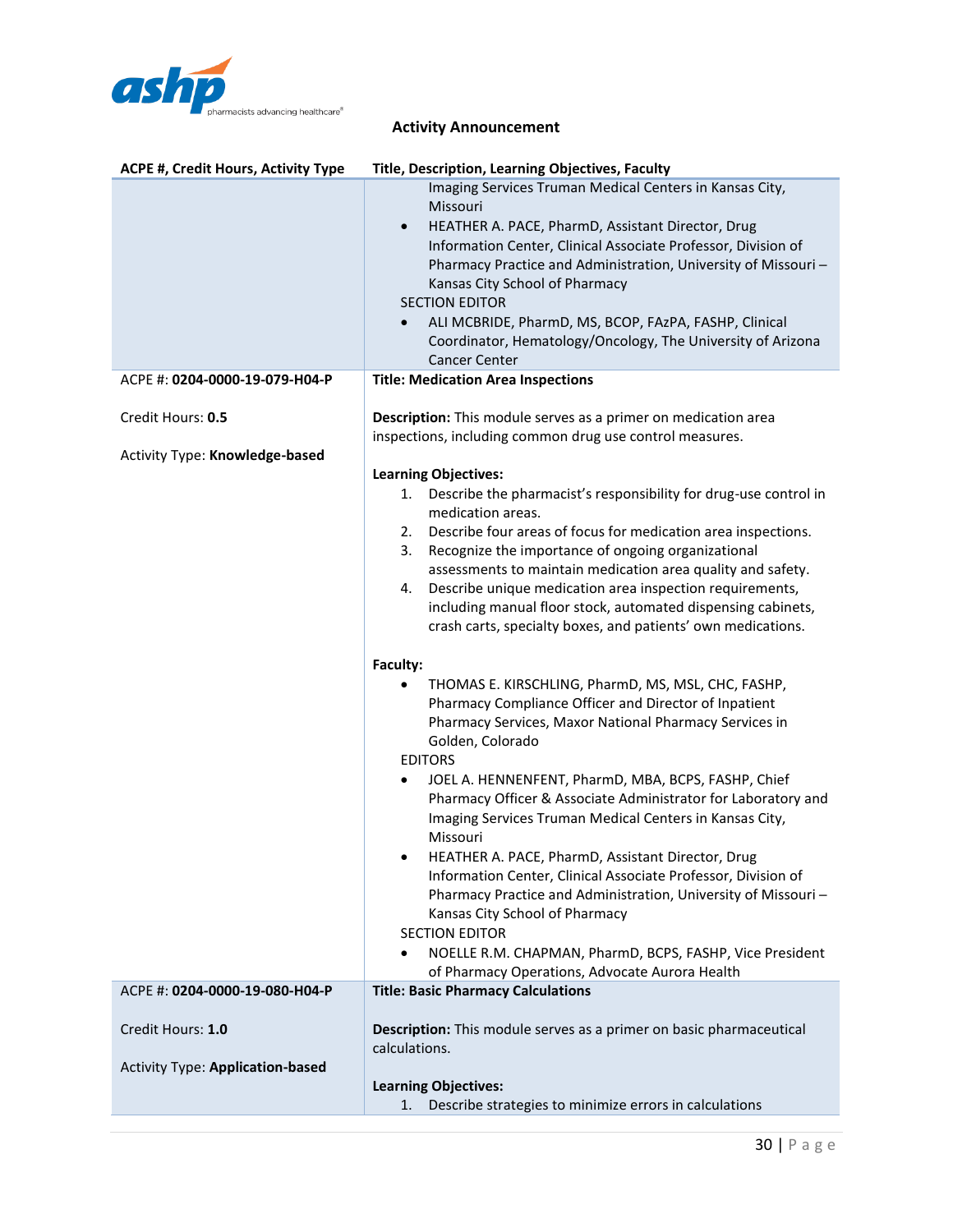

| ACPE #, Credit Hours, Activity Type | Title, Description, Learning Objectives, Faculty                                                |
|-------------------------------------|-------------------------------------------------------------------------------------------------|
|                                     | Define common systems of measurement and perform<br>2.                                          |
|                                     | appropriate conversions between systems.                                                        |
|                                     | Calculate the amount of ingredient(s) needed to prepare a<br>3.                                 |
|                                     | medication.                                                                                     |
|                                     | Solve dosage calculations such as measurement conversion,<br>4.                                 |
|                                     | fractions, decimals, concentrations, ratios, proportion and                                     |
|                                     | percentage analysis.                                                                            |
|                                     | Faculty:                                                                                        |
|                                     | KATRINA K. HARPER, PharmD, MBA, BCPS, DPLA, Sr. Clinical                                        |
|                                     | Manager, Center for Pharmacy Practice Excellence, Vizient                                       |
|                                     | DENISE M. FRANK, BPharm, RPh, FACA, Frank Consulting, LLC<br>$\bullet$                          |
|                                     | KERSTEN WEBER TATARELIS, PharmD, BCPS-AQ ID, Vice<br>$\bullet$                                  |
|                                     | President, Pharmacy Operations, Advocate Aurora Health                                          |
|                                     | <b>EDITORS</b>                                                                                  |
|                                     | JOEL A. HENNENFENT, PharmD, MBA, BCPS, FASHP, Chief<br>$\bullet$                                |
|                                     | Pharmacy Officer & Associate Administrator for Laboratory and                                   |
|                                     | Imaging Services Truman Medical Centers in Kansas City,                                         |
|                                     | Missouri                                                                                        |
|                                     | HEATHER A. PACE, PharmD, Assistant Director, Drug<br>$\bullet$                                  |
|                                     | Information Center, Clinical Associate Professor, Division of                                   |
|                                     | Pharmacy Practice and Administration, University of Missouri-                                   |
|                                     | Kansas City School of Pharmacy                                                                  |
|                                     | <b>SECTION EDITOR</b>                                                                           |
|                                     | KERSTEN WEBER TATARELIS, PharmD, BCPS-AQ ID, Vice<br>$\bullet$                                  |
| ACPE #:                             | President, Pharmacy Operations, Advocate Aurora Health<br><b>Title: Repackaging Medications</b> |
| 0204-0000-19-081-H04-P              |                                                                                                 |
| 0204-0000-19-081-H04-T              | <b>Description:</b> This module serves as a primer on repackaging                               |
|                                     | medications.                                                                                    |
| Credit Hours: 0.5                   |                                                                                                 |
|                                     | <b>Learning Objectives:</b>                                                                     |
| Activity Type: Knowledge-based      | Explain the safety and efficiency benefits of a unit-dose system.<br>1.                         |
|                                     | Select the appropriate supplies to repackage medications.<br>2.                                 |
|                                     | 3.<br>List the labeling requirements for repackaged medications.                                |
|                                     | Describe the quality assurance and record-keeping<br>4.                                         |
|                                     | requirements for repackaged medications.                                                        |
|                                     | Faculty:                                                                                        |
|                                     | PATRICIA CUTTING-BOOKER, PharmD, BCPPS, Medication                                              |
|                                     | Safety Specialist, Quality and Patient Safety, Children's Hospital                              |
|                                     | Colorado                                                                                        |
|                                     |                                                                                                 |
|                                     | <b>EDITORS</b>                                                                                  |
|                                     | JOEL A. HENNENFENT, PharmD, MBA, BCPS, FASHP, Chief                                             |
|                                     | Pharmacy Officer & Associate Administrator for Laboratory and                                   |
|                                     | Imaging Services Truman Medical Centers in Kansas City,                                         |

Missouri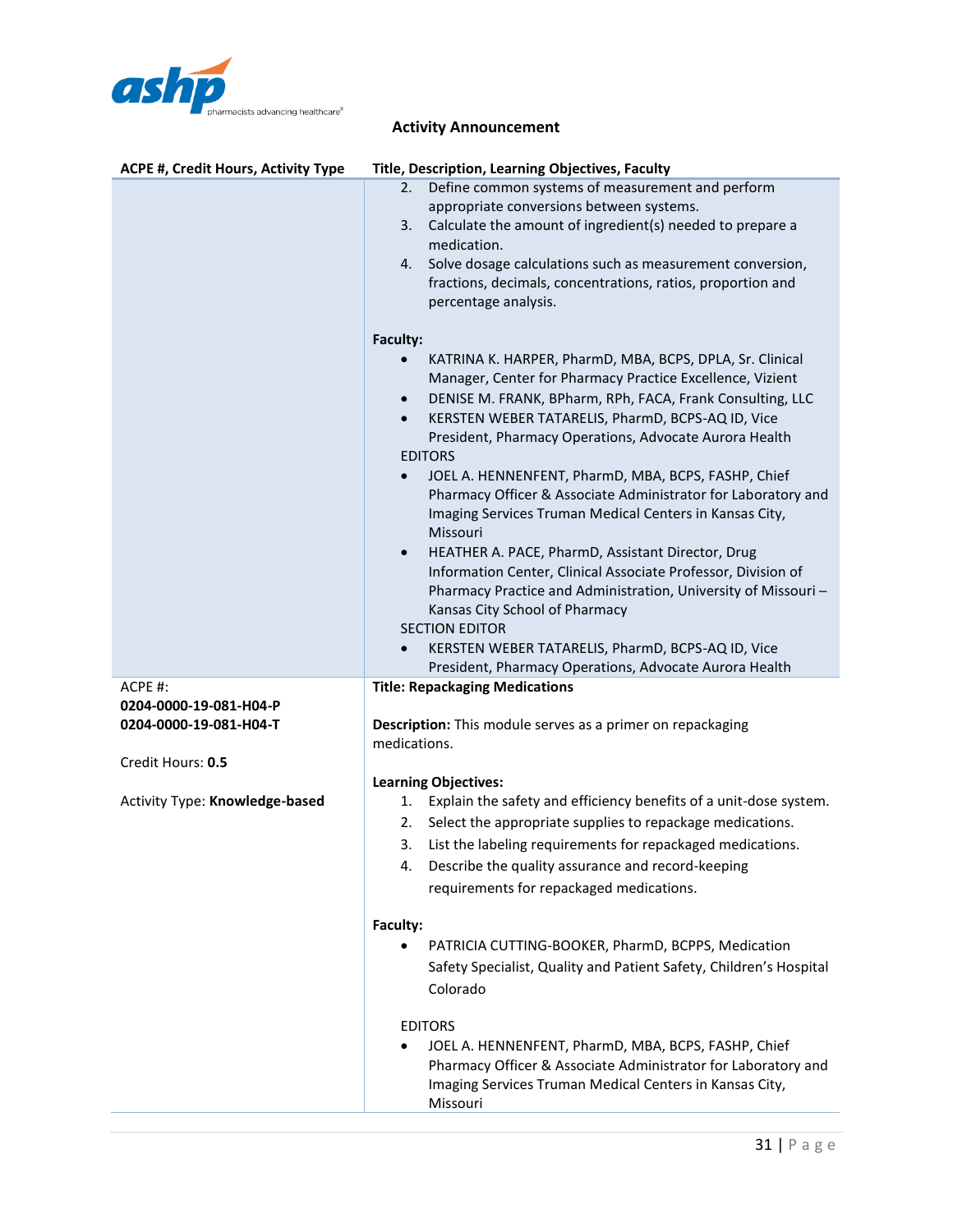

| ACPE #, Credit Hours, Activity Type                 | <b>Title, Description, Learning Objectives, Faculty</b>                                                                                                                                                                                                                                                                                                                                                                                                                                                                                                                                                                                                                                                               |
|-----------------------------------------------------|-----------------------------------------------------------------------------------------------------------------------------------------------------------------------------------------------------------------------------------------------------------------------------------------------------------------------------------------------------------------------------------------------------------------------------------------------------------------------------------------------------------------------------------------------------------------------------------------------------------------------------------------------------------------------------------------------------------------------|
|                                                     | HEATHER A. PACE, PharmD, Assistant Director, Drug<br>Information Center, Clinical Associate Professor, Division of<br>Pharmacy Practice and Administration, University of Missouri-<br>Kansas City School of Pharmacy<br><b>SECTION EDITOR</b><br>JENNIFER HAMNER, PharmD, BCPPS, Manager of Professional<br>Development, Residency Program Director for PGY1 Pharmacy,<br>and PGY2 Pediatric Pharmacy Residency Programs, Children's<br>Hospital Colorado                                                                                                                                                                                                                                                            |
| ACPE #: 0204-0000-19-085-H03-P                      | Title: Alphabet Soup of Accreditation and Regulatory Organizations                                                                                                                                                                                                                                                                                                                                                                                                                                                                                                                                                                                                                                                    |
| Credit Hours: 0.5<br>Activity Type: Knowledge-based | Description: This module serves as primer on accreditation and<br>regulatory organizations for pharmacists.<br><b>Learning Objectives:</b><br>Describe why accreditation bodies and regulatory practices are<br>1.<br>required for pharmacy practice.<br>Compare and contrast the various federal agencies under the<br>2.<br>Department of Health and Human Services.<br>Discuss regulations to follow when conducting human subjects<br>3.                                                                                                                                                                                                                                                                          |
|                                                     | research.                                                                                                                                                                                                                                                                                                                                                                                                                                                                                                                                                                                                                                                                                                             |
|                                                     | Faculty:<br>ELYSE A. MacDONALD, PharmD, MS, BCPS, Drug Information<br>Specialist, University of Utah Health<br><b>EDITORS</b><br>JOEL A. HENNENFENT, PharmD, MBA, BCPS, FASHP, Chief<br>Pharmacy Officer & Associate Administrator for Laboratory and<br>Imaging Services Truman Medical Centers in Kansas City,<br>Missouri<br>HEATHER A. PACE, PharmD, Assistant Director, Drug<br>Information Center, Clinical Associate Professor, Division of<br>Pharmacy Practice and Administration, University of Missouri-<br>Kansas City School of Pharmacy<br><b>SECTION EDITOR</b><br>ERIN R. FOX, PharmD, BCPS, FASHP, Senior Director, Drug<br>$\bullet$<br>Information and Support Services, University of Utah Health |
|                                                     |                                                                                                                                                                                                                                                                                                                                                                                                                                                                                                                                                                                                                                                                                                                       |
| ACPE #: 0204-0000-19-086-H01-P                      | <b>Title: Tubes, Lines, and Drains Basics</b>                                                                                                                                                                                                                                                                                                                                                                                                                                                                                                                                                                                                                                                                         |
| Credit Hours: 0.5                                   | Description: This module serves as an introduction to lines, tubes and<br>drains and relevance to medication administration.                                                                                                                                                                                                                                                                                                                                                                                                                                                                                                                                                                                          |
| Activity Type: Knowledge-based                      | <b>Learning Objectives:</b>                                                                                                                                                                                                                                                                                                                                                                                                                                                                                                                                                                                                                                                                                           |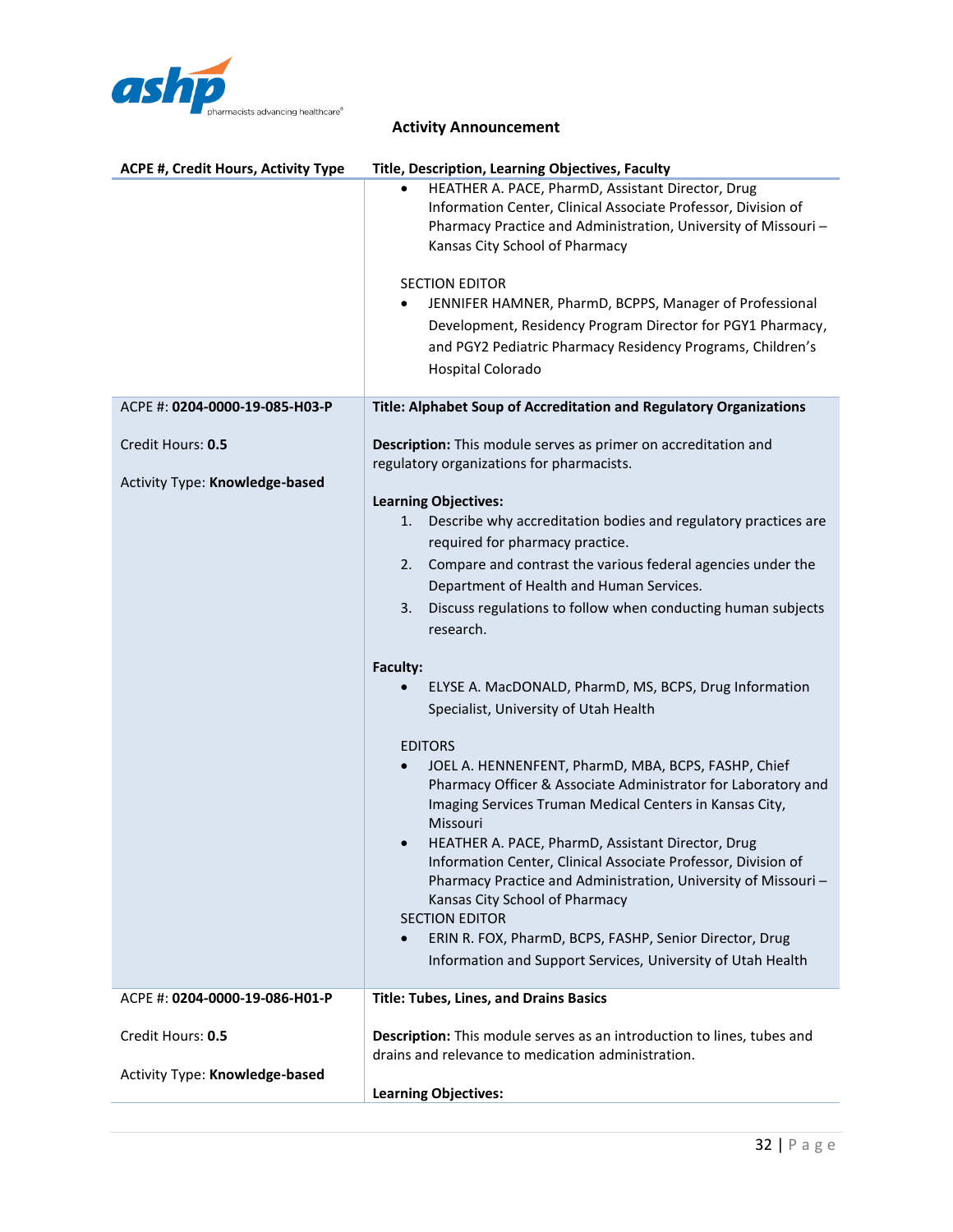

| <b>ACPE #, Credit Hours, Activity Type</b> | Title, Description, Learning Objectives, Faculty                                                                                |
|--------------------------------------------|---------------------------------------------------------------------------------------------------------------------------------|
|                                            | Describe the basic functions of lines, tubes, and drains used<br>1.                                                             |
|                                            | during patient care.                                                                                                            |
|                                            | List safety considerations associated with lines, tubes, and<br>2.                                                              |
|                                            | drains.                                                                                                                         |
|                                            | Given a patient case, recommend safe practices for maintaining<br>3.                                                            |
|                                            | access to these devices.                                                                                                        |
|                                            | Given a patient case, provide recommendations for safely<br>4.                                                                  |
|                                            | administering pharmacologic therapies via these access                                                                          |
|                                            | devices.                                                                                                                        |
|                                            |                                                                                                                                 |
|                                            | Faculty:                                                                                                                        |
|                                            | KIMBERLY J. TERRY, PharmD, BCPS, BCCCP, Surgical and                                                                            |
|                                            | Cardiothoracic ICU Clinical Pharmacist, University of Utah                                                                      |
|                                            | Health                                                                                                                          |
|                                            | COLGAN T. SLOAN, PharmD, BCPS, Emergency Medicine Clinical<br>$\bullet$                                                         |
|                                            | Pharmacist, University of Utah Health                                                                                           |
|                                            | <b>EDITORS</b>                                                                                                                  |
|                                            | JOEL A. HENNENFENT, PharmD, MBA, BCPS, FASHP, Chief                                                                             |
|                                            | Pharmacy Officer & Associate Administrator for Laboratory and                                                                   |
|                                            | Imaging Services Truman Medical Centers in Kansas City,                                                                         |
|                                            | Missouri                                                                                                                        |
|                                            | HEATHER A. PACE, PharmD, Assistant Director, Drug<br>$\bullet$<br>Information Center, Clinical Associate Professor, Division of |
|                                            | Pharmacy Practice and Administration, University of Missouri-                                                                   |
|                                            | Kansas City School of Pharmacy                                                                                                  |
|                                            |                                                                                                                                 |
|                                            | <b>SECTION EDITOR</b>                                                                                                           |
|                                            | ERIN R. FOX, PharmD, BCPS, FASHP, Senior Director, Drug<br>Information and Support Services, University of Utah Health          |
|                                            |                                                                                                                                 |
| ACPE #:                                    | Title: Overview of Specialty Pharmaceuticals and Specialty Pharmacies                                                           |
| 0204-0000-19-087-H04-P 0204-               |                                                                                                                                 |
| 0000-19-087-H04-T                          | Description: This module serves as a primer on specialty pharmacy                                                               |
|                                            | services.                                                                                                                       |
| Credit Hours: 0.5                          | <b>Learning Objectives:</b>                                                                                                     |
| Activity Type: Knowledge-based             | List the key defining factor(s) for medications to be considered<br>1.                                                          |
|                                            | "specialty."                                                                                                                    |
|                                            | Identify the key trends that are affecting the specialty<br>2.                                                                  |
|                                            | pharmacy marketplace.                                                                                                           |
|                                            | Describe unique considerations and trends of specialty product<br>3.                                                            |
|                                            | distribution.                                                                                                                   |
|                                            | Discuss the business case fundamentals to initiate specialty<br>4.                                                              |
|                                            | pharmacy services.                                                                                                              |
|                                            |                                                                                                                                 |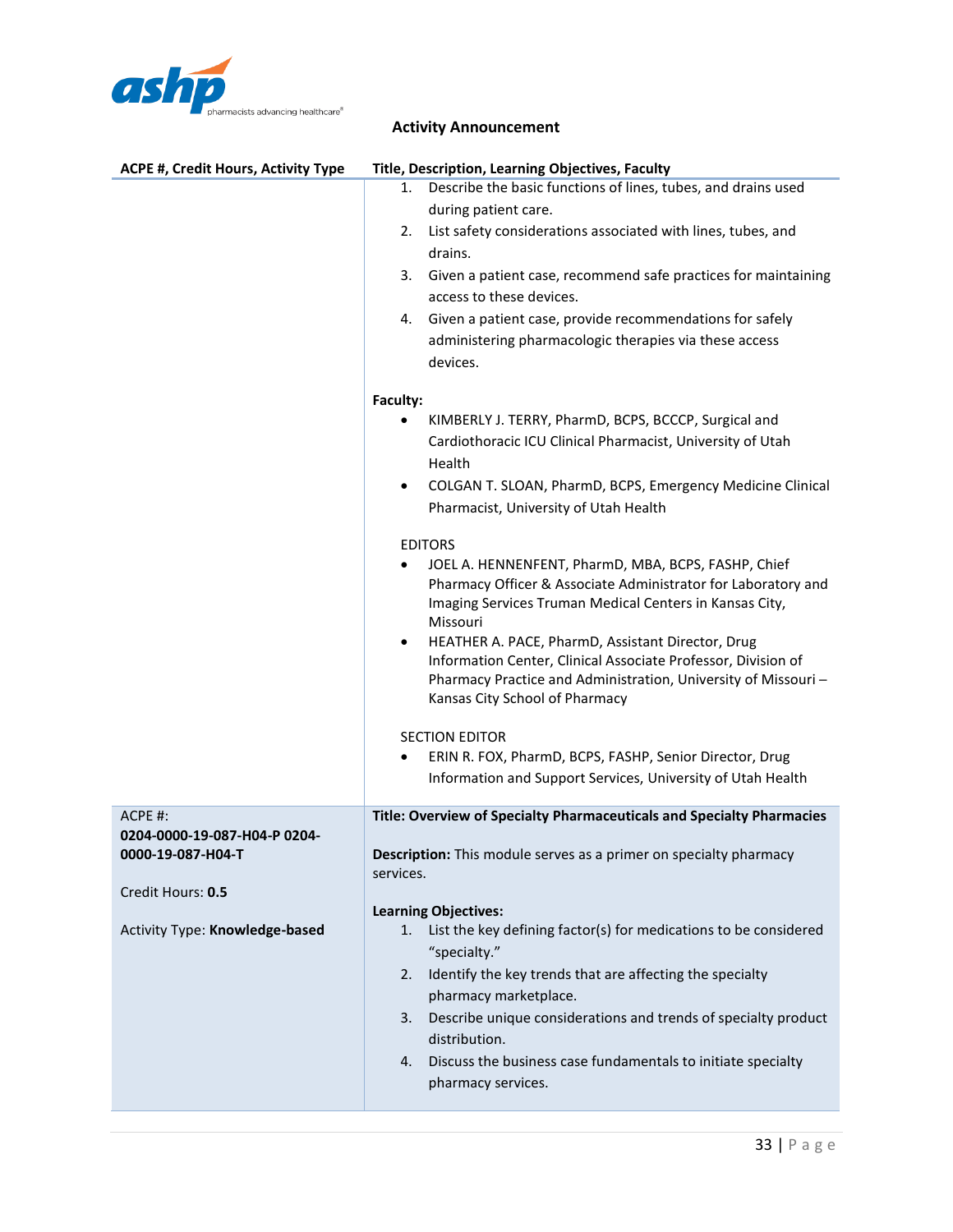

| <b>ACPE #, Credit Hours, Activity Type</b>                                                                         | Title, Description, Learning Objectives, Faculty                                                                                                                                                                                                                                                                                                                                                                                                                                                                                                                                                                                                                                                                                                                                                                                                                                                                                                                             |
|--------------------------------------------------------------------------------------------------------------------|------------------------------------------------------------------------------------------------------------------------------------------------------------------------------------------------------------------------------------------------------------------------------------------------------------------------------------------------------------------------------------------------------------------------------------------------------------------------------------------------------------------------------------------------------------------------------------------------------------------------------------------------------------------------------------------------------------------------------------------------------------------------------------------------------------------------------------------------------------------------------------------------------------------------------------------------------------------------------|
|                                                                                                                    | Faculty:<br>ANDY PULVERMACHER, PharmD, Principal Consultant, Blue Fin<br>Group<br><b>EDITORS</b><br>JOEL A. HENNENFENT, PharmD, MBA, BCPS, FASHP, Chief<br>Pharmacy Officer & Associate Administrator for Laboratory and<br>Imaging Services Truman Medical Centers in Kansas City,<br>Missouri<br>HEATHER A. PACE, PharmD, Assistant Director, Drug<br>$\bullet$<br>Information Center, Clinical Associate Professor, Division of<br>Pharmacy Practice and Administration, University of Missouri-<br>Kansas City School of Pharmacy<br><b>SECTION EDITOR</b><br>SCOTT SAVAGE, PharmD, MS, Executive Vice Dean/Chief<br>$\bullet$<br>Operating Officer, Associate Professor of Clinical Education,<br><b>UNC Eshelman School of Pharmacy</b>                                                                                                                                                                                                                                |
| ACPE #:<br>0204-0000-19-088-H04-P<br>0204-0000-19-088-H04-T<br>Credit Hours: 0.5<br>Activity Type: Knowledge-based | Title: Specialty Pharmacy Compliance: Payer, Manufacturer, and<br><b>Accreditation Relationships</b><br>Description: This module serves as a primer on specialty pharmacy<br>compliance, including payer, manufacturer, and accreditation<br>considerations.<br><b>Learning Objectives:</b><br>Describe the benefit of seeking accreditation through a third<br>1.<br>party.<br>Recognize core elements necessary to achieve accreditation of<br>2.<br>your specialty pharmacy.<br>Compare the services of a health system-based specialty<br>3.<br>pharmacy to others in the market.<br>4.<br>Identify or list strategies to gain access to narrow networks.<br>Faculty:<br>ERICA DIAMANTIDES, PharmD, MHA, BCPS, Specialty Pharmacy<br>Manager, UW Health<br><b>EDITORS</b><br>JOEL A. HENNENFENT, PharmD, MBA, BCPS, FASHP, Chief<br>Pharmacy Officer & Associate Administrator for Laboratory and<br>Imaging Services Truman Medical Centers in Kansas City,<br>Missouri |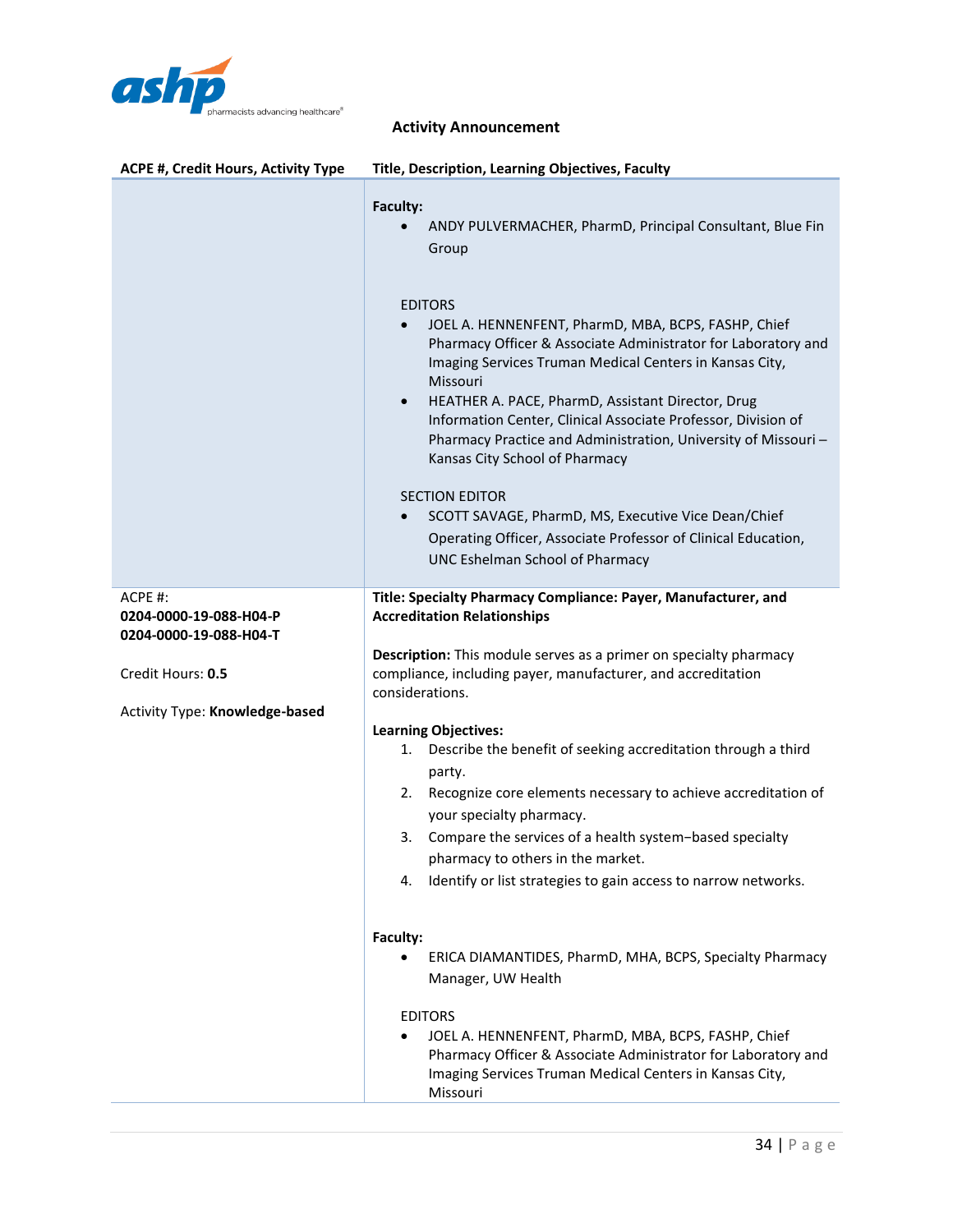

| <b>ACPE #, Credit Hours, Activity Type</b>       | Title, Description, Learning Objectives, Faculty                                                                                                                                                                                                                                                                                                                                                                                  |
|--------------------------------------------------|-----------------------------------------------------------------------------------------------------------------------------------------------------------------------------------------------------------------------------------------------------------------------------------------------------------------------------------------------------------------------------------------------------------------------------------|
|                                                  | HEATHER A. PACE, PharmD, Assistant Director, Drug<br>Information Center, Clinical Associate Professor, Division of<br>Pharmacy Practice and Administration, University of Missouri-<br>Kansas City School of Pharmacy<br><b>SECTION EDITOR</b><br>SCOTT SAVAGE, PharmD, MS, Executive Vice Dean/Chief<br>Operating Officer, Associate Professor of Clinical Education,                                                            |
|                                                  | UNC Eshelman School of Pharmacy                                                                                                                                                                                                                                                                                                                                                                                                   |
| ACPE #:                                          | <b>Title: Specialty Pharmacy Operational Considerations</b>                                                                                                                                                                                                                                                                                                                                                                       |
| 0204-0000-19-089-H04-P<br>0204-0000-19-089-H04-T | <b>Description:</b> This module serves as a primer on specialty pharmacy                                                                                                                                                                                                                                                                                                                                                          |
|                                                  | operational considerations.                                                                                                                                                                                                                                                                                                                                                                                                       |
| Credit Hours: 0.5                                |                                                                                                                                                                                                                                                                                                                                                                                                                                   |
| Activity Type: Knowledge-based                   | <b>Learning Objectives:</b><br>Describe the basic facility requirements for a fully operational<br>1.<br>specialty pharmacy.                                                                                                                                                                                                                                                                                                      |
|                                                  | Identify the key elements of both the front-end and back-end<br>2.<br>workflow for specialty pharmacy.                                                                                                                                                                                                                                                                                                                            |
|                                                  | Describe the reporting sources and utilization of common<br>3.                                                                                                                                                                                                                                                                                                                                                                    |
|                                                  | specialty pharmacy data sets.                                                                                                                                                                                                                                                                                                                                                                                                     |
|                                                  | Faculty:                                                                                                                                                                                                                                                                                                                                                                                                                          |
|                                                  | H. CHAMP BURGESS, PharmD, MBA, Vice President, Specialty                                                                                                                                                                                                                                                                                                                                                                          |
|                                                  | Pharmacy, University Hospitals Health System                                                                                                                                                                                                                                                                                                                                                                                      |
|                                                  | <b>EDITORS</b>                                                                                                                                                                                                                                                                                                                                                                                                                    |
|                                                  | JOEL A. HENNENFENT, PharmD, MBA, BCPS, FASHP, Chief<br>Pharmacy Officer & Associate Administrator for Laboratory and<br>Imaging Services Truman Medical Centers in Kansas City,<br>Missouri<br>HEATHER A. PACE, PharmD, Assistant Director, Drug<br>$\bullet$<br>Information Center, Clinical Associate Professor, Division of<br>Pharmacy Practice and Administration, University of Missouri-<br>Kansas City School of Pharmacy |
|                                                  | <b>SECTION EDITOR</b><br>SCOTT SAVAGE, PharmD, MS, Executive Vice Dean/Chief<br>Operating Officer, Associate Professor of Clinical Education,<br><b>UNC Eshelman School of Pharmacy</b>                                                                                                                                                                                                                                           |
| ACPE #:<br>0204-0000-19-091-H01-P                | <b>Title: Infection Prevention</b>                                                                                                                                                                                                                                                                                                                                                                                                |
| 0204-0000-19-091-H01-T                           | Description: This module serves as a primer on infection prevention.                                                                                                                                                                                                                                                                                                                                                              |
| Credit Hours: 0.5                                | <b>Learning Objectives:</b>                                                                                                                                                                                                                                                                                                                                                                                                       |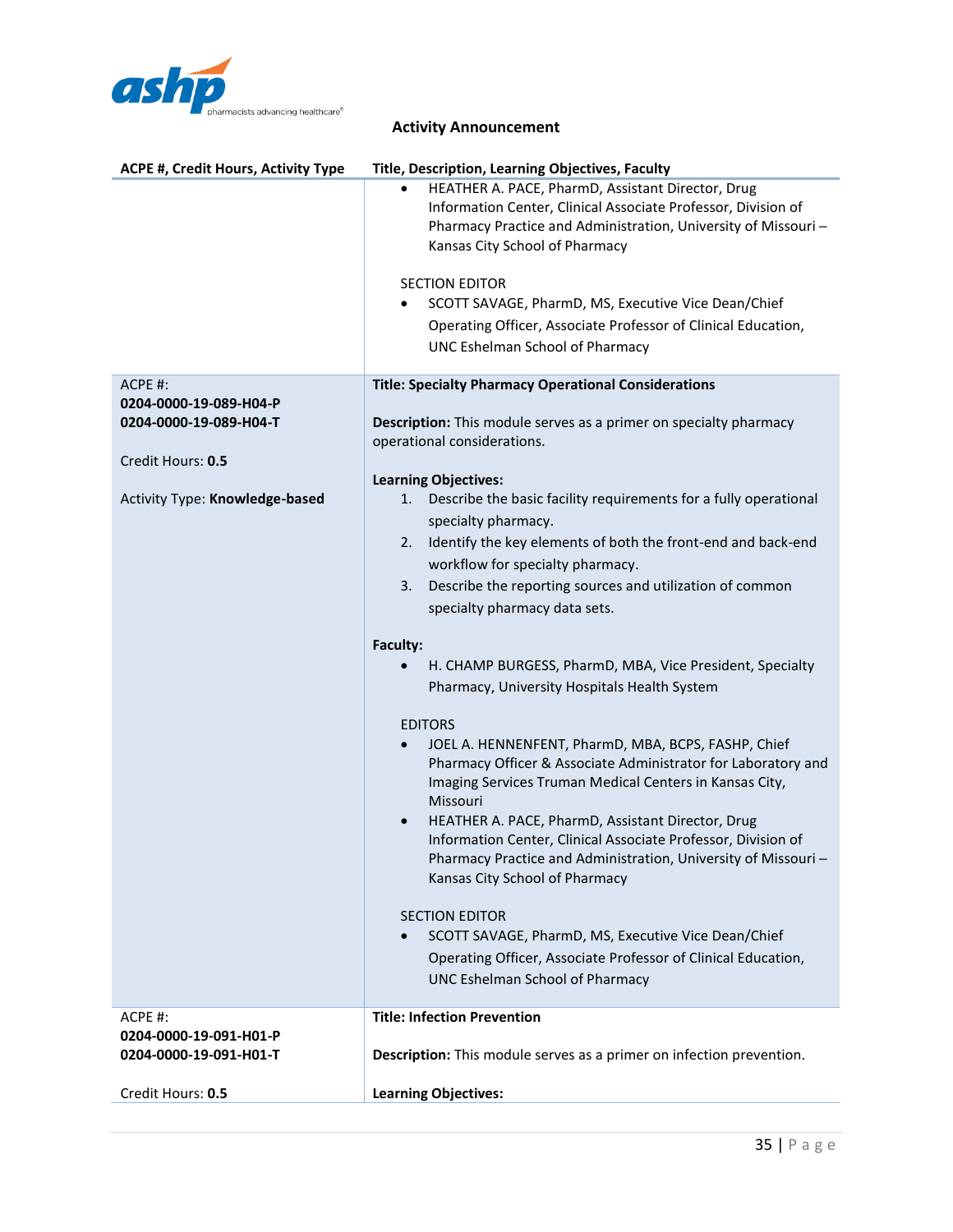

| <b>ACPE #, Credit Hours, Activity Type</b>                                                                         | Title, Description, Learning Objectives, Faculty                                                                                                                                                                                                                                                                                                                                                                                                                                                                                                                                                                                                                                                                                                                                                                                                                                                                                                                                                                                                                                                                    |
|--------------------------------------------------------------------------------------------------------------------|---------------------------------------------------------------------------------------------------------------------------------------------------------------------------------------------------------------------------------------------------------------------------------------------------------------------------------------------------------------------------------------------------------------------------------------------------------------------------------------------------------------------------------------------------------------------------------------------------------------------------------------------------------------------------------------------------------------------------------------------------------------------------------------------------------------------------------------------------------------------------------------------------------------------------------------------------------------------------------------------------------------------------------------------------------------------------------------------------------------------|
| Activity Type: Knowledge-based                                                                                     | Discuss infection prevention in healthcare settings.<br>1.<br>Explain the role of standard precautions in infection<br>2.<br>prevention.<br>Describe the role of hand hygiene in infection prevention.<br>3.                                                                                                                                                                                                                                                                                                                                                                                                                                                                                                                                                                                                                                                                                                                                                                                                                                                                                                        |
|                                                                                                                    | Faculty:<br>JASON J. SCHAFER, PharmD, MPH, BCPS AQ-ID, AAHIVP,<br>Associate Professor, Department of Pharmacy Practice,<br>Jefferson College of Pharmacy, Thomas Jefferson University<br>BHAVIK M. SHAH, PharmD, BCPS, Associate Professor,<br>$\bullet$<br>Department of Pharmacy Practice, Jefferson College of<br>Pharmacy, Thomas Jefferson University<br>CLAUDINE EL-BEYROUTY, PharmD, BCPS, Advanced Practice<br>$\bullet$<br>Pharmacist, Infectious Diseases, Thomas Jefferson University<br>Hospital<br><b>EDITORS</b><br>JOEL A. HENNENFENT, PharmD, MBA, BCPS, FASHP, Chief<br>Pharmacy Officer & Associate Administrator for Laboratory and<br>Imaging Services Truman Medical Centers in Kansas City,<br>Missouri<br>HEATHER A. PACE, PharmD, Assistant Director, Drug<br>٠<br>Information Center, Clinical Associate Professor, Division of<br>Pharmacy Practice and Administration, University of Missouri-<br>Kansas City School of Pharmacy<br><b>SECTION EDITOR</b><br>ERIN R. FOX, PharmD, BCPS, FASHP, Senior Director, Drug<br>٠<br>Information and Support Services, University of Utah Health |
|                                                                                                                    |                                                                                                                                                                                                                                                                                                                                                                                                                                                                                                                                                                                                                                                                                                                                                                                                                                                                                                                                                                                                                                                                                                                     |
| ACPE #:<br>0204-0000-19-092-H04-P<br>0204-0000-19-092-H04-T<br>Credit Hours: 0.5<br>Activity Type: Knowledge-based | <b>Title: Medication Waste Disposal</b><br>Description: This module serves as an introduction to proper<br>medication waste disposal and management.<br><b>Learning Objectives:</b><br>Discuss the history and importance of proper medication waste<br>1.<br>disposal.<br>List the common challenges that come with addressing<br>2.<br>medication waste disposal.<br>Describe the different types of medication waste and resources<br>3.<br>available to help manage medication waste disposal.                                                                                                                                                                                                                                                                                                                                                                                                                                                                                                                                                                                                                  |
|                                                                                                                    | Faculty:                                                                                                                                                                                                                                                                                                                                                                                                                                                                                                                                                                                                                                                                                                                                                                                                                                                                                                                                                                                                                                                                                                            |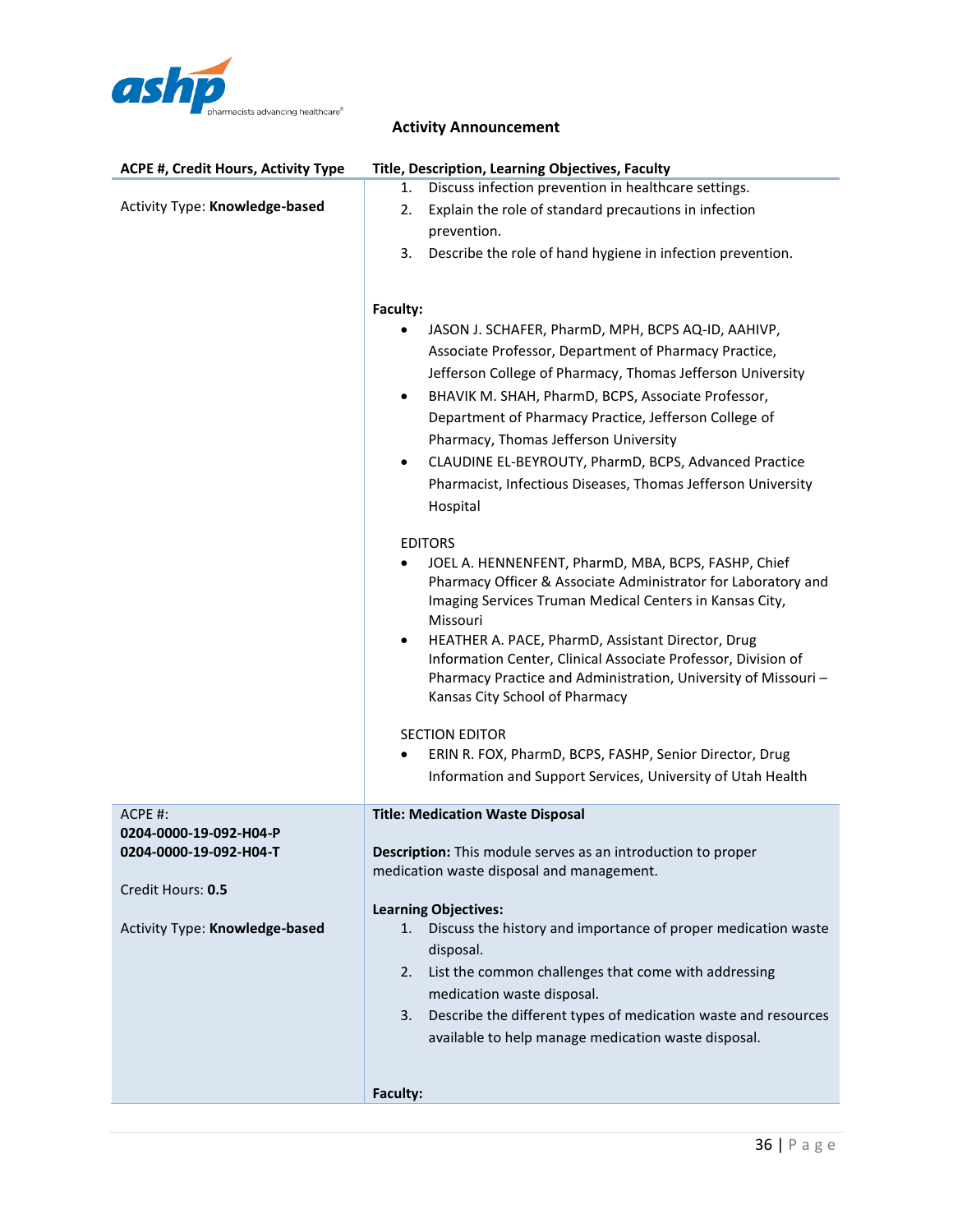

| <b>ACPE #, Credit Hours, Activity Type</b> | <b>Title, Description, Learning Objectives, Faculty</b>                                                              |
|--------------------------------------------|----------------------------------------------------------------------------------------------------------------------|
|                                            | NATHAN E. HANSON, PharmD, MS, BCPS, Division Director of                                                             |
|                                            | Pharmacy Operations, HealthTrust                                                                                     |
|                                            | ANNA WEINROTH WARD, JD, CHC, Director, Sustainability, HCA<br>$\bullet$                                              |
|                                            | Healthcare                                                                                                           |
|                                            | JENNIFER HAMNER, PharmD, BCPPS, Manager of Professional<br>$\bullet$                                                 |
|                                            | Development, Residency Program Director for PGY1 Pharmacy                                                            |
|                                            | and PGY2 Pediatric Pharmacy Residency Programs, Children's                                                           |
|                                            | Hospital Colorado                                                                                                    |
|                                            |                                                                                                                      |
|                                            | <b>EDITORS</b>                                                                                                       |
|                                            | JOEL A. HENNENFENT, PharmD, MBA, BCPS, FASHP, Chief<br>Pharmacy Officer & Associate Administrator for Laboratory and |
|                                            | Imaging Services Truman Medical Centers in Kansas City,                                                              |
|                                            | Missouri                                                                                                             |
|                                            | HEATHER A. PACE, PharmD, Assistant Director, Drug<br>$\bullet$                                                       |
|                                            | Information Center, Clinical Associate Professor, Division of                                                        |
|                                            | Pharmacy Practice and Administration, University of Missouri-<br>Kansas City School of Pharmacy                      |
|                                            |                                                                                                                      |
|                                            | <b>SECTION EDITOR</b>                                                                                                |
|                                            | JENNIFER HAMNER, PharmD, BCPPS, Manager of Professional                                                              |
|                                            | Development, Residency Program Director for PGY1 Pharmacy                                                            |
|                                            | and PGY2 Pediatric Pharmacy Residency Programs, Children's                                                           |
|                                            | <b>Hospital Colorado</b>                                                                                             |
|                                            |                                                                                                                      |
|                                            |                                                                                                                      |
| ACPE #: 0204-0000-19-083-H01-P             | <b>Title: Oncology Patient Management for Adults</b>                                                                 |
| Credit Hours: 1.0                          | Description: This module serves as primer on oncology patient                                                        |
|                                            | medication management for adults.                                                                                    |
| Activity Type: Knowledge-based             |                                                                                                                      |
|                                            | <b>Learning Objectives:</b>                                                                                          |
|                                            | Describe appropriate use of chemotherapy dosing calculations.<br>1.                                                  |
|                                            | Describe best practices for safe chemotherapy verification.<br>2.                                                    |
|                                            | List chemotherapy agents associated with the development of<br>3.                                                    |
|                                            | hypersensitivity reactions.                                                                                          |
|                                            | List chemotherapy agents that have the potential to cause<br>4.                                                      |
|                                            | extravasation and the treatment management.                                                                          |
|                                            |                                                                                                                      |
|                                            | Faculty:                                                                                                             |
|                                            | JASON BERGSBAKEN, PharmD, BCOP, Pharmacy Coordinator,                                                                |
|                                            | Regional Oncology Services, University of Wisconsin Hospital                                                         |
|                                            | and Clinics                                                                                                          |
|                                            | SANDEEP PARSAD, PharmD, MBA, BCOP, Assistant Pharmacy                                                                |
|                                            | Director, Cancer & Investigational Drug Services, University of<br>Chicago Medicine                                  |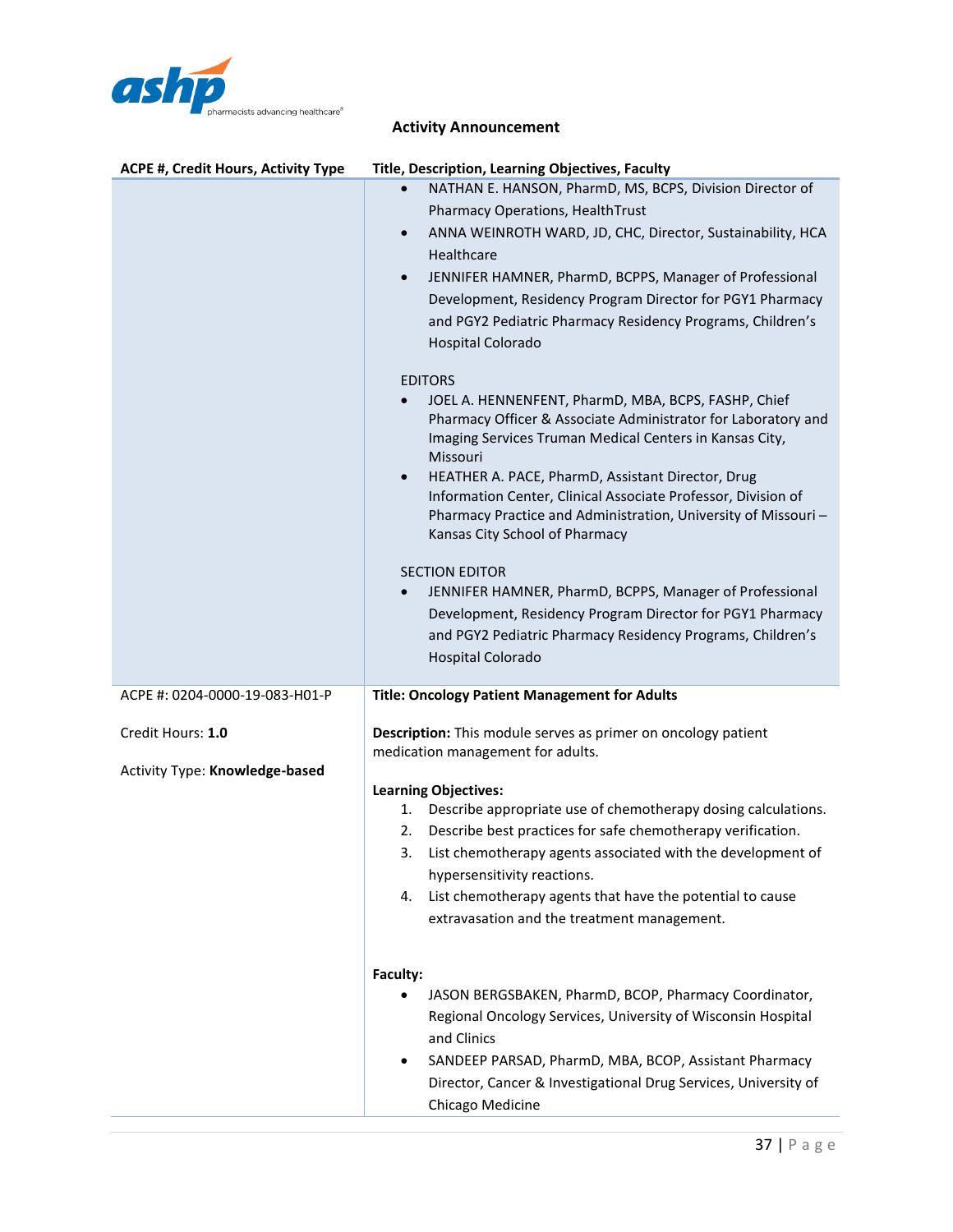

|  | <b>Activity Announcement</b> |
|--|------------------------------|
|--|------------------------------|

| <b>ACPE #, Credit Hours, Activity Type</b> | Title, Description, Learning Objectives, Faculty                                                                                                                                                                                                              |
|--------------------------------------------|---------------------------------------------------------------------------------------------------------------------------------------------------------------------------------------------------------------------------------------------------------------|
|                                            | ALI MCBRIDE, PharmD, MS, BCOP, FAzPA, FASHP, Clinical                                                                                                                                                                                                         |
|                                            | Coordinator, Hematology/Oncology, The University of Arizona                                                                                                                                                                                                   |
|                                            | <b>Cancer Center</b>                                                                                                                                                                                                                                          |
|                                            |                                                                                                                                                                                                                                                               |
|                                            | <b>EDITORS</b>                                                                                                                                                                                                                                                |
|                                            | JOEL A. HENNENFENT, PharmD, MBA, BCPS, FASHP, Chief<br>Pharmacy Officer & Associate Administrator for Laboratory and<br>Imaging Services Truman Medical Centers in Kansas City,<br>Missouri<br>HEATHER A. PACE, PharmD, Assistant Director, Drug<br>$\bullet$ |
|                                            | Information Center, Clinical Associate Professor, Division of<br>Pharmacy Practice and Administration, University of Missouri-<br>Kansas City School of Pharmacy                                                                                              |
|                                            | <b>SECTION EDITOR</b>                                                                                                                                                                                                                                         |
|                                            | ALI MCBRIDE, PharmD, MS, BCOP, FAzPA, FASHP, Clinical<br>٠                                                                                                                                                                                                    |
|                                            | Coordinator, Hematology/Oncology, The University of Arizona                                                                                                                                                                                                   |
|                                            | <b>Cancer Center</b>                                                                                                                                                                                                                                          |
|                                            |                                                                                                                                                                                                                                                               |
| ACPE #: 0204-0000-19-083-H01-P             | <b>Title: Oncology Patient Management for Pediatrics</b>                                                                                                                                                                                                      |
|                                            |                                                                                                                                                                                                                                                               |
| Credit Hours: 1.5                          | Description: This module serves as primer on oncology patient<br>medication management for pediatrics.                                                                                                                                                        |
| Activity Type: Knowledge-based             |                                                                                                                                                                                                                                                               |
|                                            | <b>Learning Objectives:</b><br>Describe the most common pediatric malignancies.<br>1.                                                                                                                                                                         |
|                                            | Identify steps in the pediatric chemotherapy order review<br>2.                                                                                                                                                                                               |
|                                            | process.                                                                                                                                                                                                                                                      |
|                                            | List steps in calculating chemotherapy doses.<br>3.                                                                                                                                                                                                           |
|                                            | Discuss pediatric oncology supportive care principles.<br>4.                                                                                                                                                                                                  |
|                                            | List key pediatric clinical chemotherapy concepts.<br>5.                                                                                                                                                                                                      |
|                                            |                                                                                                                                                                                                                                                               |
|                                            |                                                                                                                                                                                                                                                               |
|                                            | Faculty:<br>ABBY KIM, PharmD, BCOP, Pharmacy Clinical Supervisor,                                                                                                                                                                                             |
|                                            | Pediatric Clinical Pharmacist, Children's Hospital Colorado                                                                                                                                                                                                   |
|                                            |                                                                                                                                                                                                                                                               |
|                                            | <b>EDITORS</b>                                                                                                                                                                                                                                                |
|                                            | JOEL A. HENNENFENT, PharmD, MBA, BCPS, FASHP, Chief<br>Pharmacy Officer & Associate Administrator for Laboratory and<br>Imaging Services Truman Medical Centers in Kansas City,<br>Missouri<br>HEATHER A. PACE, PharmD, Assistant Director, Drug<br>$\bullet$ |
|                                            | Information Center, Clinical Associate Professor, Division of<br>Pharmacy Practice and Administration, University of Missouri-<br>Kansas City School of Pharmacy                                                                                              |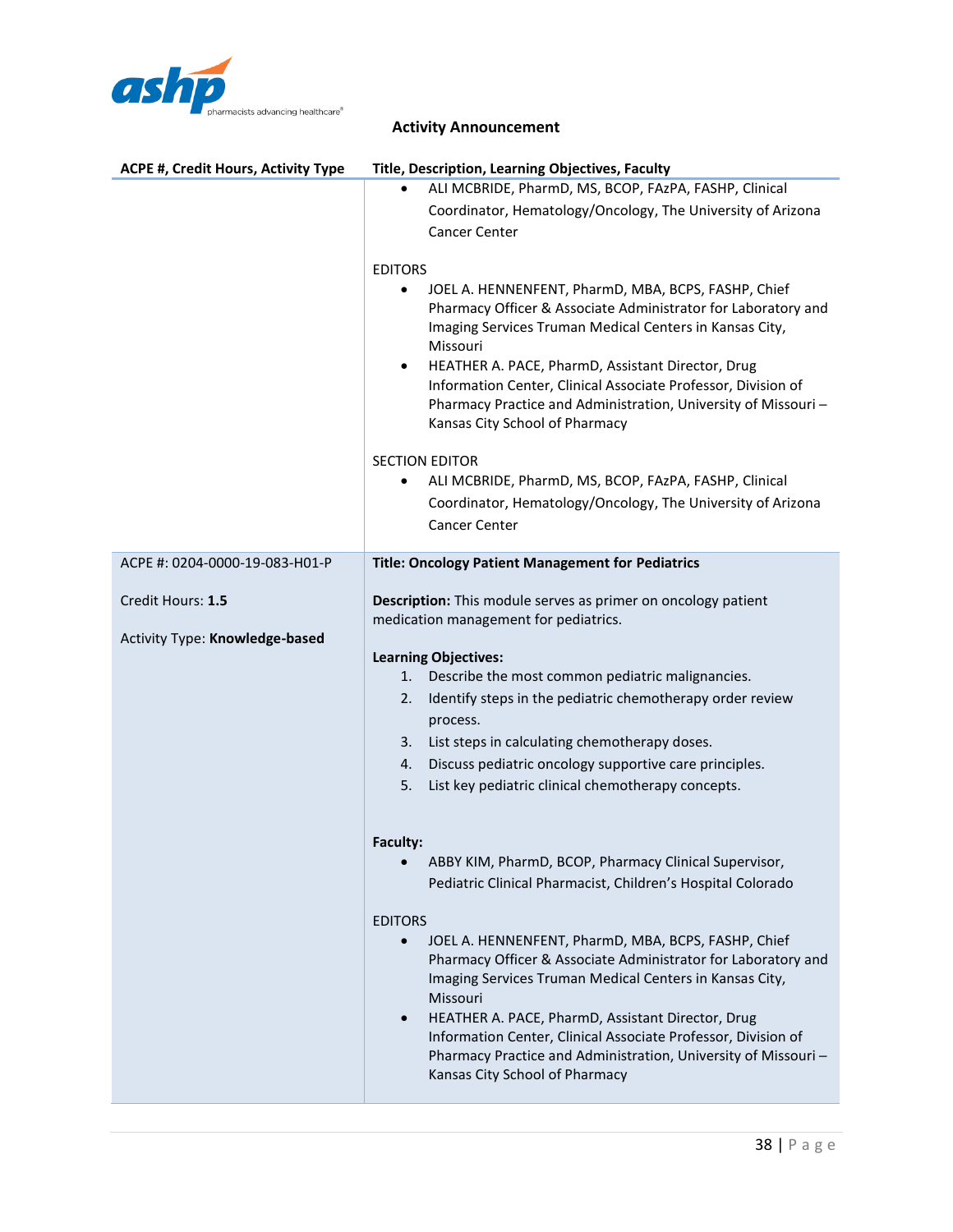

| ACPE #, Credit Hours, Activity Type     | Title, Description, Learning Objectives, Faculty                                                                                |
|-----------------------------------------|---------------------------------------------------------------------------------------------------------------------------------|
|                                         | <b>SECTION EDITOR</b>                                                                                                           |
|                                         | ALI MCBRIDE, PharmD, MS, BCOP, FAzPA, FASHP, Clinical<br>$\bullet$                                                              |
|                                         | Coordinator, Hematology/Oncology, The University of Arizona                                                                     |
|                                         | <b>Cancer Center</b>                                                                                                            |
| ACPE #: 0204-0000-19-082-H01-P          | <b>Title: Hematology and Blood Products</b>                                                                                     |
| Credit Hours: 1.5                       | Description: This module serves as a primer for pharmacists on                                                                  |
| <b>Activity Type: Application-based</b> | hematology and related blood products.                                                                                          |
|                                         | <b>Learning Objectives:</b>                                                                                                     |
|                                         | Recognize clotting factor deficiencies and available clotting<br>1.                                                             |
|                                         | factors.                                                                                                                        |
|                                         | Select appropriate blood factor replacement therapy given<br>2.<br>patient-specific characteristics.                            |
|                                         | Develop a monitoring plan for a patient receiving blood factor<br>3.                                                            |
|                                         | replacement therapy.                                                                                                            |
|                                         | Describe treatment options for patients with newly diagnosed<br>4.                                                              |
|                                         | thrombocytopenia.                                                                                                               |
|                                         | Evaluate adverse effects and response to therapy for<br>5.                                                                      |
|                                         | thrombocytopenia.                                                                                                               |
|                                         |                                                                                                                                 |
|                                         | Faculty:                                                                                                                        |
|                                         | RENA GOSSER, PharmD, BCPS, Population Health, Drug                                                                              |
|                                         | Information Clinical Pharmacist, UW Health, Providence St.                                                                      |
|                                         | Joseph Health                                                                                                                   |
|                                         | CAROLYN OXENCIS, PharmD, BCPS, BCOP, Assistant Professor,<br>$\bullet$                                                          |
|                                         | Clinical Pharmacist Hematology/Oncology, Medical College of                                                                     |
|                                         | Wisconsin School of Pharmacy, Froedtert and the Medical                                                                         |
|                                         | College of Wisconsin                                                                                                            |
|                                         | <b>EDITORS</b>                                                                                                                  |
|                                         | JOEL A. HENNENFENT, PharmD, MBA, BCPS, FASHP, Chief                                                                             |
|                                         | Pharmacy Officer & Associate Administrator for Laboratory and                                                                   |
|                                         | Imaging Services Truman Medical Centers in Kansas City,                                                                         |
|                                         | Missouri                                                                                                                        |
|                                         | HEATHER A. PACE, PharmD, Assistant Director, Drug<br>$\bullet$<br>Information Center, Clinical Associate Professor, Division of |
|                                         | Pharmacy Practice and Administration, University of Missouri-                                                                   |
|                                         | Kansas City School of Pharmacy                                                                                                  |
|                                         |                                                                                                                                 |
|                                         | <b>SECTION EDITOR</b>                                                                                                           |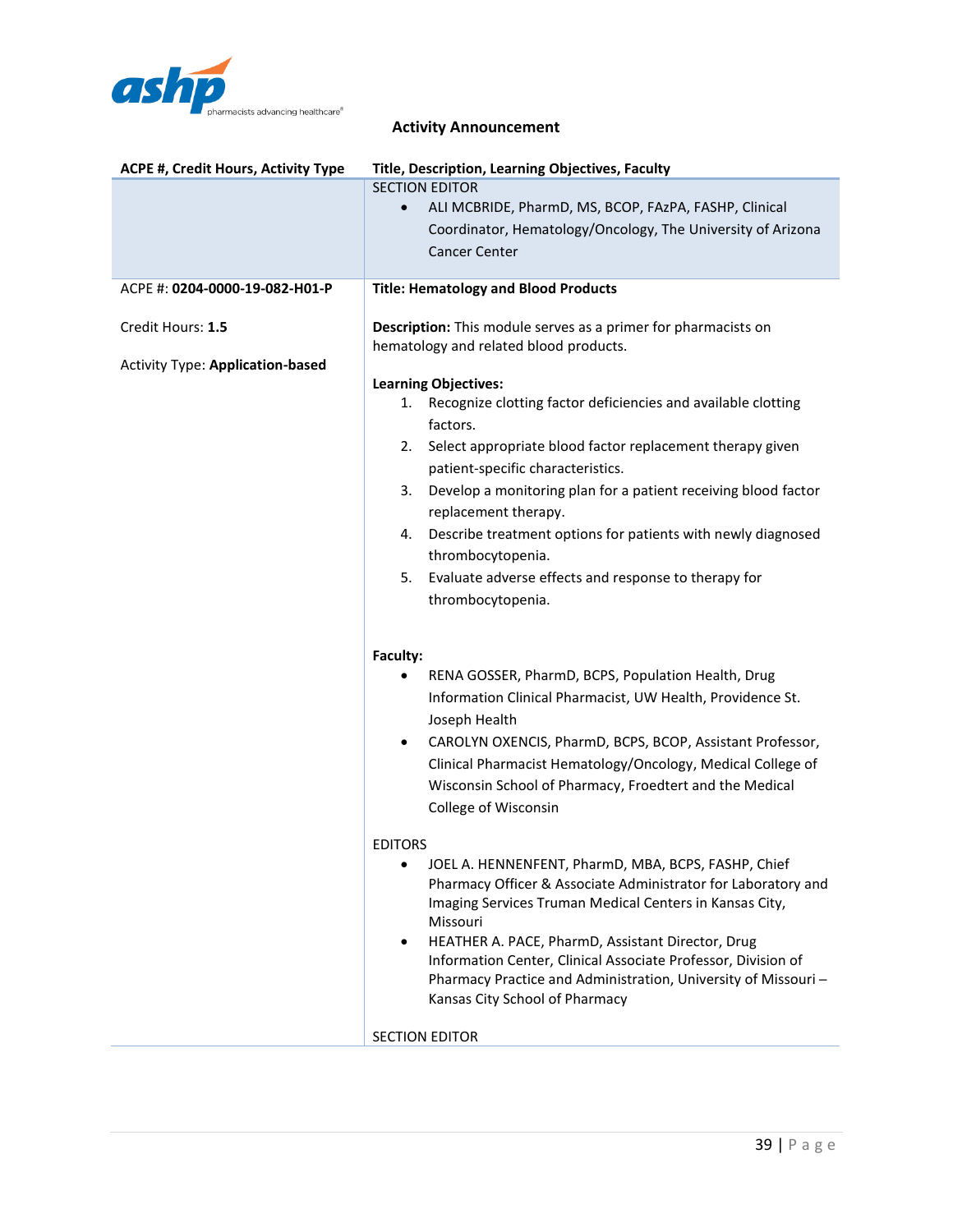

| <b>ACPE #, Credit Hours, Activity Type</b> | Title, Description, Learning Objectives, Faculty                              |
|--------------------------------------------|-------------------------------------------------------------------------------|
|                                            | ALI MCBRIDE, PharmD, MS, BCOP, FAzPA, FASHP, Clinical                         |
|                                            | Coordinator, Hematology/Oncology, The University of Arizona                   |
|                                            | <b>Cancer Center</b>                                                          |
|                                            |                                                                               |
| ACPE #: 0204-0000-19-093-H04-P             | <b>Title: Patient-Centered Communication and Education</b>                    |
|                                            |                                                                               |
| Credit Hours: 0.75                         | <b>Description:</b> This module serves as an introduction to patient-centered |
|                                            | communication and education.                                                  |
| Activity Type: Knowledge-based             |                                                                               |
|                                            | <b>Learning Objectives:</b>                                                   |
|                                            | Explain the role of patient-centered communication in the<br>1.               |
|                                            | pharmacists' patient care process.                                            |
|                                            | Describe core domains of patient-centered communication.<br>2.                |
|                                            | Demonstrate patient-centered communication when educating<br>3.               |
|                                            | a patient on a new prescription.                                              |
|                                            | Summarize positive patient outcomes associated with<br>4.                     |
|                                            | engagement in patient-centered communication.                                 |
|                                            |                                                                               |
|                                            | Faculty:                                                                      |
|                                            | NICHOLAS E HAGEMEIER, PharmD, PhD, Associate Professor,                       |
|                                            | Department of Pharmacy Practice, East Tennessee State                         |
|                                            | University, Bill Gatton College of Pharmacy                                   |
|                                            |                                                                               |
|                                            | PAMELA L. STAMM, PharmD, BCACP, BCPS, CDE, FASHP,<br>$\bullet$                |
|                                            | Associate Professor, Department of Pharmacy Practice, Auburn                  |
|                                            | University Harrison School of Pharmacy                                        |
|                                            | <b>EDITORS</b>                                                                |
|                                            | JOEL A. HENNENFENT, PharmD, MBA, BCPS, FASHP, Chief                           |
|                                            | Pharmacy Officer & Associate Administrator for Laboratory and                 |
|                                            | Imaging Services Truman Medical Centers in Kansas City,                       |
|                                            | Missouri                                                                      |
|                                            | HEATHER A. PACE, PharmD, Assistant Director, Drug<br>$\bullet$                |
|                                            | Information Center, Clinical Associate Professor, Division of                 |
|                                            | Pharmacy Practice and Administration, University of Missouri-                 |
|                                            | Kansas City School of Pharmacy                                                |
|                                            | <b>SECTION EDITOR</b>                                                         |
|                                            | PAMELA L. STAMM, PharmD, BCACP, BCPS, CDE, FASHP,                             |
|                                            | Associate Professor, Department of Pharmacy Practice, Auburn                  |
|                                            | University Harrison School of Pharmacy                                        |
|                                            |                                                                               |
|                                            |                                                                               |
| ACPE #:                                    | Title: Specialty Pharmacy Patient Care, Medication Access, and                |
| 0204-0000-19-090-H04-P                     | <b>Educational Services</b>                                                   |
| 0204-0000-19-090-H04-T                     |                                                                               |
|                                            |                                                                               |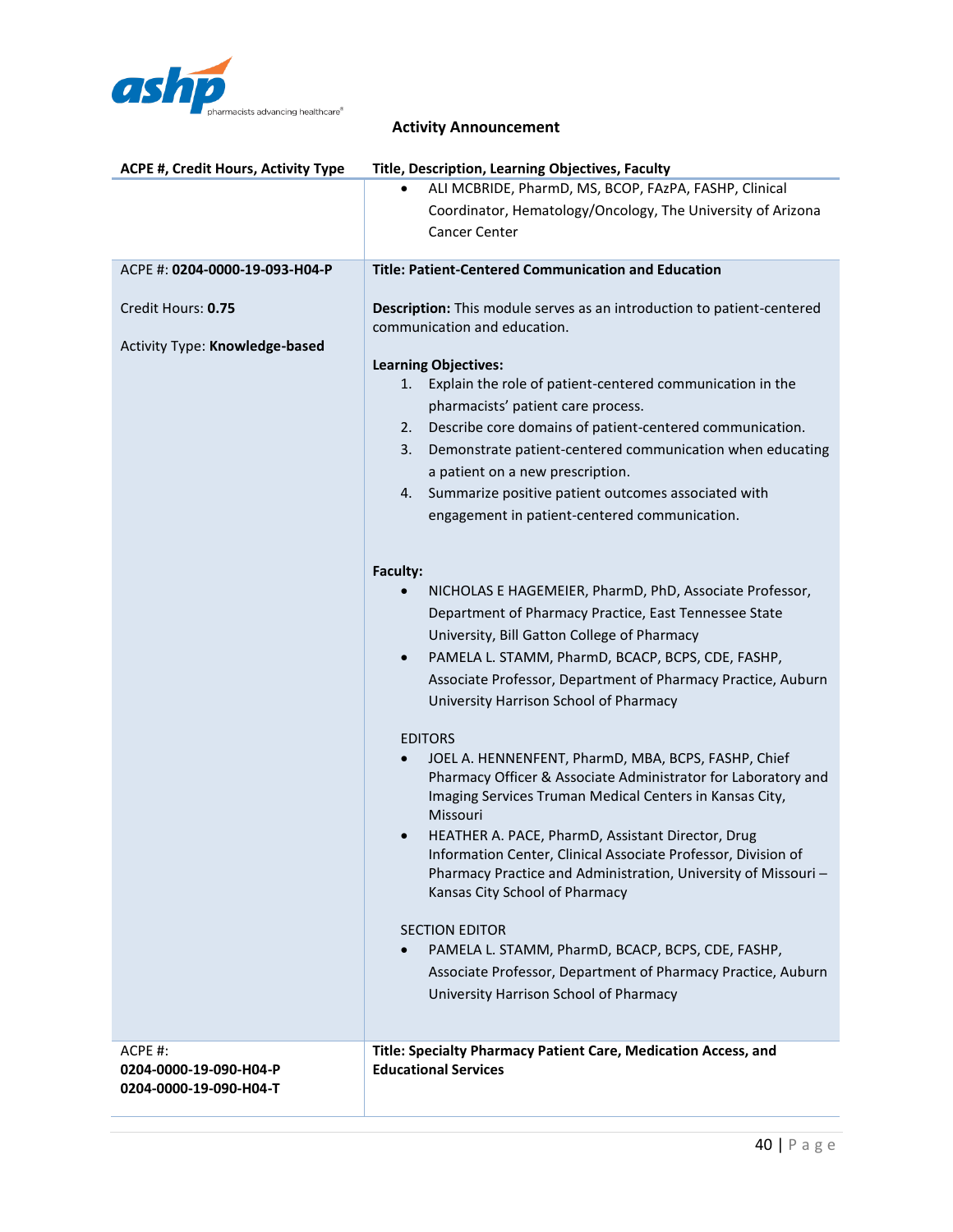

| Credit Hours: 0.5<br>Description: This module serves as a primer on specialty pharmacy care,<br>including workflows, medication access and educational services.<br>Activity Type: Knowledge-based<br><b>Learning Objectives:</b><br>1. Describe how to develop and implement patient care<br>workflows for specialty pharmacy service lines.<br>Explain the different types of specialty medication access<br>2.<br>programs and how to help patients and caregivers navigate<br>medication access programs. |
|---------------------------------------------------------------------------------------------------------------------------------------------------------------------------------------------------------------------------------------------------------------------------------------------------------------------------------------------------------------------------------------------------------------------------------------------------------------------------------------------------------------|
|                                                                                                                                                                                                                                                                                                                                                                                                                                                                                                               |
|                                                                                                                                                                                                                                                                                                                                                                                                                                                                                                               |
|                                                                                                                                                                                                                                                                                                                                                                                                                                                                                                               |
|                                                                                                                                                                                                                                                                                                                                                                                                                                                                                                               |
|                                                                                                                                                                                                                                                                                                                                                                                                                                                                                                               |
|                                                                                                                                                                                                                                                                                                                                                                                                                                                                                                               |
|                                                                                                                                                                                                                                                                                                                                                                                                                                                                                                               |
|                                                                                                                                                                                                                                                                                                                                                                                                                                                                                                               |
| Discuss how to develop and implement high-quality specialty<br>3.                                                                                                                                                                                                                                                                                                                                                                                                                                             |
| pharmacy patient education services.                                                                                                                                                                                                                                                                                                                                                                                                                                                                          |
| Describe steps to longitudinally assess the quality of both<br>4.                                                                                                                                                                                                                                                                                                                                                                                                                                             |
| specialty pharmacy patient clinical outcomes and the specialty                                                                                                                                                                                                                                                                                                                                                                                                                                                |
| pharmacy patient experience.                                                                                                                                                                                                                                                                                                                                                                                                                                                                                  |
|                                                                                                                                                                                                                                                                                                                                                                                                                                                                                                               |
| Faculty:                                                                                                                                                                                                                                                                                                                                                                                                                                                                                                      |
| MEGHAN D. SWARTHOUT, PharmD, MBA, BCPS, Division                                                                                                                                                                                                                                                                                                                                                                                                                                                              |
| Director, Johns Hopkins                                                                                                                                                                                                                                                                                                                                                                                                                                                                                       |
| <b>EDITORS</b>                                                                                                                                                                                                                                                                                                                                                                                                                                                                                                |
| JOEL A. HENNENFENT, PharmD, MBA, BCPS, FASHP, Chief<br>$\bullet$                                                                                                                                                                                                                                                                                                                                                                                                                                              |
| Pharmacy Officer & Associate Administrator for Laboratory and                                                                                                                                                                                                                                                                                                                                                                                                                                                 |
| Imaging Services Truman Medical Centers in Kansas City,                                                                                                                                                                                                                                                                                                                                                                                                                                                       |
| Missouri                                                                                                                                                                                                                                                                                                                                                                                                                                                                                                      |
| HEATHER A. PACE, PharmD, Assistant Director, Drug<br>$\bullet$                                                                                                                                                                                                                                                                                                                                                                                                                                                |
| Information Center, Clinical Associate Professor, Division of<br>Pharmacy Practice and Administration, University of Missouri-                                                                                                                                                                                                                                                                                                                                                                                |
| Kansas City School of Pharmacy                                                                                                                                                                                                                                                                                                                                                                                                                                                                                |
|                                                                                                                                                                                                                                                                                                                                                                                                                                                                                                               |
| <b>SECTION EDITOR</b>                                                                                                                                                                                                                                                                                                                                                                                                                                                                                         |
| SCOTT SAVAGE, PharmD, MS, Executive Vice Dean/Chief                                                                                                                                                                                                                                                                                                                                                                                                                                                           |
| Operating Officer, Associate Professor of Clinical Education,                                                                                                                                                                                                                                                                                                                                                                                                                                                 |
| <b>UNC Eshelman School of Pharmacy</b>                                                                                                                                                                                                                                                                                                                                                                                                                                                                        |
| ACPE #:<br><b>Title: Aminoglycoside Dosing and Monitoring</b>                                                                                                                                                                                                                                                                                                                                                                                                                                                 |
| 0204-0000-19-060-H01-P                                                                                                                                                                                                                                                                                                                                                                                                                                                                                        |
| Description: This module serves as a primer for pharmacists who                                                                                                                                                                                                                                                                                                                                                                                                                                               |
| Credit Hours: 1.0<br>required to be competent in dosing and monitoring of aminoglycosides.                                                                                                                                                                                                                                                                                                                                                                                                                    |
|                                                                                                                                                                                                                                                                                                                                                                                                                                                                                                               |
| <b>Learning Objectives:</b><br><b>Activity Type: Application-based</b><br>Describe the basic pharmacokinetic and pharmacodynamic<br>1.                                                                                                                                                                                                                                                                                                                                                                        |
| parameters of aminoglycosides.                                                                                                                                                                                                                                                                                                                                                                                                                                                                                |
| Discuss extended-interval dosing and traditional-interval<br>2.                                                                                                                                                                                                                                                                                                                                                                                                                                               |
| dosing.                                                                                                                                                                                                                                                                                                                                                                                                                                                                                                       |
| Apply an algorithm of five simple steps to recommend an<br>3.                                                                                                                                                                                                                                                                                                                                                                                                                                                 |
| aminoglycoside dosing regimen.                                                                                                                                                                                                                                                                                                                                                                                                                                                                                |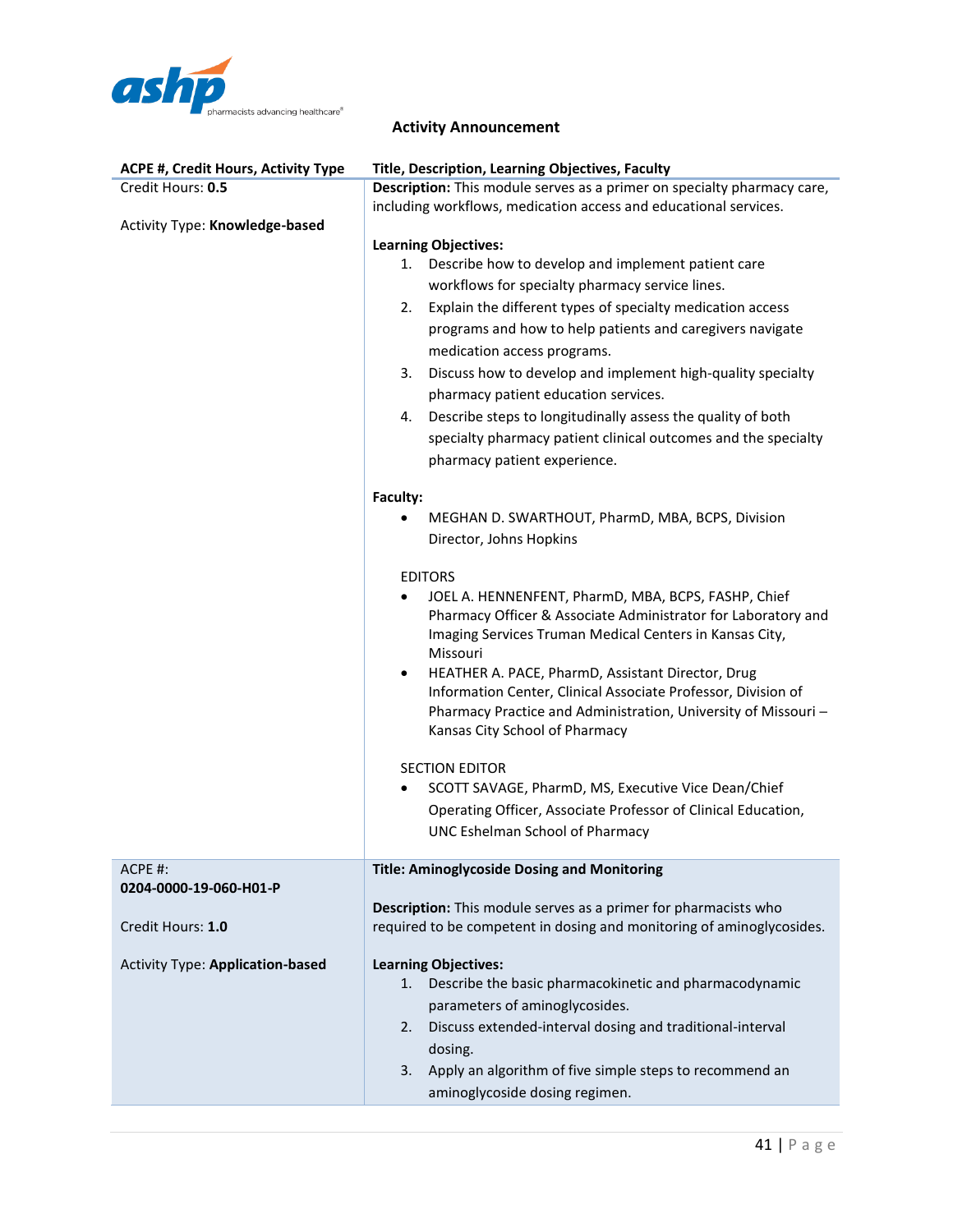

| <b>ACPE #, Credit Hours, Activity Type</b> | Title, Description, Learning Objectives, Faculty                                                                                                                                                                                                                                                                                                                                                                                                                                                                                                                                                                                                                                                                                                                                             |
|--------------------------------------------|----------------------------------------------------------------------------------------------------------------------------------------------------------------------------------------------------------------------------------------------------------------------------------------------------------------------------------------------------------------------------------------------------------------------------------------------------------------------------------------------------------------------------------------------------------------------------------------------------------------------------------------------------------------------------------------------------------------------------------------------------------------------------------------------|
|                                            | Choose monitoring plans for administration of<br>4.<br>aminoglycosides.<br>Faculty:<br>WHITNEY HUNG, PharmD, BCPS AQ-ID, Director of Pharmacy,<br>Penn Medicine Princeton Health<br><b>EDITORS</b><br>JOEL A. HENNENFENT, PharmD, MBA, BCPS, FASHP, Chief<br>Pharmacy Officer & Associate Administrator for Laboratory and<br>Imaging Services Truman Medical Centers in Kansas City,<br>Missouri<br>HEATHER A. PACE, PharmD, Assistant Director, Drug<br>$\bullet$<br>Information Center, Clinical Associate Professor, Division of<br>Pharmacy Practice and Administration, University of Missouri-<br>Kansas City School of Pharmacy<br><b>SECTION EDITOR</b><br>KERSTEN WEBER TATARELIS, PharmD, BCPS AQ-ID, Vice<br>$\bullet$<br>President, Pharmacy Operations, Advocate Aurora Health |
| ACPE #:<br>0204-0000-19-094-H04-P          | <b>Title: Advanced Pharmacy Calculations</b><br>Description: This module serves as a primer for pharmacists for                                                                                                                                                                                                                                                                                                                                                                                                                                                                                                                                                                                                                                                                              |
| Credit Hours: 1.0                          | advanced pharmaceutical calculations.                                                                                                                                                                                                                                                                                                                                                                                                                                                                                                                                                                                                                                                                                                                                                        |
| <b>Activity Type: Application-based</b>    | <b>Learning Objectives:</b><br>Solve calculations for compounding a specific strength of a<br>1.<br>medication using higher and lower strength components using<br>alligation.<br>2. Formulate a measurable dose, volume, and/or weight using an<br>aliquot.<br>Calculate rate or unit changes of intravenous (IV) infusions.<br>з.<br>4.<br>Calculate milliequivalent (mEq) weight and convert millimoles<br>(mmol) volume.<br>Discuss situations when calculations are used to adjust doses<br>5.<br>for renal insufficiency.                                                                                                                                                                                                                                                              |
|                                            | Faculty:<br>DENISE M. FRANK, BPharm, RPh, FACA, Frank Consulting, LLC<br>KATRINA K. HARPER, PharmD, MBA, BCPS, DPLA, Sr. Clinical<br>٠<br>Manager, Center for Pharmacy Practice Excellence, Vizient                                                                                                                                                                                                                                                                                                                                                                                                                                                                                                                                                                                          |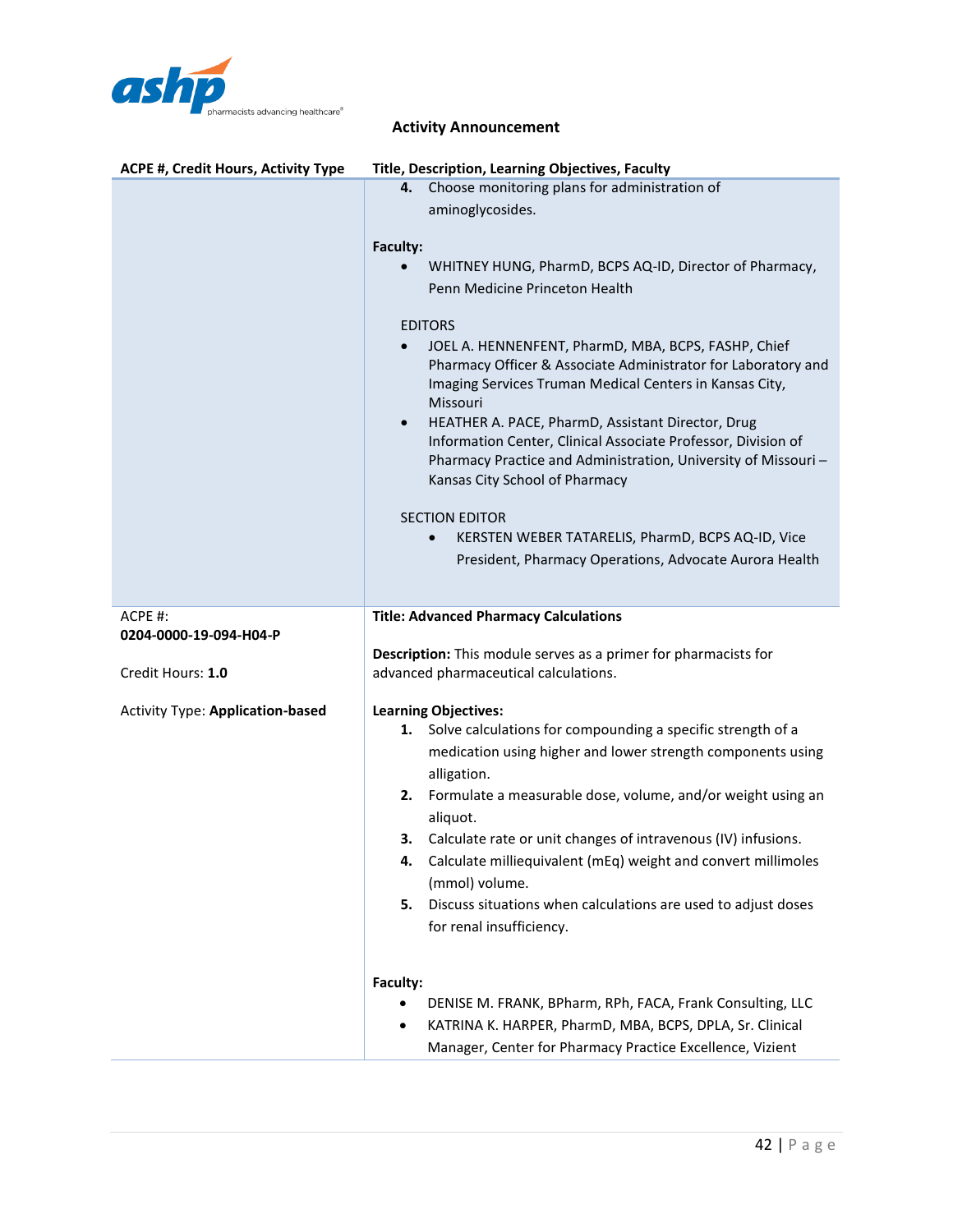

| ACPE #, Credit Hours, Activity Type | Title, Description, Learning Objectives, Faculty                                                                                                                                                                                   |
|-------------------------------------|------------------------------------------------------------------------------------------------------------------------------------------------------------------------------------------------------------------------------------|
|                                     | KERSTEN WEBER TATARELIS, PharmD, BCPS-AQ ID<br>$\bullet$                                                                                                                                                                           |
|                                     | Vice President, Pharmacy Operations                                                                                                                                                                                                |
|                                     | Advocate Aurora Health                                                                                                                                                                                                             |
|                                     | <b>EDITORS</b>                                                                                                                                                                                                                     |
|                                     | JOEL A. HENNENFENT, PharmD, MBA, BCPS, FASHP, Chief<br>Pharmacy Officer & Associate Administrator for Laboratory and<br>Imaging Services Truman Medical Centers in Kansas City,<br>Missouri                                        |
|                                     | HEATHER A. PACE, PharmD, Assistant Director, Drug<br>$\bullet$<br>Information Center, Clinical Associate Professor, Division of<br>Pharmacy Practice and Administration, University of Missouri-<br>Kansas City School of Pharmacy |
|                                     | <b>SECTION EDITOR</b>                                                                                                                                                                                                              |
|                                     | KERSTEN WEBER TATARELIS, PharmD, BCPS AQ-ID, Vice<br>٠<br>President, Pharmacy Operations, Advocate Aurora Health                                                                                                                   |
|                                     |                                                                                                                                                                                                                                    |

#### **Faculty Disclosures**

In accordance with ACPE and ACCME Standards for Commercial Support, anyone in a position to control the content of an educational activity is required to disclose to the accredited provider their relevant financial relationships. In accordance with these Standards, all potential conflicts of interest have been resolved. *An individual has a relevant financial relationship if he or she (or spouse/domestic partner) has a financial relationship in any amount occurring in the last 12 months with a commercial interest whose products or services are discussed in the activity content over which the individual has control.*

As defined by ACCME, a **commercial interest** is any entity producing, marketing, re-selling, or distributing health care goods or services consumed by, or used on, patients. The Standards for Commercial Support do not consider providers of clinical service directly to patients to be commercial interests

- All planners, presenters, reviewers, and ASHP staff of this session report no financial relationships relevant to this activity, except:
	- o Alicia Forinash: Spouse-Employee, Bayer

#### **Methods and CE Requirements**

Each published activity consists of a reading module with references, competency assessment checklist, and competency assessment exam. Participants must participate in the entire activity, complete the evaluation and all required components to claim continuing pharmacy education credit online at ASHP eLearning Portal. Follow the prompts to claim credit and view your statement of credit within 60 days after completing the activity.

**NOTE:** CPE credit may be claimed only one time per individual activity.

**Important Note – ACPE 60 Day Deadline**